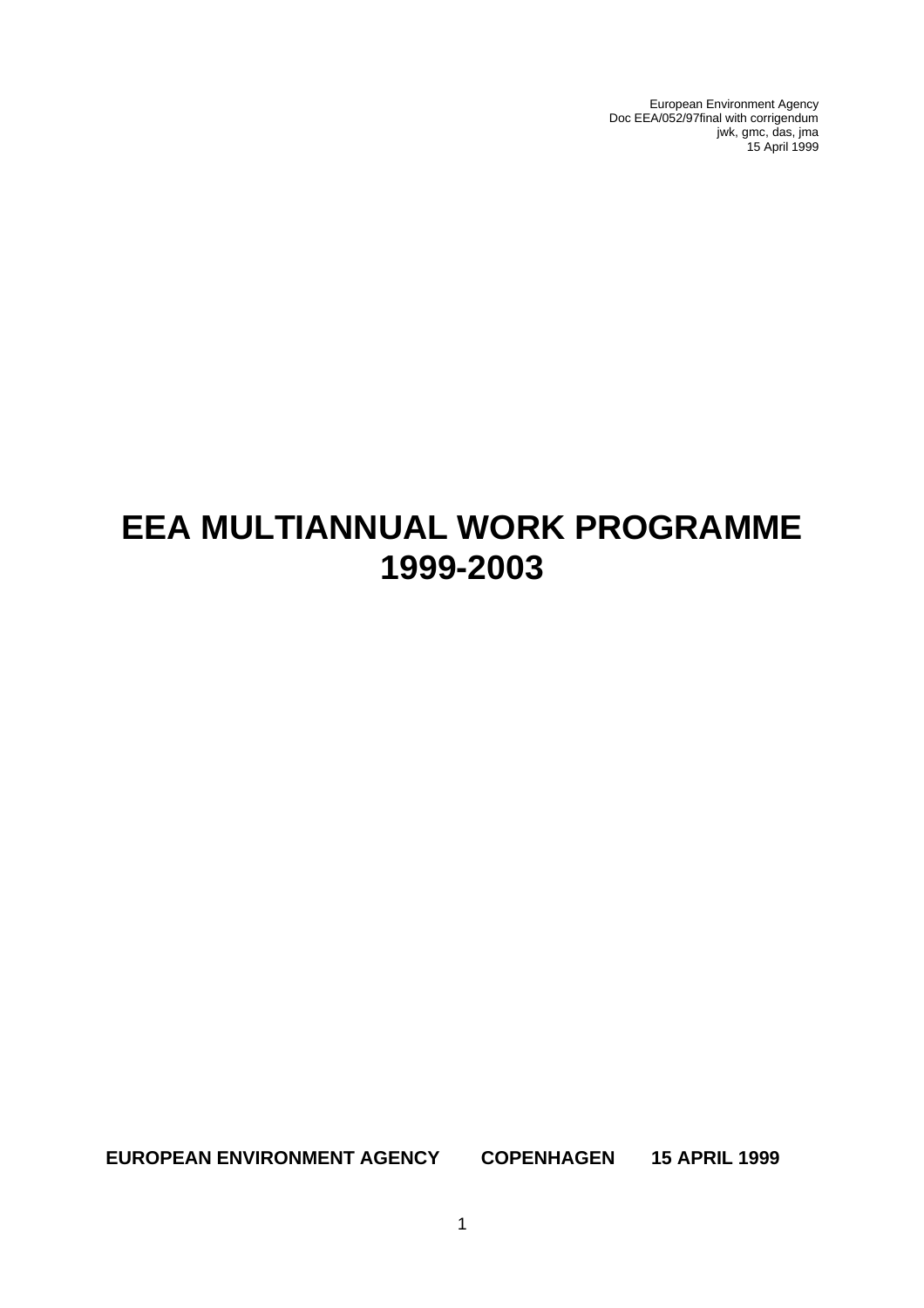# **LIST OF CONTENT**

| Preface                                                                                        | p. 3  |
|------------------------------------------------------------------------------------------------|-------|
| 1. Environmental information for sustainable development                                       | p. 4  |
| 2. The mandate and mission of the EEA, its members and clients                                 | p. 5  |
| 3. Framework for priorities in the second EEA Multiannual Work Programme                       | p. 8  |
| 4. EEA Products and services                                                                   | p. 11 |
| 5. Programme areas, Project groups and Projects                                                | p. 11 |
| 6. A five year budget                                                                          | p. 20 |
| 7. Towards the Annual Work Programmes                                                          | p. 23 |
| Annex I<br>Commission Opinion on the draft Multiannual Work Programme for 1999-2003            | p. 24 |
| Annex II<br>Scientific Committee Opinion on the draft Multiannual Work Programme for 1999-2003 | p. 26 |
| Annex III<br>Overview of Programme Areas, Project Groups and Projects                          | p. 27 |
| Annex IV<br>Glossary                                                                           | p. 28 |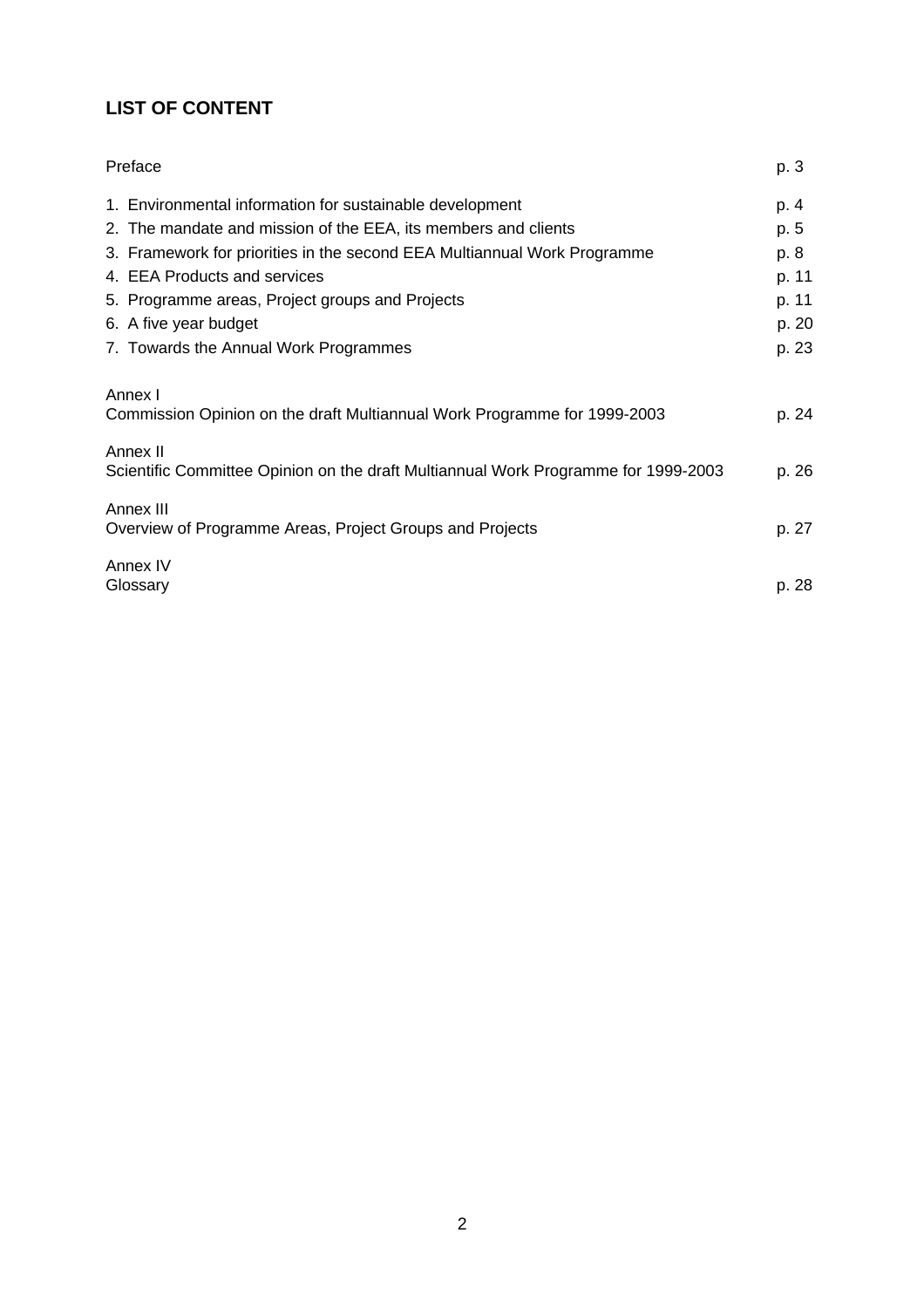# **PREFACE**

The priority products of the EEA are the regular reporting on Europe's Environment - the comprehensive five year report and the more frequent indicator based reports.

The EEA will in the coming years increasingly develop environmental information to support the promotion of sustainable development, in particular the integration of environmental protection into all relevant Union policies, working in collaboration with DGXI and the other relevant DGs.

The products and services of the EEA need to be based on an effort to consolidate the core data and information systems and improve the quality, consistency and timeliness of the required exchange of information with member countries. The high priority on building and further developing the EEA Environmental Information System with national EIONET partners and with ETCs, as the basis of EEA activities, is a shared priority of the EEA and the member countries.

The Annual Work Programmes will, within the framework of the MAWP1999-2003, be developed with policy relevance always in view. This includes analysis of the causes of problems and trends. The environmental impacts of changes in society and in the economy as well as of policies and measures are to be considered. New scientific findings and emergency issues shall also be taken into account. The Agency will secure this in dialogue with the key clients throughout the development of priorities for the Annual Work Programmes.

To ensure comprehensive environmental reporting, with optimised resources, the Agency will continue to be active in developing appropriate partnerships. Collaboration with other bodies and sources of information will contribute to a more integrated understanding of problems and solutions at the same time as adding value and avoiding duplication.

The Agency will furthermore seek to develop the capacity to identify emerging issues and to give early warnings. As appropriate it will undertake work to support the Commission in its analysis of such issues and the framing of action to deal with them.

The Management Board acknowledges that the presented multiannual budget is smaller than the requirements and expectations as defined in the EEA Regulation. The Agency will in the period strive to secure additional funding to the presented multiannual budget allowing for additional activities within the framework of the MAWP 1999-2003 to be developed. This includes in particular activities in three areas supporting: I) enlargement process; ii) the integration of environment into other policies (in particular sectoral policies as Transport, Energy and Agriculture, following the Cardiff European Council Conclusion); and iii) support to pan-European programmes beyond the EU. Extra funding will be sought from relevant DGs within the Commission services as well as from external sources.

> EEA Management Board 26 November 1998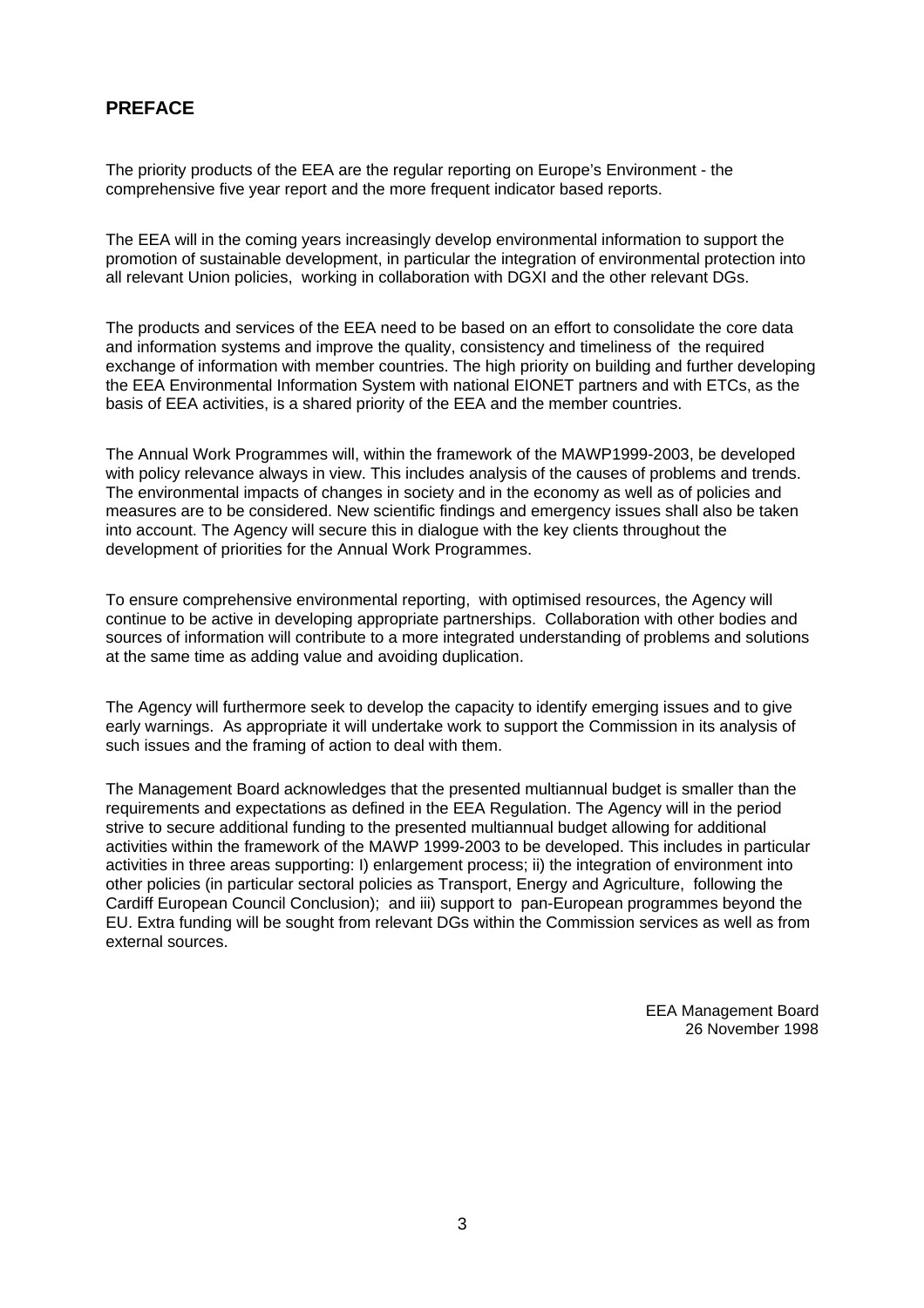# **1. ENVIRONMENTAL INFORMATION FOR SUSTAINABLE DEVELOPMENT**

The European Environment Agency is mandated by the EC Regulation 1210/90

"to provide information for framing and implementing sound environmental policies".

This is a large remit since environmental policy is becoming "a policy of policies" as a main instrument for sustainable development. Now enshrined as an EU goal in the Amsterdam Treaty, sustainable development reinforces the demand for reliable and relevant environmental information.

The major question is how to support the process towards sustainable development in Europe.

As Jacques Delors already said about the process towards sustainable development in 1994 at the conference "Towards a New Development Approach": "The validity of the objective is fully accepted but little progress has been made in its practical implementation".

To this end the proper delivery of the best available environmental information to the decision making and public participation processes will be of prime importance, both in support of environmental protection and recovery of environmental quality (the burden of the past) and to support the decision process to achieve sustainable development (the challenge of the future).

The European Council has in the Luxembourg Summit December 1997 and later in their meting in Cardiff June 1998 consolidated a mandate for fast development and implementation of strategies and related 'accounting systems' including reporting on state and trends in indicators for sustainable development and integration of environmental concerns into economic policies beginning with transport and energy. It requires a fast development of European information in these issues.

This is an important step forward reinforced also by the review of the  $5<sup>th</sup>$ European Environment Action Programme "Towards Sustainability" which in 1998 was the object of a co-decision stressing the need for targets in the economic sectors and a mechanism to follow progress.

The main contribution of the environmental perspective - and of environmental information - is to keep a holistic view on human activities. For that purpose reference models are being designed in relation to both the environmental policy to be served and the EEA Environment Information System .

The objective of the Agency's second five year programme is therefore to further develop environmental information focused on serving an extended EU environmental policy and support the process towards sustainability as a whole - within both pan-European and global dimensions.

The Agency is created as a decentralised EU body to be the central node of an extended network, the European Environment Information and Observation Network (EIONET), joining and building on capacities of EEA member countries.

The information base developed in EEA and EIONET is a joint effort resulting in shared information for shared environmental problems, towards sustainable development. Moreover, it is necessary to use and develop for that purpose the existing capacities at country and EU level.

This was the purpose of the work during the first years from 1994-98, and the second Multiannual Work Programme is the tool to consolidate, adjust and develop further the European environmental information needed in the coming years.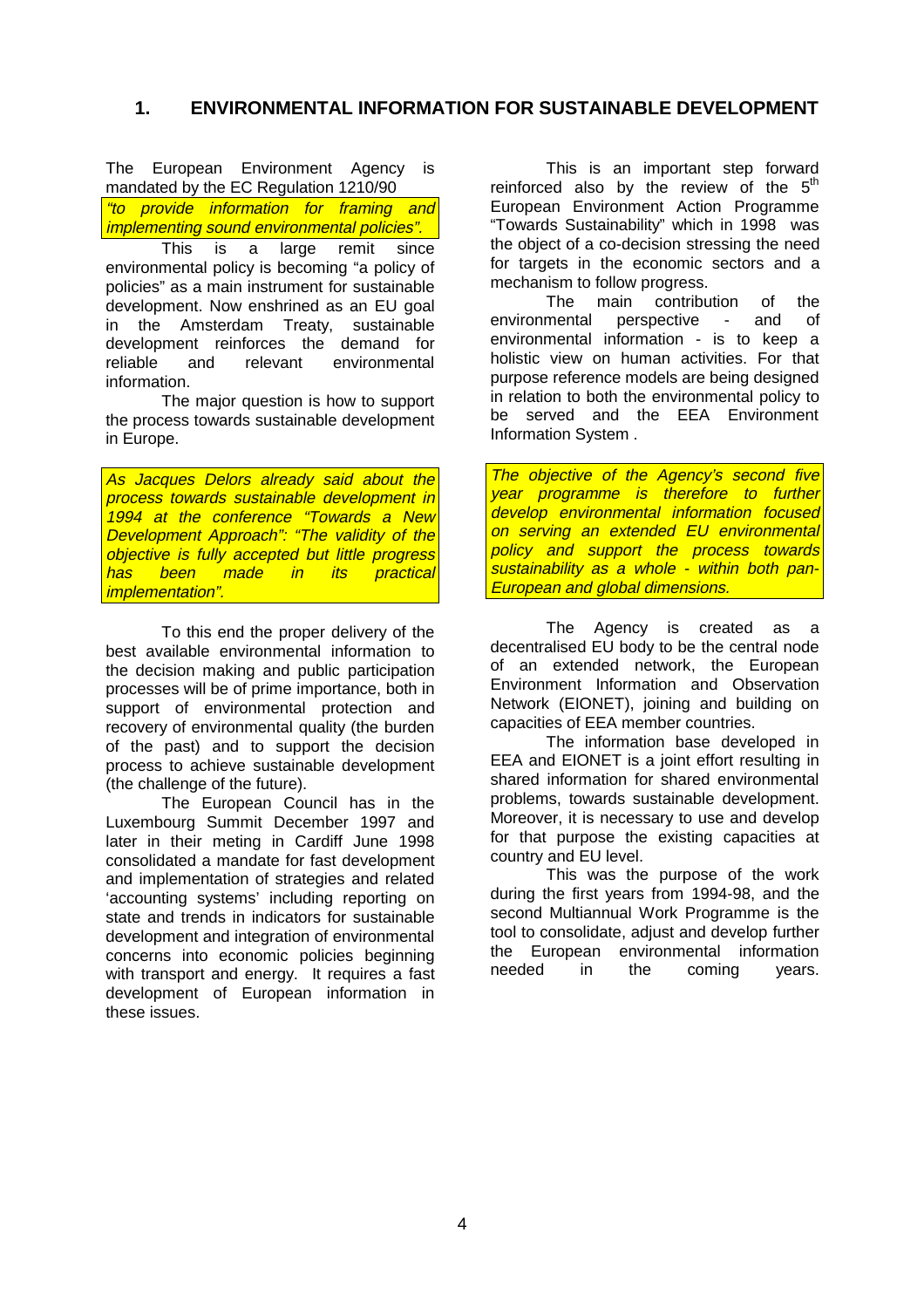# **2. THE MANDATE AND MISSION OF THE EEA, ITS MEMBERS AND CLIENTS**

The EEA Mandate is set out in detail in Articles 1-3 of Regulation 1210/90.<sup>1</sup> The main objectives are summarised below.

#### **EEA Main Objectives**

- to further develop and co-ordinate the European Environmental Information and Observation Network (EIONET) with the EEA member countries;
- to gather data, using EIONET,
- to support reporting and implementation;
- to provide the Community institutions and the EEA member countries with the information they need for framing and implementing sound and effective policies;
- to improve comparability;
- to publish regular reports on the state and trends of Europe's environment;
- to publish regular indicator-based reports; and monographs on specific issues;
- to ensure the broad dissemination and accessibility of environmental information; and,
- to work with EEA member countries, EU Institutions and others to avoid duplication and to add value.

It is important here to recognise that there are two major expectations from the EEA: to be a networking organisation covering all member countries but also linking with countries beyond, and to regularly deliver comprehensive environmental reports covering pressures, vulnerability and impacts

on the environment. Consequently the Agency is required to cover a very broad range of topics and issues. Low or no activity in a given project thus implies that issues may be only partly covered in the regular reports until full activity involving EIONET and other partners is undertaken and maintained.

#### **The EEA's mission statement for 1999 – 2003**

"The EEA aims to support sustainable development and to help achieve significant and measurable improvement in Europe's environment through the provision of timely, targeted, relevant and reliable information to policy making agents and the public."

The major users of the Agency's products and services are the Community (including European Commission, European Parliament, Council of Ministers, the Economic and Social Committee, Committee of Regions), and the EEA member countries. Member countries thus share environmental information with the Community Institutions, allowing for better framing and

 $\overline{\phantom{a}}$ 

implementation of policy actions. Furthermore Member States are given the possibility to define special reports to support work in their Presidencies of the Council.

Public access to EEA products and services is also laid down in the Regulation, thus supporting awareness, scientific use of European information and supporting the public participation process.

<sup>1</sup> The Regulation setting up the EEA and the EIONET is in review and amendments to the regulation are expected to be in force late 1998/early 1999. In this programme the latest proposal as of 11 July has been taken into account.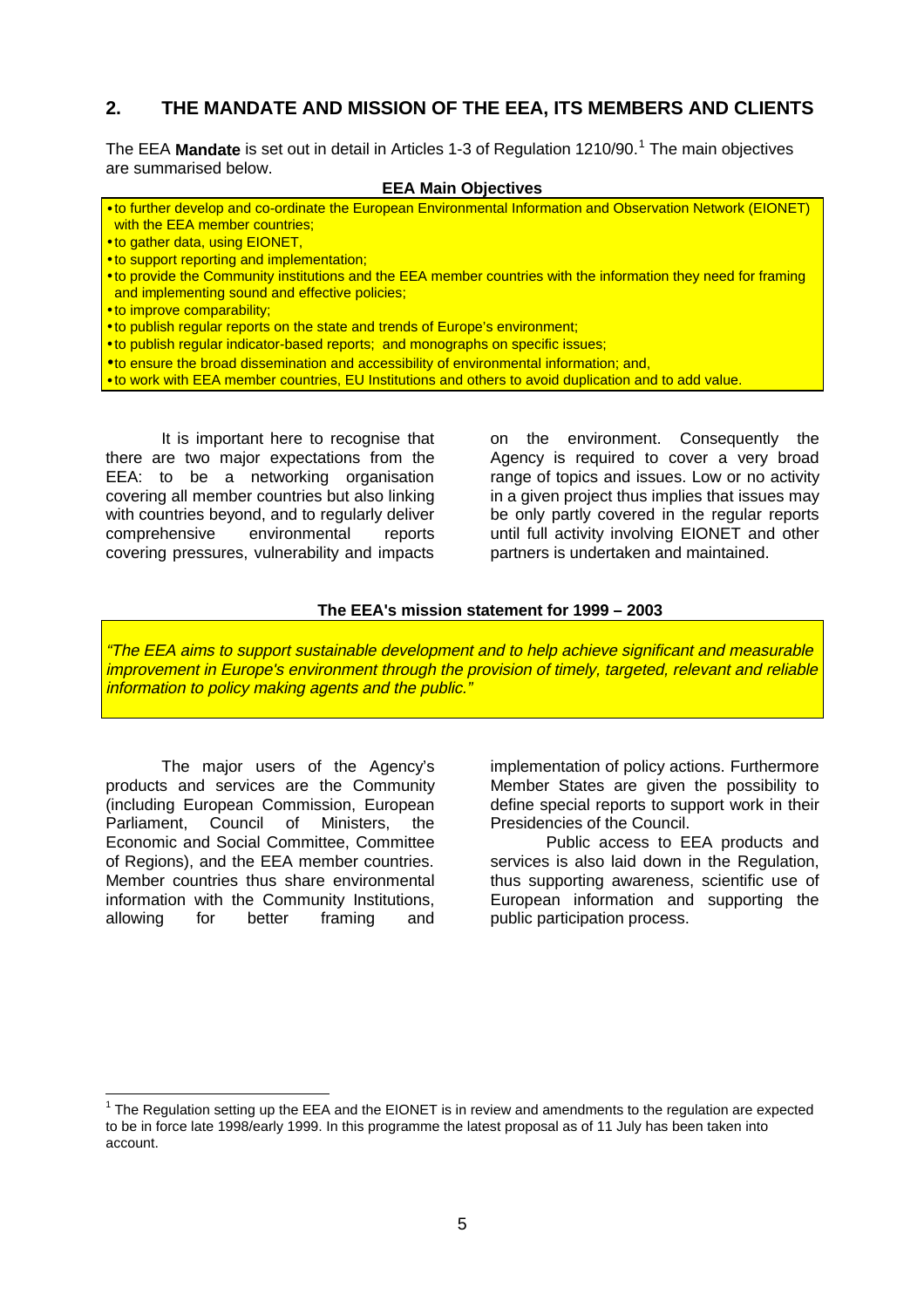### **The variable geography of EEA**

| the EU countries           | the 15 EU Member States                                   |
|----------------------------|-----------------------------------------------------------|
| the EEA member countries   | the 15 EU Member States + Norway, Iceland and             |
|                            | Liechtenstein                                             |
| the EU accession countries | Bulgaria, Czech Republic, Estonia, Hungary, Latvia,       |
|                            | Lithuania, Poland, Romania, The Slovak Republic, Slovenia |
|                            | and Cyprus                                                |
| the PHARE countries        | Albania, Bosnia-Herzegovina, Bulgaria, The                |
|                            | Czech Republic, Estonia, F.Y.R.O.M. (the                  |
|                            | Former Yugoslavian Republic of Macedonia),                |
|                            | Hungary, Latvia, Lithuania, Poland, Romania, The Slovak   |
|                            | <b>Republic, Slovenia</b>                                 |
| the TACIS countries        | Armenia, Azerbaijan, Belarus, Georgia,                    |
|                            | Kazakhstan, Kyrgyzstan, Moldova, Mongolia,                |
|                            | <b>Russian Federation, Tajikistan, Turkmenistan,</b>      |
|                            | Ukraine and Uzbekistan                                    |
| other European countries   | Switzerland, Malta, Croatia, FR of Yugoslavia, Turkey     |
| the Mediterranean area     | an environmentally important area affecting               |
|                            | Europe's environment and vice versa                       |
| the Baltic area            | an environmentally important area affecting the rest of   |
|                            | <b>Europe's environment and vice versa</b>                |
| the Arctic area            | an environmentally important area affecting               |
|                            | Europe's environment and vice versa                       |
|                            |                                                           |

EEA is already working outside the 18 member countries. Through the support from the Community's PHARE Programme 13 Central and Eastern countries participate in part of the work, and the Agency is also cooperating with other European countries and beyond. The European Commission negotiates the application of third countries to join the EEA as member countries to be decided by the Council and the Parliament. During the period of this second Multiannual Work Programme it is expected that the number of EEA member countries will increase requiring the Agency's activities to be expanded to cover a larger geographical area. This may take place in particular in the context of the Accession process. However, the estimated multiannual budget presented in part 6 does not include provisions covering additional countries. Both budget and staff will need to be increased to implement this Multiannual Work Programme beyond the selected areas of work started with the PHARE countries and over a wider geographical area. To cover pan-European reporting as part of the EEA reporting will also in the coming years require additional funding from PHARE, TACIS, new member countries and/or directly into the Agency's annual budgets.

To secure the sharing of basic information and expertise and to avoid in particular the duplication of effort, active cooperation has already been established with other Community bodies and programmes and international organisations. The cooperation with the Joint Research Centre and Eurostat will continue to underpin those activities in the Agency which require support with research and statistical matters respectively. So too will the reinforced Agency co-operation with DGXI and DGXII concerning the 5<sup>th</sup> Framework Research Programme; to use research for information and guiding research needs for development of environmental information.

The focus of these activities is to support the Commission and Member States in environmental policy matters. Co-operation with third parties outside the EIONET is for similar reason becoming increasingly important to the successful implementation of the work of the Agency. This is already well advanced with UNEP, WHO, UN/ECE and OECD where memoranda of understanding or exchange of letters constitute a basis for the exchange of information and the development of joint projects. This approach will continue, and co-operation with other organisations and bodies will be developed according to the needs of the work programme.

The EEA regulation has been reviewed and in this process the achievements of the Agency have been recognised as has the major work which still lies ahead in fully implementing the Regulation. There has been a general agreement that no major changes were necessary; the work defined in 1990 therefore continues in the new Work Programme as the core work of the EEA, very much in line with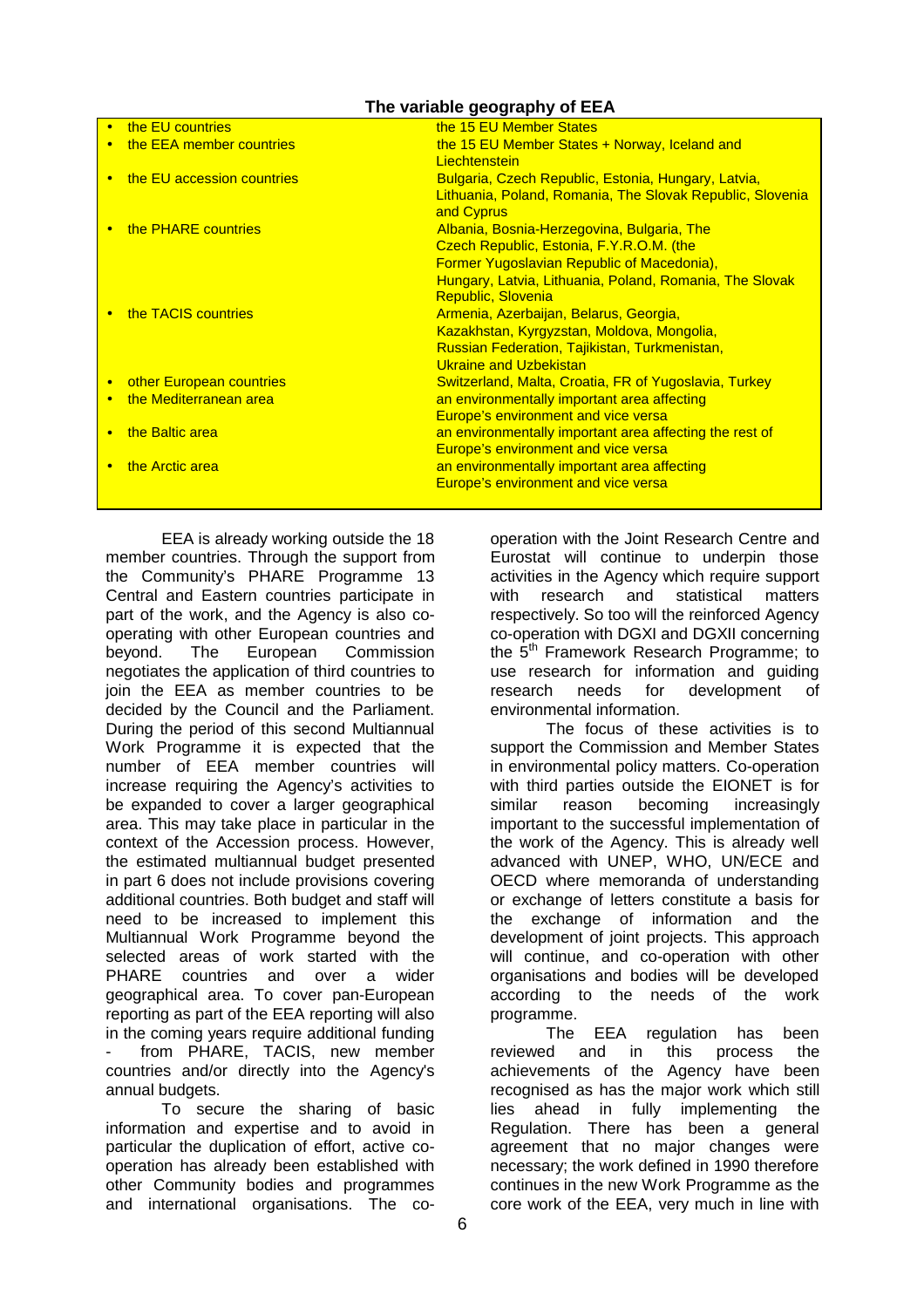the needs of the major users of environmental information: the Community, member

countries and the general public.

|  |  | Table 1 Major provisions and new tasks in the revision of the EEA Regulation $^{\mathsf{2}}$ |  |  |
|--|--|----------------------------------------------------------------------------------------------|--|--|
|  |  |                                                                                              |  |  |

| New provisions - new tasks are                                                                                                                                                                                                                                                                                                    | EEA response will be:                                                                                                                                                                                                                                                                                                                                                                                                                                                                                                                                                                                                                                                                                                                                                                                 |
|-----------------------------------------------------------------------------------------------------------------------------------------------------------------------------------------------------------------------------------------------------------------------------------------------------------------------------------|-------------------------------------------------------------------------------------------------------------------------------------------------------------------------------------------------------------------------------------------------------------------------------------------------------------------------------------------------------------------------------------------------------------------------------------------------------------------------------------------------------------------------------------------------------------------------------------------------------------------------------------------------------------------------------------------------------------------------------------------------------------------------------------------------------|
| <b>Networking</b>                                                                                                                                                                                                                                                                                                                 |                                                                                                                                                                                                                                                                                                                                                                                                                                                                                                                                                                                                                                                                                                                                                                                                       |
| that participation of Member States and the<br>EIONET is strengthened;                                                                                                                                                                                                                                                            | Continue working with member countries to develop<br>European information, strengthen the role of NRCs in the<br>co-operation with ETCs and direct contact with EEA where<br>ETCs are not active, upon request advise Member States in<br>developing their national networks for the monitoring of<br>environmental measures                                                                                                                                                                                                                                                                                                                                                                                                                                                                          |
| that co-operation with institutions in third countries,<br>necessary for the Agency's work, is recognised<br>directly;                                                                                                                                                                                                            | With PHARE support, co-operation in selected topics has<br>started, expanding to other topics, and slowly also to other<br>areas. Co-operation with environment information units in<br>other parts of the world has been initiated, to exchange<br>information and know-how.                                                                                                                                                                                                                                                                                                                                                                                                                                                                                                                         |
| <b>Monitoring to reporting</b>                                                                                                                                                                                                                                                                                                    |                                                                                                                                                                                                                                                                                                                                                                                                                                                                                                                                                                                                                                                                                                                                                                                                       |
| that EEA is given a role in exchange of information<br>on Environmental Impact Assessment and Strategic<br><b>Environmental Assessments:</b>                                                                                                                                                                                      | A project designed as the framework for these activities is<br>included in the Work Programme, activities started in 1998<br>on a pilot support to Strategic Environmental Assessment of<br>the Trans European Network (TEN)                                                                                                                                                                                                                                                                                                                                                                                                                                                                                                                                                                          |
| that EEA is given a role in the monitoring of<br>environmental measures:                                                                                                                                                                                                                                                          | To support reporting requirements, assistance will be given<br>to streamlining questionnaires, processing reporting from<br>Member States and dissemination. Work on assessing<br>efficiency of measures and prospective analyses to assess<br>trends has started linked to the reporting process.                                                                                                                                                                                                                                                                                                                                                                                                                                                                                                    |
| that EEA may co-operate in the exchange of<br>information with other bodies, including with the<br><b>IMPEL network</b>                                                                                                                                                                                                           | Exchange of information and joint projects with IMPEL is<br>foreseen                                                                                                                                                                                                                                                                                                                                                                                                                                                                                                                                                                                                                                                                                                                                  |
| that a regular environment indicator report is<br>proposed;                                                                                                                                                                                                                                                                       | Work has started, to assess the feasibility and<br>requirements for an annual or bi-annual indicator-based<br>report and develop a test version                                                                                                                                                                                                                                                                                                                                                                                                                                                                                                                                                                                                                                                       |
| that the frequency of the major reports on state and<br>trends in Europe's environment are published every<br>5 years instead of every 3 years;                                                                                                                                                                                   | The frequency is welcomed to link to the Environment<br>policy development in the European Union,, supplemented<br>by regular indicator based reporting and reporting in<br>topics/issues as needed and as information is available.                                                                                                                                                                                                                                                                                                                                                                                                                                                                                                                                                                  |
| <b>Reference Centre</b>                                                                                                                                                                                                                                                                                                           |                                                                                                                                                                                                                                                                                                                                                                                                                                                                                                                                                                                                                                                                                                                                                                                                       |
| that EEA's role as a Reference Centre for<br>environmental information is recognised directly as<br>a task of broad dissemination of environmental<br>information to the key clients in the Community and<br>member countries as well as the public, and, to<br>promote the use of new telematics technology for<br>this purpose; | With the development of the EEA Environment Information<br>System, CDS and access to reporting, databases, methods<br>for assessment etc. the EEA has initiated work meeting the<br>initial obligation of ensuring public access. The EEA aims at<br>ensuring access to environmental information supplied by<br>the EEA and EIONET as well as providing access to other<br>sources of environmental information to the Community,<br>member countries and the public, for the benefit of policy<br>framing and implementation, for research and for public<br>awareness. A major effort is needed to provide key<br>products in language versions. EEA is already using new<br>telematics technology to support communication and<br>sharing information within the EIONET and to provide<br>access. |
| that EEA is given a role to assist in the diffusion of<br>information on environmental research of relevance<br>for framing and implementing policies.                                                                                                                                                                            | The EEA can via its Reference Centre provide access to<br>results from research linked to and used for EEA<br>information, with scoping work in 1999 to assess resource<br>needs.                                                                                                                                                                                                                                                                                                                                                                                                                                                                                                                                                                                                                     |

<sup>————————————————————&</sup>lt;br><sup>2</sup> The EEA Regulation is in the process of amendment, expected to be adopted in spring 1999. This table may therefore need to be updated following the final version of the Regulation as soon as this is available.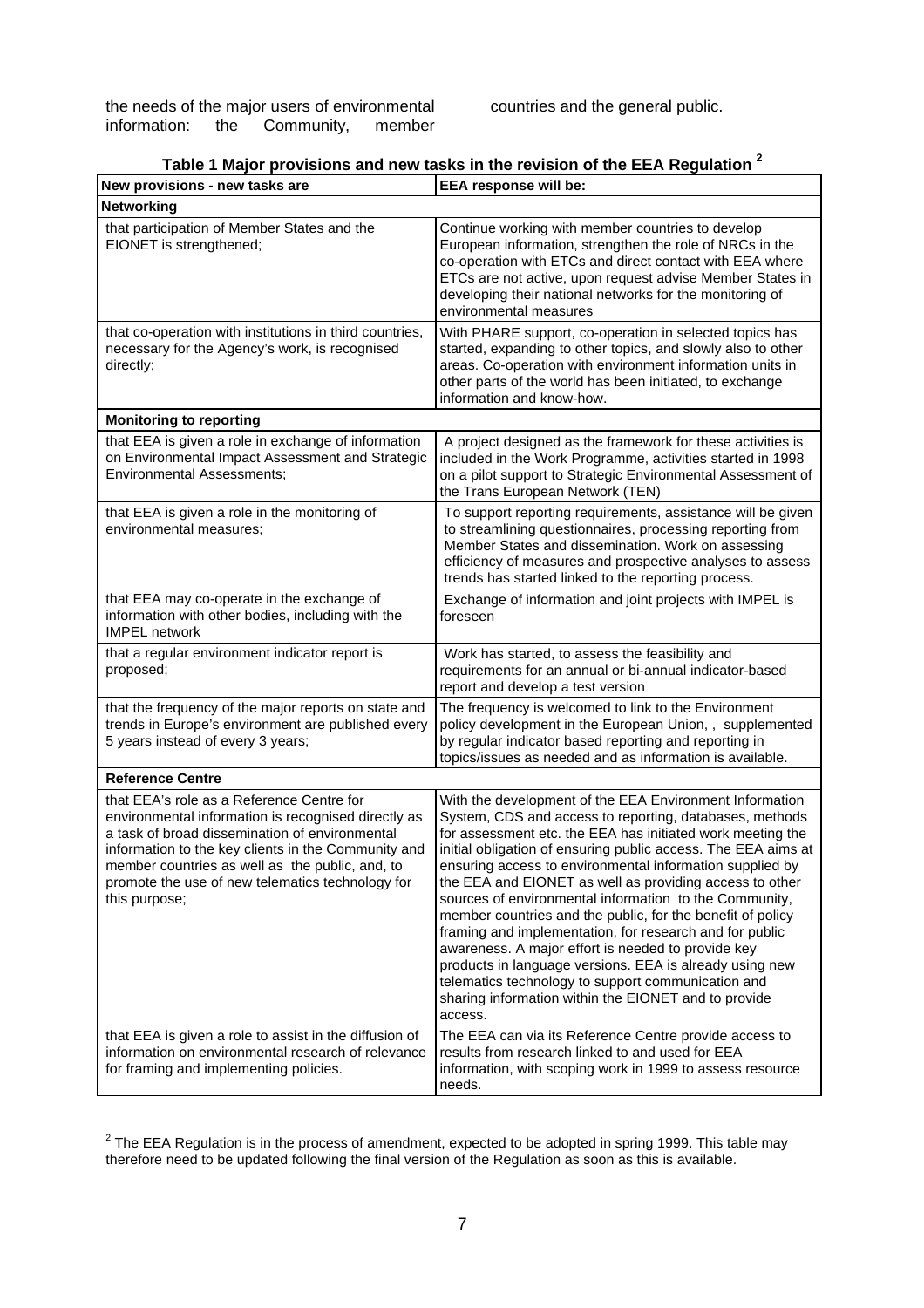# **3. FRAMEWORK FOR PRIORITIES IN THE SECOND EEA MULTIANNUAL WORK PROGRAMME**

#### **Goals to serve: Sustainability, Integration, Enlargement**

The EEA carried out a wide consultation with its main clients in 1997-98. This consultation has made it clear that there is an increasing need for environmental information targeted to serve integration and enlargement actions in the coming years. Simultaneously there is an increasing need for the EEA to provide basic information on state and trends in the environment.

The political awareness concerning environment is high in Europe. Sustainable development is the overall goal laid down in the Community's fifth Environmental Action Programme. This programme and its ongoing review is the framework for specific environment policy actions by the Commission and in particular for initiatives and tasks of the Directorate General for Environment, Nuclear Safety and Civil Protection (DGXI). Increasingly this is being used as an integrated part of initiatives taken in the other Directorates General dealing with economic policies, for example with Transport, Agriculture, Energy, Industry, Regional Development. This integration of environment policy into sectoral policy *initiatives* is indeed the aim of the  $5<sup>th</sup>$  EAP and is increasing.

In 1997, the Amsterdam Treaty included sustainable development as a general goal using integration as a principle for its implementation. Europe's participation in the development - and implementation - of the 1997 UNGASS meeting framing the follow-up of the 1992 Rio Summit also highlighted the need to combine actions directed specifically at improvements in integration of environment into other policies.

 The Commission presented in 1997 its Agenda 2000, which clearly reflects these trends as does the European Community Biodiversity Strategy adopted in 1998. The

Kyoto meeting on Climate Change (December 1997) illustrated to the world the close links between environment and economic policy.

Decisions on environmental policy initiatives are thus increasingly linked to other policy initiatives, particularly those in sectors. During the coming years the enlargement process will probably be the most important challenge for the Community. Environmental information to link integration of environmental issues with economic sector development will be a key input in support of the enlargement process. Thus, as a basis for those decisions, environmental information, of an increasingly comprehensive and complex nature, is needed and requested.

#### **ENVISION - the model to build the 'seamless' information system**

As a reflection on this interchange EEA activities are intertwined. As illustrated in the Agency's Environmental Vision (ENVISION - Fig.1) the activities of the Agency are all centred on the flow of data and information from national monitoring to European reporting. This is called the Monitoring-Data-Information-Assessment-Reporting (MDIAR) chain.

From these central activities the processes, products and services of the Agency are derived: Periodical reporting, integrated assessment, reporting on topics and development of databases etc. are building on the databases and information from member countries and beyond.

Furthermore all EEA products and services are developed within the DPSIR assessment and reporting framework for environmental information: Driving Forces (sectors etc.), Pressures on the environment, State, Impact and Responses (policy action etc.).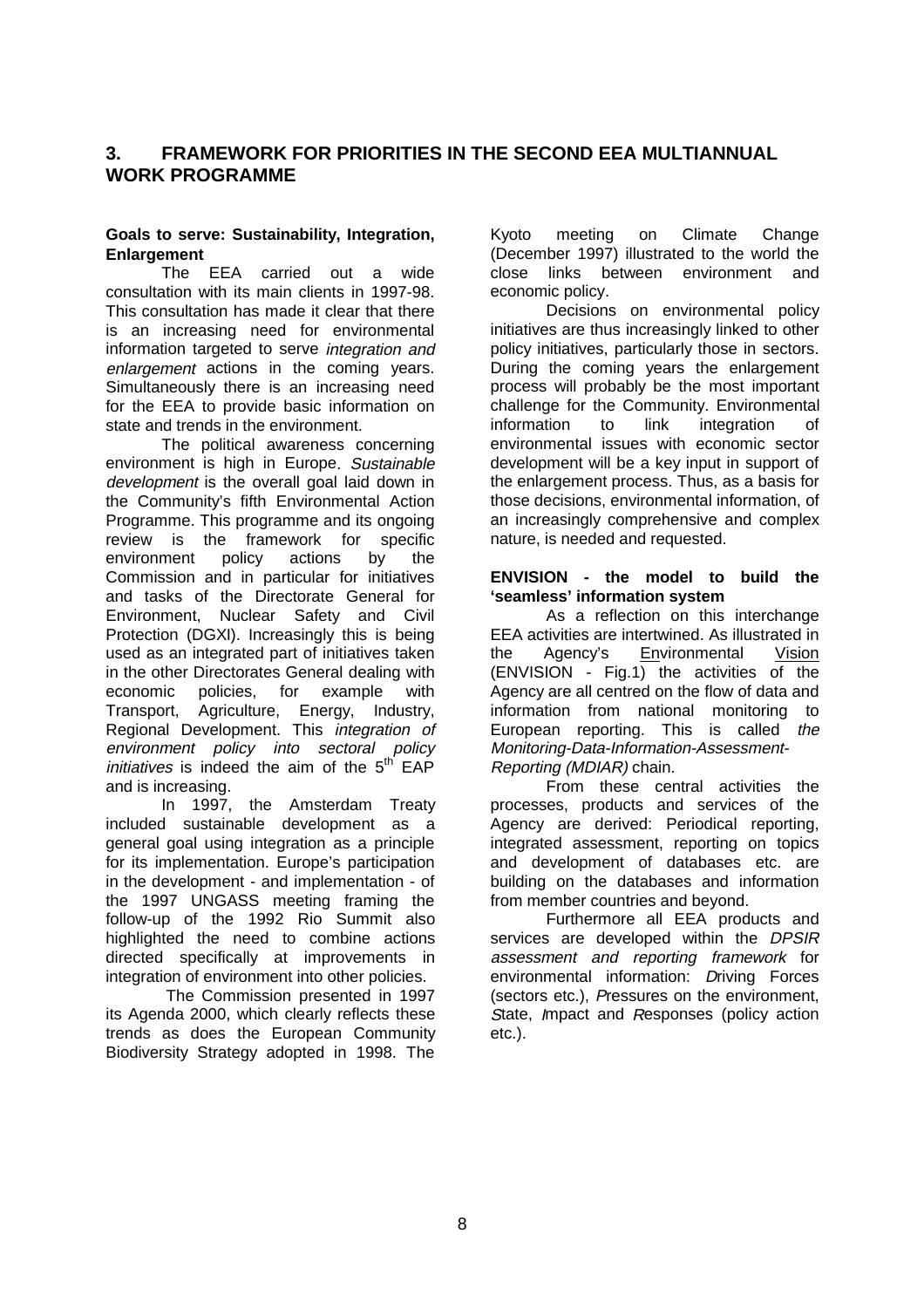#### **Fig 1 Implementation of ENVISION**



All three activities are based on active networking, starting with EIONET and extended to other partners. The data and information is made available in the Reference Centre .

### **EEA and EIONET**

The Agency is created as a decentralised EU body to be the central node of an extended network, the European Environment Information and Observation Network (EIONET), joining and building on capacities of EEA member countries.

Major investments have been made in the EEA member countries and the costs of maintaining, updating and further developing these national networks to deliver the environmental information needed are considerable.

The information base developed in EEA and EIONET is a joint effort resulting in shared information for shared environmental problems, and for the process towards sustainable development. Building on the progress in the first years the goal in the coming years is to consolidate, adjust and develop further the European environmental information needed. The existing capacities at country and EU level are used and expected to be further developed for that purpose as well as for direct use at national and local level.

Monitoring provides documentation for effectiveness of European Environmental Directives. EEA member countries are furthermore committed to answering international requests for<br>environmental information FFA will environmental information. EEA support the Commission and member countries in achieving streamlined and efficient reporting. The goal is to develop the European environmental information based on EIONET in order to supply also the wide range of international users of this information.

#### **The Seven Challenges - to focus**

To focus the work of the EEA and EIONET within the EEA Regulation in the coming five years, seven major challenges have been defined to build progressively the 'seamless' information system (challenges 1- 2-3), continually adding emerging issues (4), and put it at the service of policy development and implementation including specific actions during the period such as the enlargement (5- 6-7). These challenges are to be considered throughout the five year period when the programme areas and projects are being planned in detail in the Annual Work Programmes and during the implementation of the work programmes to help identify priorities and maintain balance of resources. Annual priorities will be developed in close dialogue with the main clients in the Community and member countries.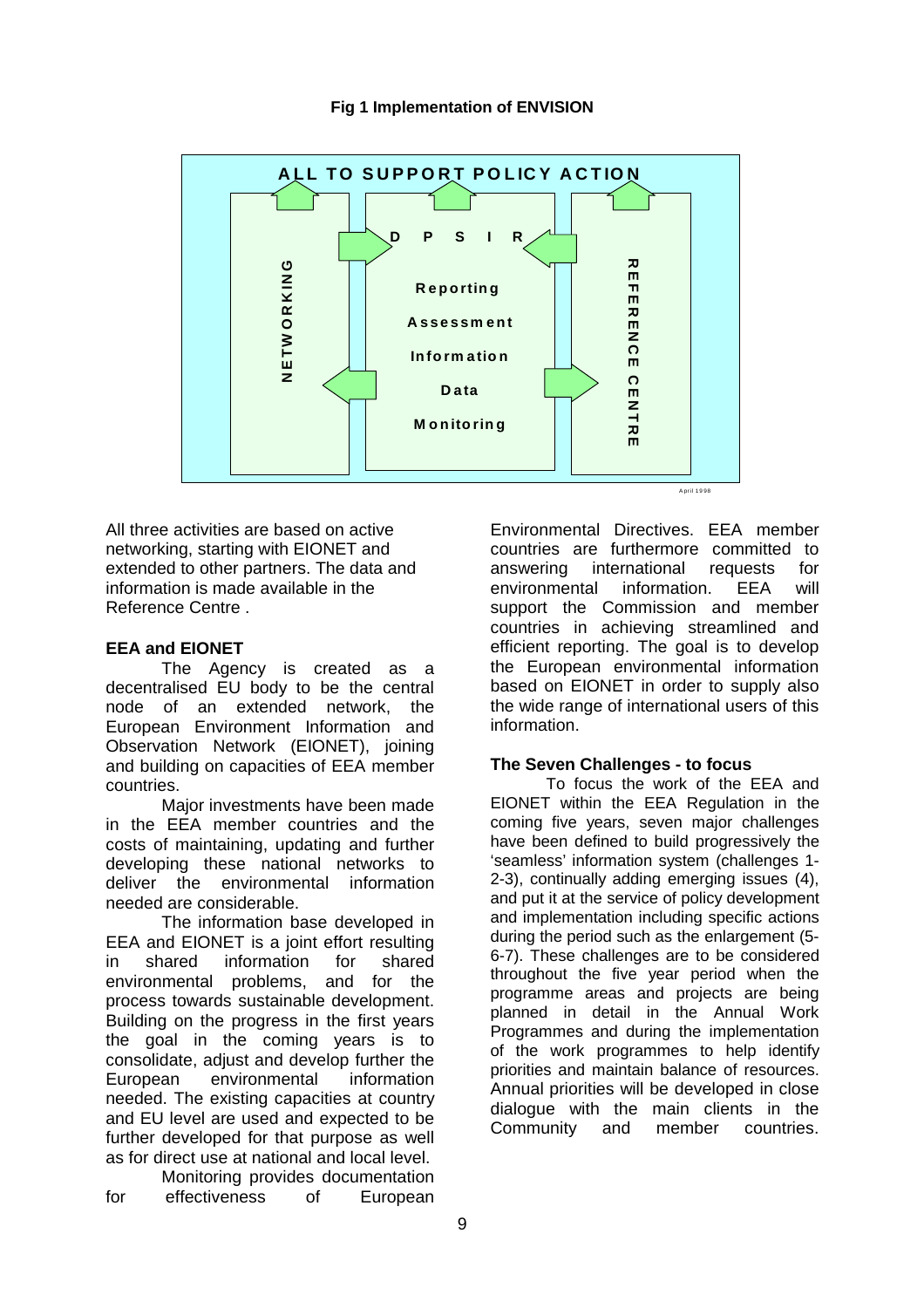**1. Further develop and maintain EIONET in Europe** towards a fully functioning Network of environmental experts, data providers and information users inter-connected by leading-edge informatics systems, which will provide for efficient data supply and data/information access and retrieval from the European Environmental Reference Centre.

#### **2. Build the European Reference Centre for Environmental Information**  facilitating access to data, information, models and methods supplied to and emanating from the EEA EIONET; also to communicate and ensure active publication and dissemination of all products and services from EEA and EIONET, and ensure access to relevant environmental information developed from other national and international sources.

**3. Develop an Integrated Monitoring to Reporting Process** to deliver in an efficient, timely and routine way comparable results and reference indicators for reporting on the state, trends and prospects of Europe's environment as a whole. This requires that the focus and priorities of monitoring, database and assessment activities, and the scope and contents of the key reporting documents are linked, co-ordinated and synchronised. It also requires that data at European level on priority areas of work are made available.

**4. Identifying emerging issues of environmental importance** - to be considered in monitoring-to-reporting and to help the Commission and EEA member countries in the identification and framing of new policies so that adequate measures can be taken in good time. To this end stimulate the development and application of forecasting techniques and the diffusion of information emanating from the most relevant environmental research.

**5. Support directly the framing and development of environmental policies including integration into economic policies** - integrate the Agency's reports and findings into the policy process, e.g. delivering reports on specific topics and issues, review of efficiency of policies, serving both overall and specific political needs. An integrated part of developing EIONET is assisting in defining monitoring requirements in new Legislation etc.

**6. Support implementation and evaluation of environmental policies including integration into economic policies.** Assessments of the implementation, impacts and effectiveness of legislation and other policy measures; information to support the actors in implementing policies and monitoring environmental effects of implementation.

**7. Support the environment chapter of the enlargement** - increasing geographical coverage and co-operation in Europe, and in particular assisting Accession Countries and the Community in environmental aspects; increasing co-operation enabling provision of environmental information from European countries outside the EU.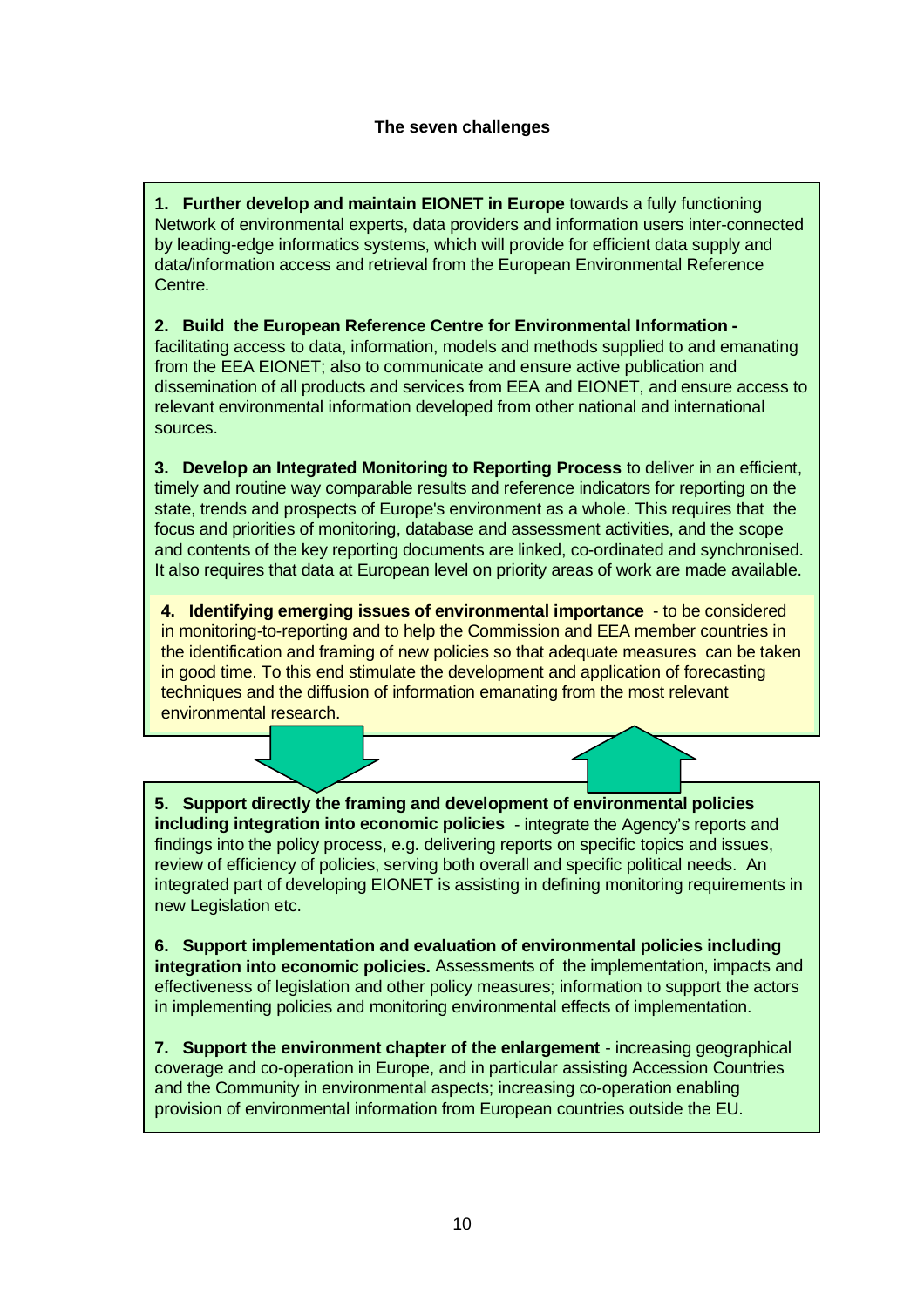# **4 EEA PRODUCTS AND SERVICES**

Following the mandate and mission of the Agency, the seven challenges focus the EEA to deliver targeted products and services needed by the main clients. Based on the framework described above three major groups of products are identified on which to focus the Agency activities in the working period of the second MAWP:

- (i) topic databases and reports;
- (ii) integrated reports issues, areas and sectors;
- (iii) periodical reports.

These three groups of products are seen as the core basis for 'branding' EEA publications and closely linked to the programme areas.

Two other important areas of work providing deliverables need to be recognised: iv) Support to the reporting system and services and v) Network infrastructure for EEA and EIONET. These areas of work are fundamental for building a system which can deliver products in the first three categories. They both serve the development of the major environmental information products and their broad dissemination, as well as provide intermediate products and services in their own right.

To implement the mandate and mission of the Agency the major products and services can be categorised under seven main headings presented below.

#### **The major groups of products and services**

- State and Outlook on Europe's Environment The five year report
- European Environmental Signals Regular (annual) Indicator-based reports
- Assessments on priority problems, sectors and issues
- Topic reports (air, water, nature etc.) some regular, others timed for policy use
- Technical reports, guidelines and handbooks
- Access to EEA/EIONET Data bases and relevant data and information sources
- Service and reporting to policy-makers based on the EEA Environment Information System

# **5 PROGRAMME AREAS, PROJECT GROUPS AND PROJECTS**

The work of the Agency in the coming years is defined in Programme Areas, Project Groups and Projects. Each is targeted directly or indirectly towards delivering specific products or service in the categories listed above.

Projects in the EEA work programme will be implemented in five programme areas reflecting the three major groups of products and two areas of common supporting activities presented in chapter 4 above. The five programme areas are structured to deliver the major products and services relevant to the seven challenges.

The three first programme areas are embedded in different stages along the monitoring-to-reporting chain (MDIAR Fig.1.):

- Topic reports and their associated data bases (from Monitoring to Information);
- Integrated assessments (from Data to Assessment); and

Comprehensive *periodical reports* (from Information to Reporting).

#### **The EEA programme areas**

- **1. TOPIC DATABASES AND REPORTING**
- **2. INTEGRATED ASSESSMENT**
- **3. PERIODICAL REPORTING**
- **4. REPORTING SYSTEM SUPPORT**
- **5. SERVICE AND NETWORK INFRASTRUCTURE**

Projects in the area of Reporting System Support provide common methodologies required to deliver these products as 'building blocks' to the first three programme areas, often with intermediate products and services mainly for use in the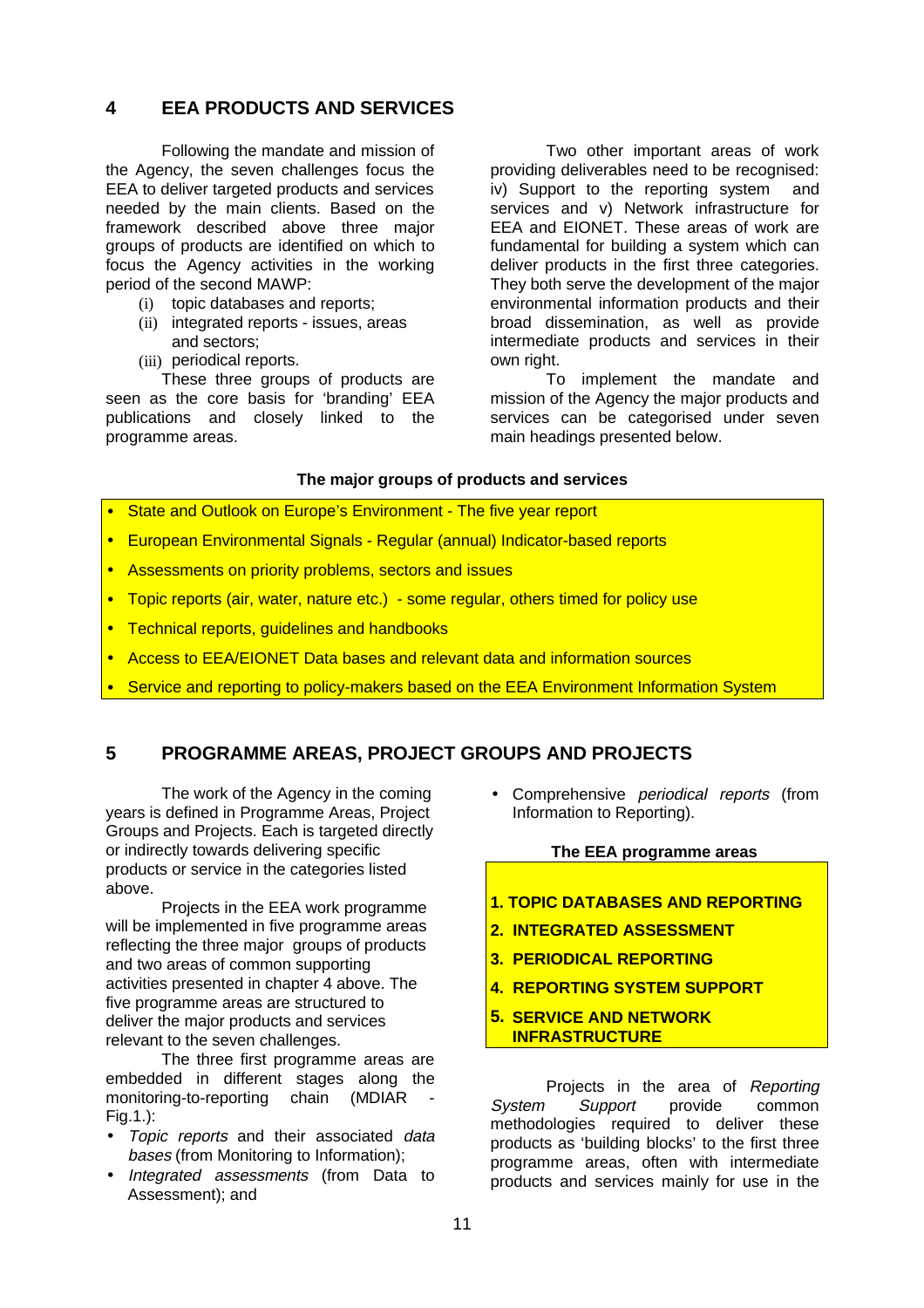EEA and the EIONET, particularly in the member countries.

The Service and Network Infrastructure projects provide the infrastructure and means for the users to access the products and put them to work.

Priorities in programme areas 4 and 5 are in particular to be given to activities supporting directly the activities in programme areas 1, 2 and 3.

Each of the five programme areas is briefly described below. Table 2 describes in more detail the project groups and projects designed to develop and implement the five programme areas.

#### **Topic Databases and Reporting**

Projects in this area focus on improving monitoring and environmental reporting for different environmental media. (e.g. Air, Water, Nature, Soil, Land Cover Waste) Specialised guidebooks and practitioner-oriented handbooks in certain areas are also developed here.

The reports are intended as reference tools for scientists and specialists in clearly defined areas or to fulfil reporting requirements under specific legislation and/or conventions.

The Databases are developed with the EIONET partners, in particular with ETC support, building on and further developing the national databases. The activities are used both for topic reporting as well as supporting other reporting categories to directly support the framing and implementation of policies. In general the major databases will be accessible via the Reference Centre (see below).

#### **Integrated Assessment**

Assessment projects provides indepth analysis on particular environmental problems (e.g. climate change), limited geographical areas (e.g. Mediterranea), sector (e.g. transport) or instruments (e.g. action plans and measures), with the aim of providing support to the development and implementation of environmental policies.

Reports are primarily driven by policy needs and aim to give an integrated overview of the subject for specific audiences - civil servants, academics, interested political decision shapers and decision makers as well as to practitioners in public administrations and private businesses. Integrated assessments are to be accessible and

appealing to a wide range of audiences, even to non-specialists.

Specific reports foreseen in the context of the MAWP relate to projects listed in Table 2 below, and include e.g. reports on water stress and biodiversity changes, the Mediterranean and transport and the environment.

#### **Periodical Reporting**

Comprehensive reports which present key information and an integrated assessment of the state of the environment, the pressures, driving forces and societal responses in Europe are produced here. They are the Agency's major "brand" reports, with the highest profile ( Europe's Environment 1998 - The Second Assessment, the Dobris Assessment 1995, Environment in the European Union 1995)

Two major types of reports appear at regular intervals:

• "State and Outlook on Europe's

Environment" reports every five<sup>3</sup> years,

• annual "Environmental Signals" reports which update key environmental indicators.

These reports aim at giving a broad overview of the state, trends and future prospects of the environment and to show trends and connections in the way the state develops with the socio-economic dimension - targeted at civil servants, academics and decision makers and the public at large. The regular signals reports are written in a language that make them appealing and accessible to a wide range of audiences, even to nonspecialists.

The reports constitute the core brand of EEA's work, and EEA/EIONET capacities on publishing, translation, dissemination and communication will give priority to these reports.

#### **Reporting System Support**

The activities in the above three programme areas depend on common tools, methodologies, guidelines and scenarios. These are provided by the Reporting System Support programme area. This programme area produces products (e.g. guidelines, methodologies, data models) mainly of importance for the EEA and EIONET. Activities here thus contribute to the streamlining and consistency of assessment

 $\overline{a}$ 

 $^3$  Presently every three years, interval proposed as maximum every five years pending adoption of the amendments to the EEA Regulation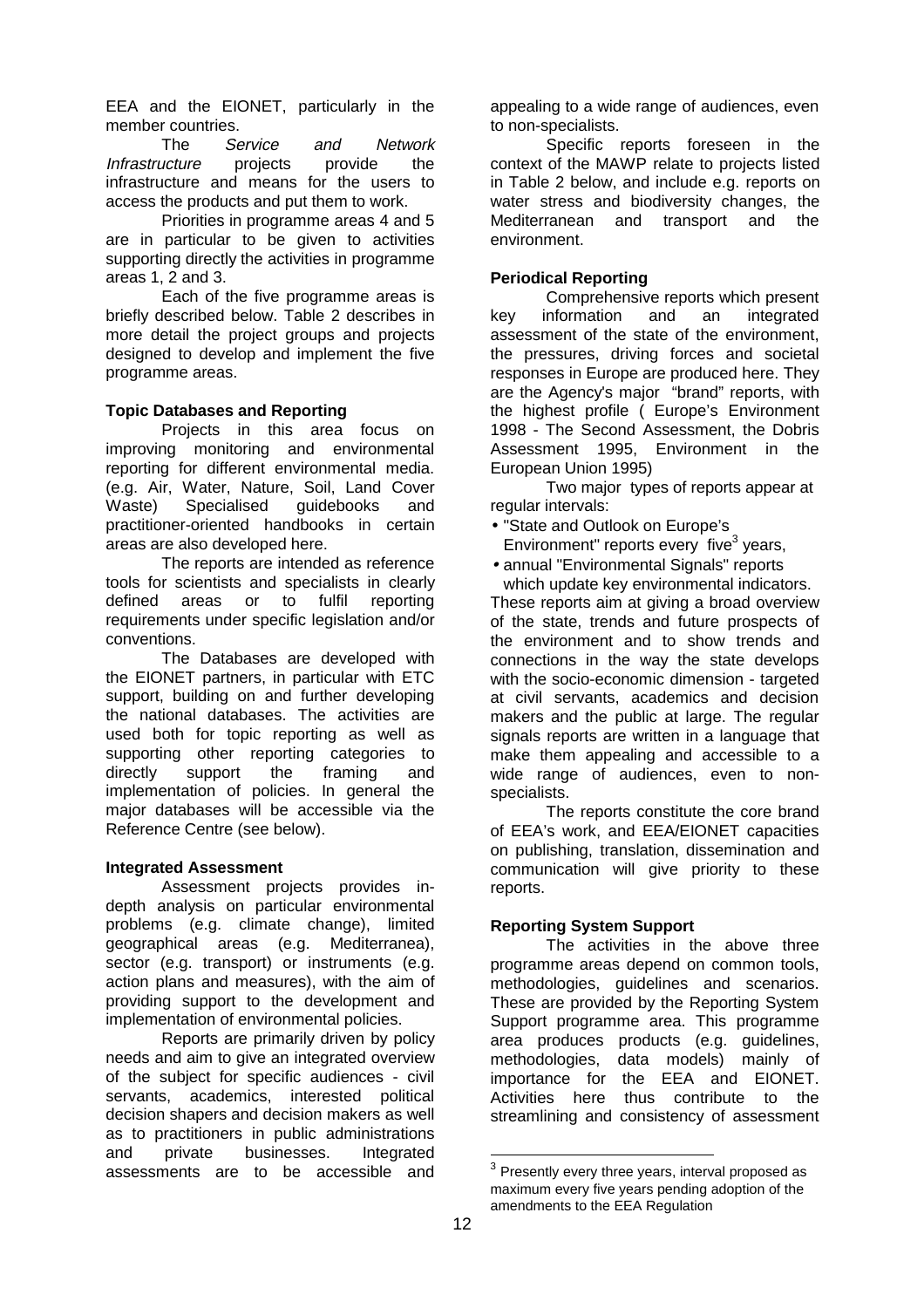and reporting at European and national level, and to the further development and consolidation of the reporting system for managing the incoming and outgoing information and data - the EEA's environmental information system.

The Reference Centre provides an infrastructure and framework for accessing data underlying the reporting process. It includes both a Directory of Information Sources as well as access mechanisms to factual data (data warehouse) from the EIONET. Key emphasis and priority is on 'backtracking' data, and to make it part of in particular the indicator-based assessments and reporting.

Institutional networking provides the essentials to ensure targeting to key clients needs, ensure co-operation and avoid duplication of work.

#### **Service and Network Infrastructure**

The Information and Networking Technology support area provides both a) the internal EEA IT infrastructure and b) Telematics capacities to support the organisational EIONET network set up.

Publishing and dissemination of publications, communication of products as well as the library and general information services are part of the support provided in programme area 5. They are to assure that the main clients of EEA are properly informed as well as to guarantee the knowledge of an EEA product and services tested by the Reference Centre.

European partnerships are thus essential for these activities.

#### **Programme areas and Projects**

.

The Multiannual Work Programme will be implemented in a structure of programme areas, project groups and projects, as presented in Table 2, serving in each project the development of the EEA Information System.

The full production of a specific report from conception to delivery to target user requires contributions from activities in several programme areas.

#### **Reporting depends on contributions from all five Programme Areas**

Taking the "Outlook" report as an example, the co-ordination and drafting is anchored in Periodical Reporting with the appropriate resources allocated. But input from the European Topic Centres is based on the foundation work done in the Databases and Topic Reporting while Integrated Assessments on priority areas are also used. The methodologies and scenarios used for the report as well as the guidelines, the organisation of the dataflow etc. are developed under Reporting Support. Finally; Service and Network Infrastructure provides the Reference Centre and IT tools and infrastructure as well as presentation and targeted dissemination, ensuring that the information actually reaches the target users and others.

The five programme areas will be developed through a total of 64 projects. In Table 2 below is presented the outline of future activities within these projects in 15 project groups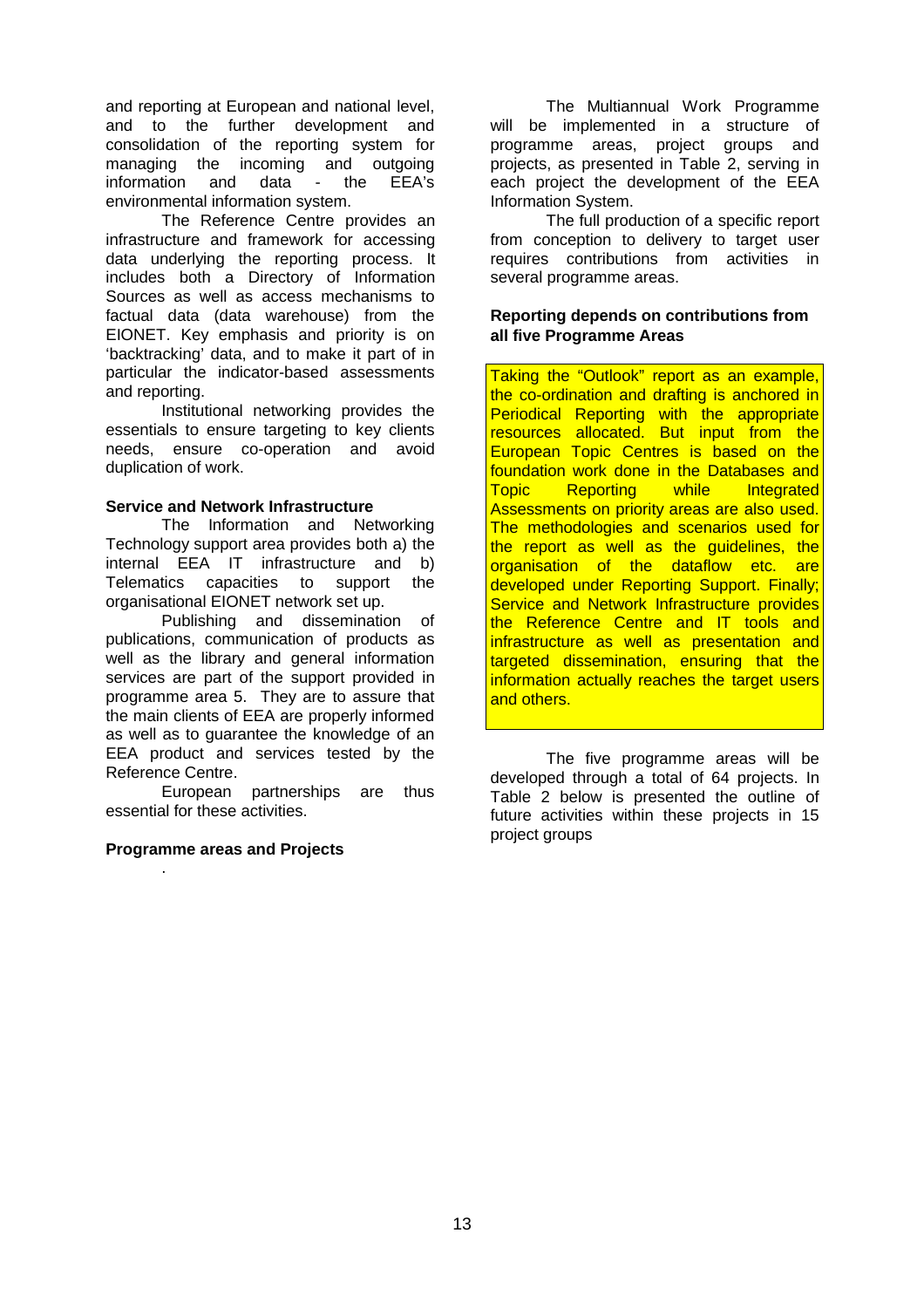# **Table 2 Programme areas, Project groups and Projects**

|                                           | <b>PROGRAMME AREAS,</b>                                                                                           | Project group description                                                                                                                                                                                                                                                                                                                                                                                                                                                                                                                                                                                                                                                                                                                                                                                                                                                                                                                                                                                                                                                                                                                                                                                                                                                                                                                                                                                                                                                                                                                                                                                                                                                                                                                                                                                                                                                          |
|-------------------------------------------|-------------------------------------------------------------------------------------------------------------------|------------------------------------------------------------------------------------------------------------------------------------------------------------------------------------------------------------------------------------------------------------------------------------------------------------------------------------------------------------------------------------------------------------------------------------------------------------------------------------------------------------------------------------------------------------------------------------------------------------------------------------------------------------------------------------------------------------------------------------------------------------------------------------------------------------------------------------------------------------------------------------------------------------------------------------------------------------------------------------------------------------------------------------------------------------------------------------------------------------------------------------------------------------------------------------------------------------------------------------------------------------------------------------------------------------------------------------------------------------------------------------------------------------------------------------------------------------------------------------------------------------------------------------------------------------------------------------------------------------------------------------------------------------------------------------------------------------------------------------------------------------------------------------------------------------------------------------------------------------------------------------|
|                                           | PROJECT GROUPS,                                                                                                   |                                                                                                                                                                                                                                                                                                                                                                                                                                                                                                                                                                                                                                                                                                                                                                                                                                                                                                                                                                                                                                                                                                                                                                                                                                                                                                                                                                                                                                                                                                                                                                                                                                                                                                                                                                                                                                                                                    |
| 1.                                        | Projects<br><b>TOPIC DATABASES AND REPORTING</b>                                                                  |                                                                                                                                                                                                                                                                                                                                                                                                                                                                                                                                                                                                                                                                                                                                                                                                                                                                                                                                                                                                                                                                                                                                                                                                                                                                                                                                                                                                                                                                                                                                                                                                                                                                                                                                                                                                                                                                                    |
| 1.1                                       | <b>SOCIO-ECONOMIC DATA</b>                                                                                        | Co-ordinate the collection, handling and storage within the Reference                                                                                                                                                                                                                                                                                                                                                                                                                                                                                                                                                                                                                                                                                                                                                                                                                                                                                                                                                                                                                                                                                                                                                                                                                                                                                                                                                                                                                                                                                                                                                                                                                                                                                                                                                                                                              |
| 1.1.1                                     | -------------------------------<br>• Eurostat data co-<br>operation                                               | Centre of socio-economic data required for the Agency's periodical and<br>integrated reporting. In most cases, these data on Driving Forces will be<br>collected from Eurostat and other bodies compiling relevant data and                                                                                                                                                                                                                                                                                                                                                                                                                                                                                                                                                                                                                                                                                                                                                                                                                                                                                                                                                                                                                                                                                                                                                                                                                                                                                                                                                                                                                                                                                                                                                                                                                                                        |
| 1.1.2                                     | . Co-operation with other<br>bodies                                                                               | statistics for the European level. Also working contacts with Eurostat and the<br>other bodies to mutually reinforce each others activities and the quality of the<br>data collected is covered.                                                                                                                                                                                                                                                                                                                                                                                                                                                                                                                                                                                                                                                                                                                                                                                                                                                                                                                                                                                                                                                                                                                                                                                                                                                                                                                                                                                                                                                                                                                                                                                                                                                                                   |
| 1.2                                       | <b>PRESSURES</b>                                                                                                  | Continue the work begun in the first Multi-annual Work Programme to                                                                                                                                                                                                                                                                                                                                                                                                                                                                                                                                                                                                                                                                                                                                                                                                                                                                                                                                                                                                                                                                                                                                                                                                                                                                                                                                                                                                                                                                                                                                                                                                                                                                                                                                                                                                                |
| 1.2.1<br>1.2.2<br>1.2.3<br>1.2.4<br>1.2.5 | • Atmospheric emissions<br>$\bullet$ Waste<br>• Chemicals<br>· Water discharges<br>• Releases to land and<br>soil | connect to national monitoring and data collection, and to Eurostat and other<br>bodies as the source of the data required at the European level to be<br>compiled into databases within the Reference Centre on the various<br>pressures on the environment, including CORINAIR and WASTEBASE. The<br>projects will make use of the statistics collected by Eurostat or being<br>developed by Eurostat, particularly on waste, chemicals and releases to land<br>and soil, to describe the link between socio-economic activities and<br>pressures<br>The projects will also include the development of inventories of<br>emissions to water and land as well as support to the development of the<br>Pollution Emission Register required under the IPPC Directive as a part of<br>an efficient Integrated Emission Inventory for Europe.<br>This work will be carried out mainly by ETCs However during the later<br>years of MAWP2 when systems are in place and regular data flow is<br>established, the Management Board will review the role and tasks of the<br>ETCs and decide on eventual changes in structure, tasks and balance<br>between ETCs and the EEA.<br>These projects will deliver a range of technical reports including reviews<br>of monitoring and reporting requirements and practice, and databases of<br>source oriented data including air emissions and waste management<br>facilities and practice as well as topic reports including an annual Corinair<br>report and reports required under the Greenhouse Gas Monitoring<br>Mechanism.<br>Support to policy framing and implementation concerning those<br>pressures will also be provided e.g. in relation to air quality and<br>acidification.<br>The work executed here is also the basis for the development of<br>indicators for the topics and related problems and thus the basis for the |
|                                           |                                                                                                                   | indicator based report as well as the comprehensive five year report.<br>Work executed here together with Eurostat also supports the definition<br>of environmental reporting requirements in new legislation                                                                                                                                                                                                                                                                                                                                                                                                                                                                                                                                                                                                                                                                                                                                                                                                                                                                                                                                                                                                                                                                                                                                                                                                                                                                                                                                                                                                                                                                                                                                                                                                                                                                      |
| 1.3                                       | <b>STATE AND QUALITY</b>                                                                                          | Continue the work begun in the first Multi-annual Work Programme to<br>connect to national monitoring and data collection as the source of the data                                                                                                                                                                                                                                                                                                                                                                                                                                                                                                                                                                                                                                                                                                                                                                                                                                                                                                                                                                                                                                                                                                                                                                                                                                                                                                                                                                                                                                                                                                                                                                                                                                                                                                                                |
| 1.3.1<br>1.3.2<br>1.3.3                   | • Air Quality<br>• Water Quality and<br><b>Resources</b>                                                          | required at the European level to be compiled into databases within the<br>Reference Centre on the various aspects of State - including WATERBASE,<br>AIRBASE, SOILBASE, EUNIS, Land Cover, Noise - as well as for Coastal<br>Zone Indicators.                                                                                                                                                                                                                                                                                                                                                                                                                                                                                                                                                                                                                                                                                                                                                                                                                                                                                                                                                                                                                                                                                                                                                                                                                                                                                                                                                                                                                                                                                                                                                                                                                                     |
|                                           | • State of Flora, Fauna                                                                                           | This work will be carried out mainly by ETCs However during the years                                                                                                                                                                                                                                                                                                                                                                                                                                                                                                                                                                                                                                                                                                                                                                                                                                                                                                                                                                                                                                                                                                                                                                                                                                                                                                                                                                                                                                                                                                                                                                                                                                                                                                                                                                                                              |
| 1.3.4<br>1.3.5                            | and Biotopes<br>• State of Soil                                                                                   | of MAWP2 when systems are in place and regular data flow is established,<br>the Management Board will review the role and tasks of the ETCs and                                                                                                                                                                                                                                                                                                                                                                                                                                                                                                                                                                                                                                                                                                                                                                                                                                                                                                                                                                                                                                                                                                                                                                                                                                                                                                                                                                                                                                                                                                                                                                                                                                                                                                                                    |
| 1.3.6                                     | • Land Cover                                                                                                      | decide on eventual changes in structure, tasks and balance between ETCs                                                                                                                                                                                                                                                                                                                                                                                                                                                                                                                                                                                                                                                                                                                                                                                                                                                                                                                                                                                                                                                                                                                                                                                                                                                                                                                                                                                                                                                                                                                                                                                                                                                                                                                                                                                                            |
|                                           | • Coastal and Marine<br>Environment                                                                               | and the EEA.<br>Activities within these projects will deliver the topic databases and a                                                                                                                                                                                                                                                                                                                                                                                                                                                                                                                                                                                                                                                                                                                                                                                                                                                                                                                                                                                                                                                                                                                                                                                                                                                                                                                                                                                                                                                                                                                                                                                                                                                                                                                                                                                            |
| 1.3.7                                     | $\bullet$ Noise                                                                                                   | range of topic and technical reports including annual reports on various<br>aspects of water, air and soil quality and the state of land cover, nature and<br>biodiversity as well as noise maps. Several of these reports are required<br>under specific legislation for example reports on tropospheric ozone or the<br>exchange of air and water quality information. Other work will help develop<br>and implement policy for example on noise, the Framework Water Policy<br>Directive, support to monitoring for the Birds Directive and to Natura 2000<br>under the Habitats Directive.<br>The work executed here is also the basis for the development of                                                                                                                                                                                                                                                                                                                                                                                                                                                                                                                                                                                                                                                                                                                                                                                                                                                                                                                                                                                                                                                                                                                                                                                                                  |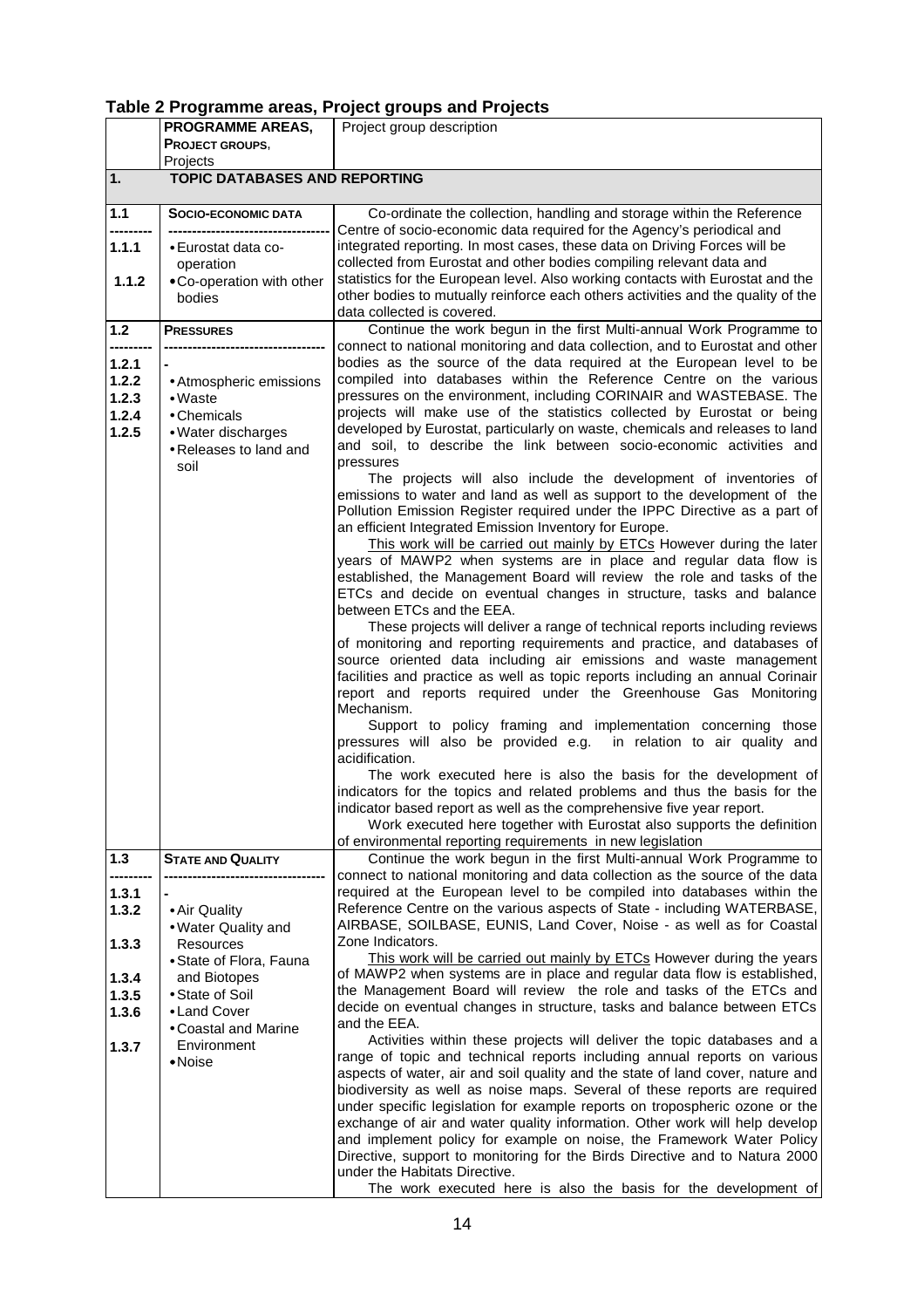|                |                                            | indicators for the topics and related problems and thus the basis for the                                                                                  |
|----------------|--------------------------------------------|------------------------------------------------------------------------------------------------------------------------------------------------------------|
|                |                                            | indicator based report as well as the comprehensive five year report.                                                                                      |
|                |                                            | Work executed here together with Eurostat and JRC also supports the                                                                                        |
|                | Table 2 continued                          | definition of environmental reporting requirements in new legislation                                                                                      |
|                | PROGRAMME AREAS,                           | Project group description                                                                                                                                  |
|                | <b>PROJECT GROUPS.</b>                     |                                                                                                                                                            |
|                | Projects                                   |                                                                                                                                                            |
| 2.             | <b>INTEGRATED ASSESSMENT</b>               |                                                                                                                                                            |
|                |                                            |                                                                                                                                                            |
| 2.1            | <b>ENVIRONMENTAL ISSUES</b>                | Under this project the assessment of individual environmental issues is                                                                                    |
| 2.1.1          |                                            | organised and co-ordinated. Environmental issues here refer to situations<br>where human activities influence or exacerbate environmental process          |
|                | • Air Quality and Ozone                    | causing significant environmental, human or economic impacts. Although the                                                                                 |
| 2.1.2          | (strat.+ trop.)                            | focus here is on the 'I' (Impacts) of DPSIR, the full framework is used for the                                                                            |
| 2.1.3          | • Climate Change                           | assessments.                                                                                                                                               |
| 2.1.4          | • Water Stress                             | Priority is given to ongoing activities from the first MAWP including: air                                                                                 |
| 2.1.5          | • Eutrophication                           | quality and ozone (stratospheric ozone depletion and tropospheric<br>photochemical oxidants); climate change; and water stress (water quantity             |
| 2.1.6<br>2.1.7 | • Acidification<br>· Biodiversity changes  | and quality). Additional areas which deserve consideration given the needs                                                                                 |
| 2.1.8          | • Exposure to Chemicals                    | of current policy implementation and framing<br>debates<br>include::                                                                                       |
| 2.1.9          | $\bullet$ Health                           | eutrophication, biodiversity change; exposure to chemicals; environment and                                                                                |
|                | · Land and soil                            | health; acidification and land and soil degradation. Support to the                                                                                        |
| 2.1.10         | degradation                                | Community and member countries on relevant EU Regulation and<br>international conventions will also be provided. incl. support, together with              |
|                | • Waste Management                         | Eurostat, the Climate change greenhouse gases monitoring mechanism and                                                                                     |
|                |                                            | in the Biodiversity Clearing House Mechanism.                                                                                                              |
|                |                                            | The work executed here is also the basis for the development of                                                                                            |
|                |                                            | indicators for the topics in question and thus the basis for the indicator based<br>report as well as the comprehensive five year report.                  |
|                |                                            | A priority of this project area will be to assess the cross-links between                                                                                  |
|                |                                            | environmental issues to improve efficiency in the assessments and to                                                                                       |
|                |                                            | provide strategic support to policy makers developing and implementing                                                                                     |
|                |                                            | policies to tackle the issues.                                                                                                                             |
| 2.2            | <b>REGIONAL ASSESSMENTS</b>                | European-based assessments identify the significance and relevance of<br>environmental issues for European policy consideration, through different         |
| 2.2.1          |                                            | aspects. Among these, the regional and territorial dimensions of                                                                                           |
| 2.2.2          | • Mediterranean area                       | environmental issues represent important focus for policy concerns.                                                                                        |
|                | • Integrated Coastal Zone                  | On the one hand, the territorial dimension of European policies and                                                                                        |
| 2.2.3          | Management (ICZM)                          | management receives attention through the recognition of land planning<br>issues at the European level. The setting-up of a European Spatial               |
| 2.2.4          | • Transport TEN SEA                        | Development Perspective (ESDP) is a significant step towards this                                                                                          |
| 2.2.5          | $\bullet$ Landscape<br>• Urban Environment | recognition which calls for another type of geographically integrated                                                                                      |
|                |                                            | information, particularly for strategic environmental impact analyses.                                                                                     |
|                |                                            | This link with the information required for strategic environmental                                                                                        |
|                |                                            | assessment is crucial here. The EEA is gradually developing the expertise<br>and capacities for those particular assessments which look at the territorial |
|                |                                            | impacts on environmental patterns of major European policies (e.g. TENs                                                                                    |
|                |                                            | transport impact study and study of transit traffic in the Alps).                                                                                          |
|                |                                            | Future activities, for which the up-date of the land cover inventory will                                                                                  |
|                |                                            | represent a key support, would then help cover issues such as integrated<br>coastal zones management, mountain, rural and urban areas, and streamline      |
|                |                                            | the ongoing reflections on the EEA role in landscapes issues. For many of                                                                                  |
|                |                                            | these issues, this streamlining can be achieved efficiently through a close                                                                                |
|                |                                            | co-operation with the Commission services dealing with the related policies.                                                                               |
|                |                                            | Some geographical entities in Europe have specific environmental patterns                                                                                  |
|                |                                            | which are commonly under threat. These deserve specific attention,<br>assessment and reporting so that the particularities of such regions are not         |
|                |                                            | overlooked in the European level assessments. The EEA has reported, for                                                                                    |
|                |                                            | example, on the Arctic Environment and on the Mediterranean Sea                                                                                            |
|                |                                            | problems. There is a need to keep up to date assessments on such specific                                                                                  |
|                |                                            | areas in a consistent way with the European-based monitoring to reporting                                                                                  |
|                |                                            | activities, so that there is no duplication of efforts and a consistent                                                                                    |
|                |                                            | European approach. The Mediterranean Basin is a priority considering the<br>growing importance of the Euro-Mediterranean partnership.                      |
|                |                                            | Small islands in Europe have special environmental issues and will be                                                                                      |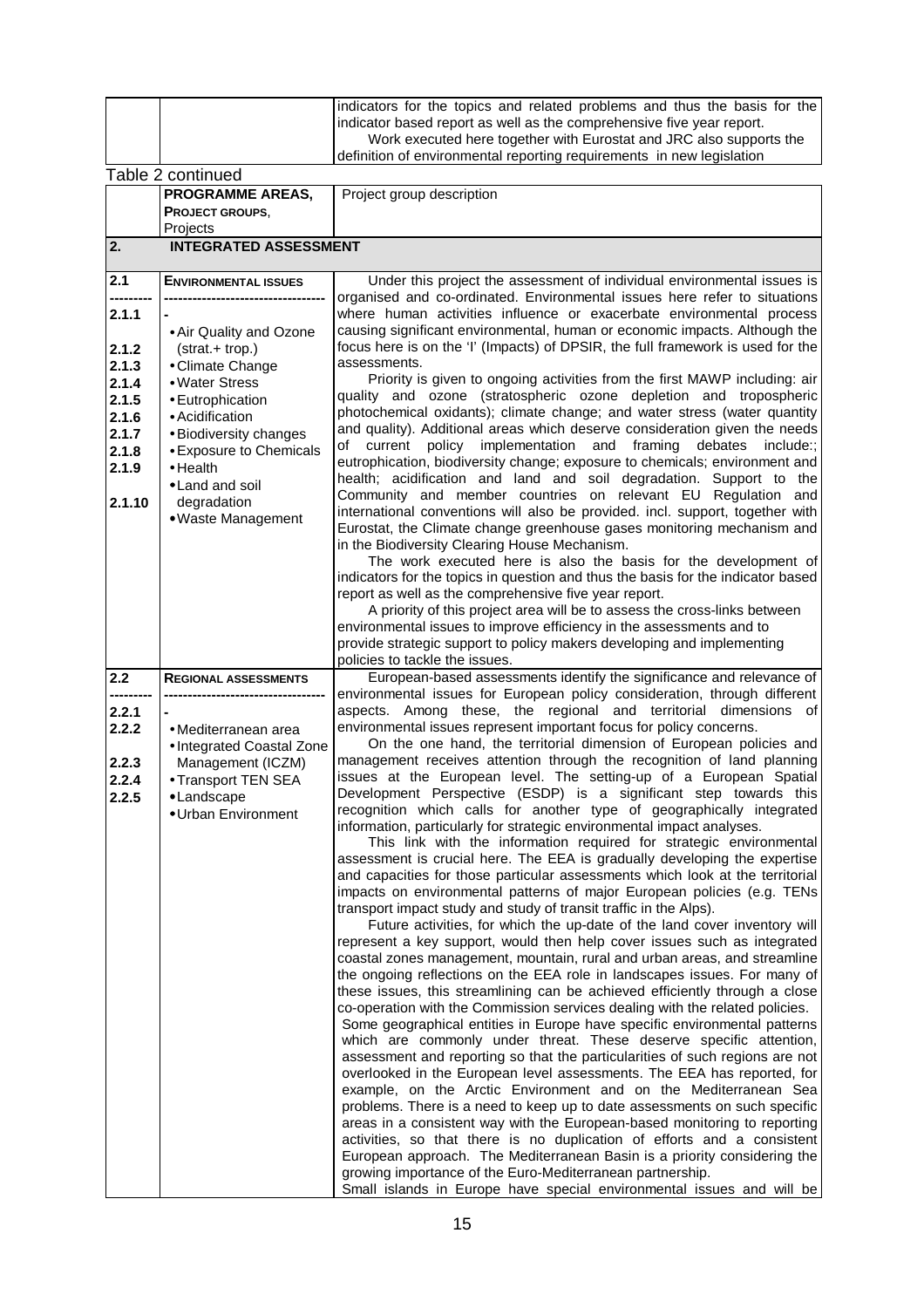|  | context.<br>the<br>tırst<br>ın<br>Mediterranean ≅ |
|--|---------------------------------------------------|
|  |                                                   |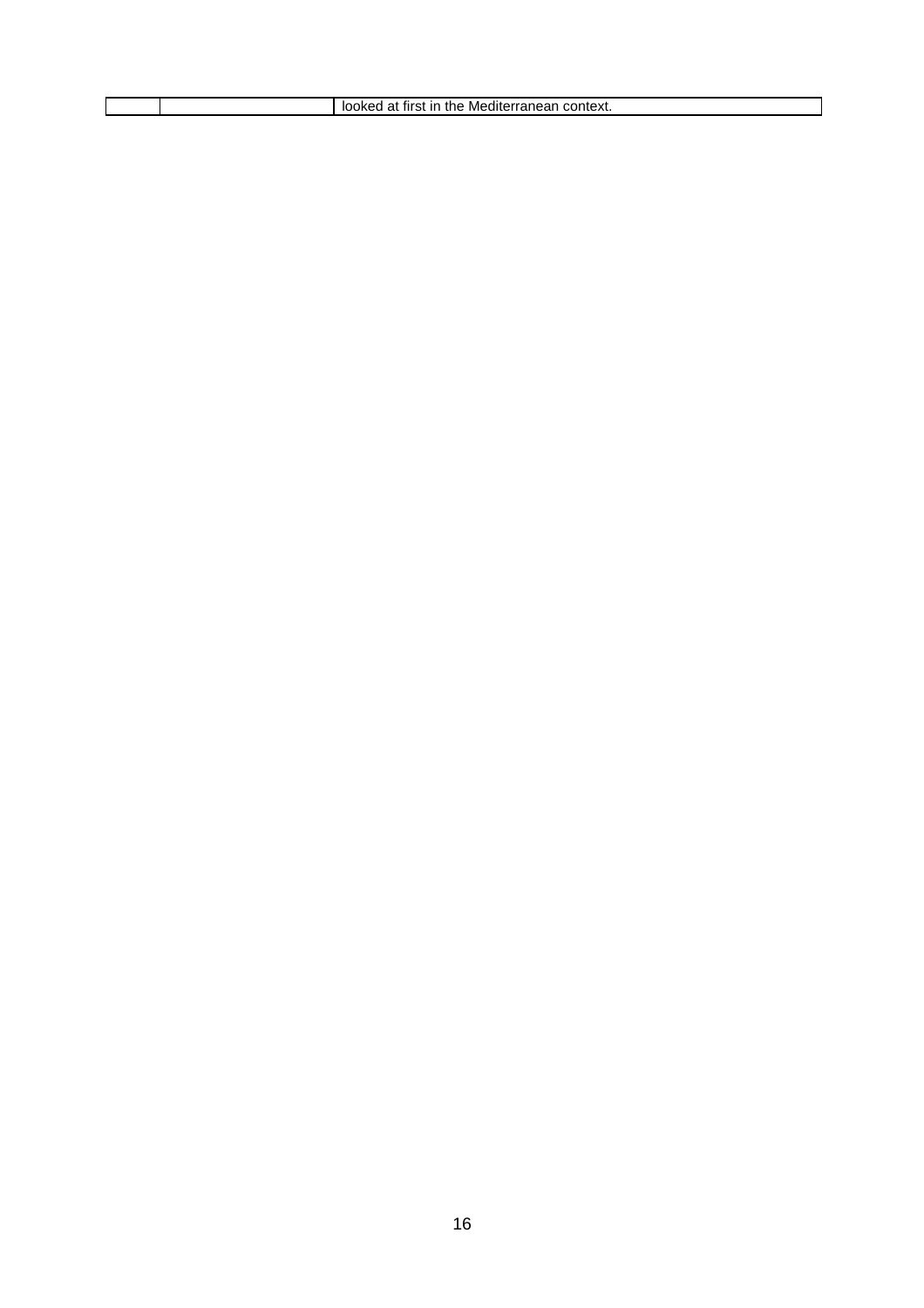Table 2 continued

|       | <b>PROGRAMME AREAS,</b>        | Project group description                                                                                                                        |
|-------|--------------------------------|--------------------------------------------------------------------------------------------------------------------------------------------------|
|       | PROJECT GROUPS,                |                                                                                                                                                  |
|       | Projects                       |                                                                                                                                                  |
| 2.3   | <b>SECTORS AND INSTRUMENTS</b> | Integrated environmental assessments carried out by the EEA, using<br>the DPSIR framework, allow a better knowledge of sectoral contributions to |
|       | • Transport                    | environmental problems. These contributions are changing over time and                                                                           |
| 2.3.1 | • Agriculture                  | there is a need to regularly analyse the reasons for those changes to                                                                            |
| 2.3.2 |                                | support integration policies, in line with the EEA's remit to account for the                                                                    |
|       | $\bullet$ Energy               | socio-economic dimension in its assessments.                                                                                                     |
| 2.3.3 | • Tourism                      | To this end, the monitoring of economic sectors, which itself is not the                                                                         |
| 2.3.4 | • Industry                     | task of the EEA, needs to be adapted in order to permit environmental                                                                            |
| 2.3.5 | • Households                   |                                                                                                                                                  |
| 2.3.6 | • Instruments                  | assessments at the European level. This requires specific requests from the                                                                      |
| 2.3.7 |                                | EEA to the data providers (mainly Eurostat) through IEA focused activities.                                                                      |
|       |                                | Joint activities are also required first to demonstrate the adequacy of the                                                                      |
|       |                                | integrated information and, second, to put this information to work in the                                                                       |
|       |                                | context of integration.                                                                                                                          |
|       |                                | The expertise required for these tasks has yet to be developed, and                                                                              |
|       |                                | properly addressed, in close co-operation with the Commission services                                                                           |
|       |                                | responsible for different sectors. Priority is given to sectors high on the                                                                      |
|       |                                | political agenda political agenda and highlighted in 'Europe's Environment -                                                                     |
|       |                                | The Second Assessment 1998' as the main causes of pressures on the                                                                               |
|       |                                | environment such as such as agriculture (CAP reform), transport (networks                                                                        |
|       |                                | policy, sustainable mobility, increase in all transport modes), industry                                                                         |
|       |                                | (including SMEs). While other sectors have to be covered in the integrated                                                                       |
|       |                                | assessments and comprehensive periodical reporting, the EEA does not yet                                                                         |
|       |                                | foresee immediate activities to cover specific assessments of other sectors                                                                      |
|       |                                | For integration issues instrumentalisation of policies (economic and                                                                             |
|       |                                | fiscal instruments mainly) plays a key role and EEA information should                                                                           |
|       |                                | support its implementation and analysis. Regular evaluation of the use of                                                                        |
|       |                                | such instruments require work to frame and characterise instruments so that                                                                      |
|       |                                | any analysis could be based on comparative situations and provide trends.                                                                        |
|       |                                | The Agency will contribute with information and analyses to such work.                                                                           |
|       |                                | Activities concerning analyses of instruments are implemented in close                                                                           |
|       |                                | co-operation with the EC to avoid duplication of work.                                                                                           |
| 2.4   | <b>RESEARCH DISSEMINATION</b>  | The activity here is to support the EC in providing access for policy                                                                            |
|       | <b>AND EMERGING ISSUES</b>     | makers to the targeted and relevant results of research and bridge those in a                                                                    |
|       |                                | structured way to findings of the reporting process of the EEA - all to the                                                                      |
| 2.4.1 | • Research and                 | support the Commission and member countries in framing of new policies                                                                           |
| 2.4.2 | environmental                  | and support also the development of monitoring to enable reporting on                                                                            |
|       | information                    | emerging issues. This requires the setting up of a corresponding network                                                                         |
|       | • Emerging environmental       | and the development of criteria for the interpretation of signals coming out of                                                                  |
|       | issues                         | science against which appropriate and feasible information on the present                                                                        |
|       |                                | and expected situation can be determined, all in close collaboration with                                                                        |
|       |                                | DGXI and DGXII. New issues are constantly emerging in environmental                                                                              |
|       |                                | information, from EEA activities, from results in science, from national and                                                                     |
|       |                                | local authorities initiating test cases of monitoring new pollutants or new                                                                      |
|       |                                | effects, from NGOs following new developments in production or                                                                                   |
|       |                                | consumption etc. Scanning for emerging issues, and initiating scoping                                                                            |
|       |                                | activities is a project closely involving the EEA Scientific Committee.                                                                          |
| 3.    | PERIODICAL REPORTING           |                                                                                                                                                  |
|       |                                |                                                                                                                                                  |
| 3.1   | THE FIVE YEAR REPORT           | State and Outlook on Europe's Environment: (outlooks - see also 4.1.2)                                                                           |
|       |                                | Major reports on the state of the environment aim to assess in a                                                                                 |
|       | ● EU98 SoER                    | comprehensive way the past and present situation in environmental quality                                                                        |
| 3.1.1 | · State and Outlook on         | and to indicate, on this basis, the main future trends. Such reports can be                                                                      |
| 3.1.2 | <b>Europe's Environment</b>    | used to support the analysis of policies in place and the preparation of future                                                                  |
|       |                                | policies. The Agency's regular report (every five years) has this aim and                                                                        |
|       |                                | covers all environmental issues and problems of policy significance. The                                                                         |
|       |                                | reference information it provides is of utmost importance to the visibility of                                                                   |
|       |                                | the EEA and EIONET activities. Over the period of the five year work                                                                             |
|       |                                | programme, realisation of the next SOE Report has to exert an integrating                                                                        |
|       |                                | and streamlining role on projects in the MAWP/AWPs and for the EEA staff                                                                         |
|       |                                | and EIONET partners. Most of the projects in the MAWP2 feed into the next                                                                        |
|       |                                | major State and Outlook Report. Limited work on topics not covered in                                                                            |
|       |                                | programme area 1 which need to be included in the comprehensive reporting                                                                        |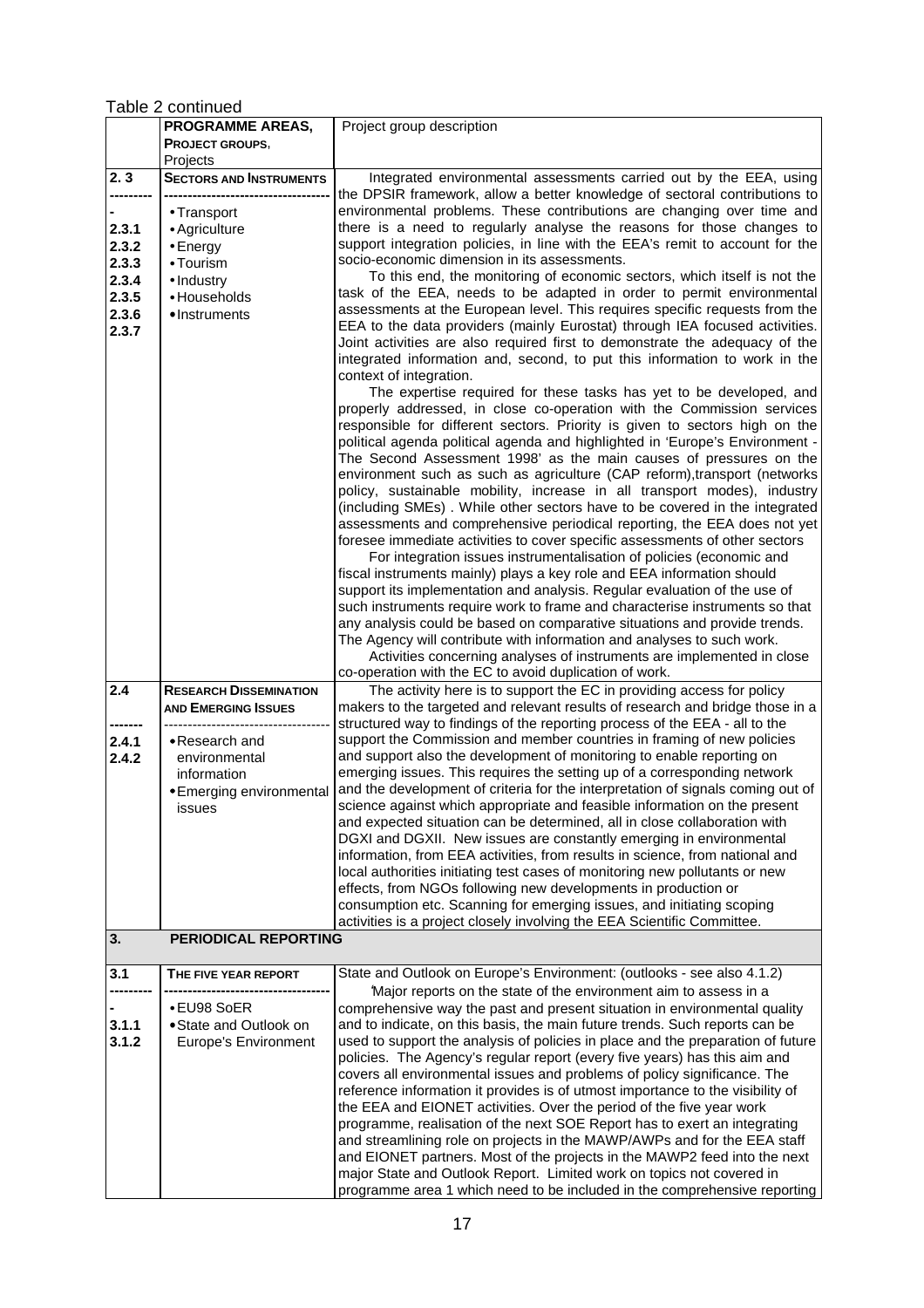| will be based on existing activities. In the case of radioactivity in the  |
|----------------------------------------------------------------------------|
| environment this information will be from EC - DGXI, JRC, World            |
| Meteorological Organization and the International Atomic Energy Authority. |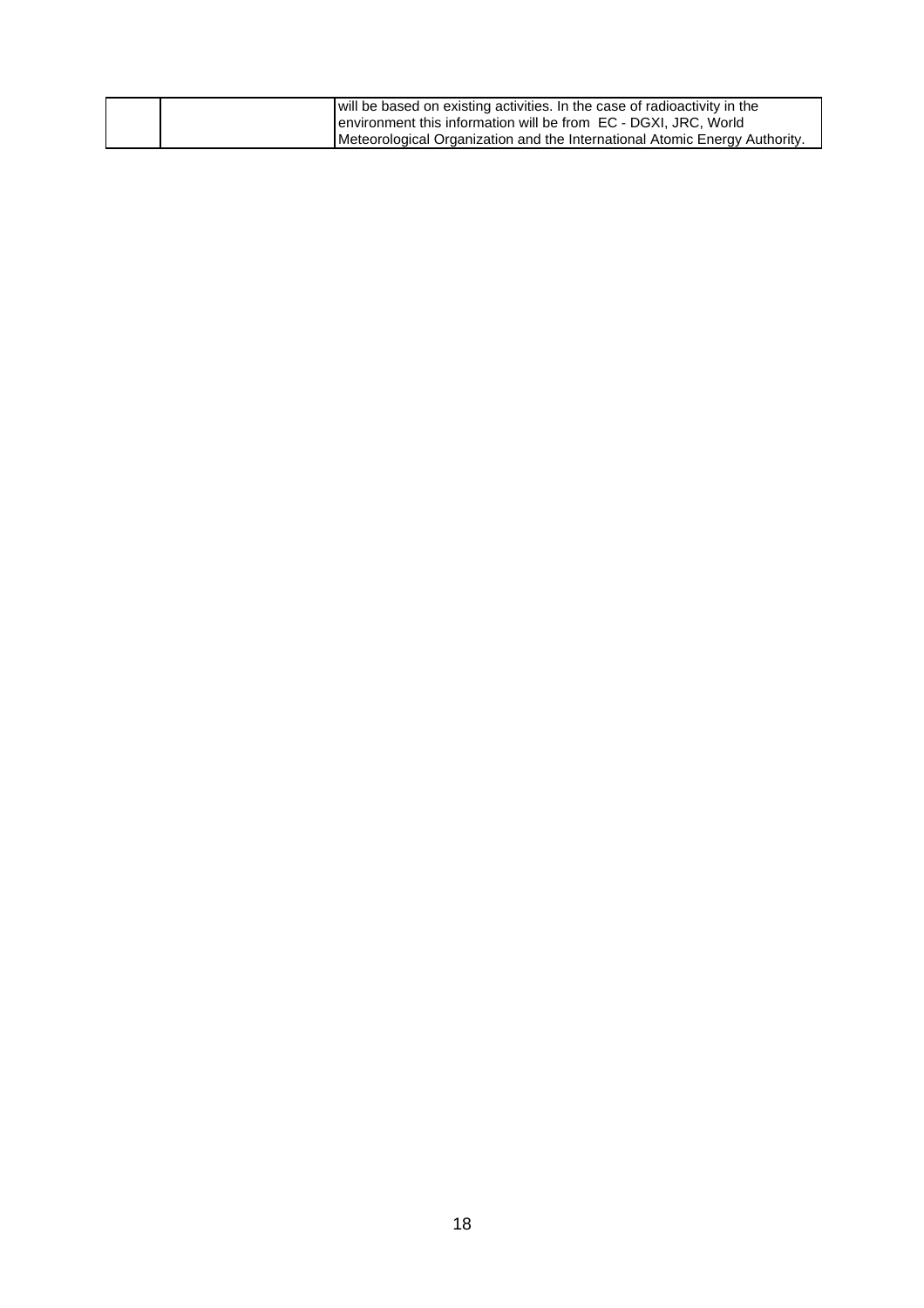Table 2 continued

|                         | <b>PROGRAMME AREAS,</b>                                                                                                                                           | Project group description                                                                                                                                                                                                                                                                                                                                                                                                                                                                                                                                                                                                                                                                                                                                                                                                                                                                                                                                                                                                                                                                                                                                                                                                                                                                                                                                                                                                                                                                                                                                                                                                                                                                                                                                                                                                                                                         |
|-------------------------|-------------------------------------------------------------------------------------------------------------------------------------------------------------------|-----------------------------------------------------------------------------------------------------------------------------------------------------------------------------------------------------------------------------------------------------------------------------------------------------------------------------------------------------------------------------------------------------------------------------------------------------------------------------------------------------------------------------------------------------------------------------------------------------------------------------------------------------------------------------------------------------------------------------------------------------------------------------------------------------------------------------------------------------------------------------------------------------------------------------------------------------------------------------------------------------------------------------------------------------------------------------------------------------------------------------------------------------------------------------------------------------------------------------------------------------------------------------------------------------------------------------------------------------------------------------------------------------------------------------------------------------------------------------------------------------------------------------------------------------------------------------------------------------------------------------------------------------------------------------------------------------------------------------------------------------------------------------------------------------------------------------------------------------------------------------------|
|                         | PROJECT GROUPS,                                                                                                                                                   |                                                                                                                                                                                                                                                                                                                                                                                                                                                                                                                                                                                                                                                                                                                                                                                                                                                                                                                                                                                                                                                                                                                                                                                                                                                                                                                                                                                                                                                                                                                                                                                                                                                                                                                                                                                                                                                                                   |
|                         | Projects                                                                                                                                                          |                                                                                                                                                                                                                                                                                                                                                                                                                                                                                                                                                                                                                                                                                                                                                                                                                                                                                                                                                                                                                                                                                                                                                                                                                                                                                                                                                                                                                                                                                                                                                                                                                                                                                                                                                                                                                                                                                   |
| 3.2                     | <b>REGULAR INDICATOR-BASED</b><br><b>REPORT</b>                                                                                                                   | European environmental signals: As the major report on the state of the<br>environment (see above) the regular indicator-based report ('signals' report)<br>intends to deliver information on a wide range of environmental issues,                                                                                                                                                                                                                                                                                                                                                                                                                                                                                                                                                                                                                                                                                                                                                                                                                                                                                                                                                                                                                                                                                                                                                                                                                                                                                                                                                                                                                                                                                                                                                                                                                                               |
| 3.2.1                   | • European<br><b>Environmental Signals</b><br>reports                                                                                                             | presenting an aggregated overview of development in several selected<br>environmental problems.<br>The idea behind these regular reports is to have a regular outlet for the<br>most aggregated data made available through the EIONET. In this way the<br>reports should function as regular signals to policy makers on the progress<br>and prospects of the state of the environment, and streamline the<br>development of reference indicators. To this end, the EEA has developed a<br>typology of indicators which will form the basis for the prototype version of<br>the 'signals report' in 1999, before full implementation of the process from<br>2000 onwards.                                                                                                                                                                                                                                                                                                                                                                                                                                                                                                                                                                                                                                                                                                                                                                                                                                                                                                                                                                                                                                                                                                                                                                                                        |
| 4.                      | <b>REPORTING SYSTEM SUPPORT</b>                                                                                                                                   |                                                                                                                                                                                                                                                                                                                                                                                                                                                                                                                                                                                                                                                                                                                                                                                                                                                                                                                                                                                                                                                                                                                                                                                                                                                                                                                                                                                                                                                                                                                                                                                                                                                                                                                                                                                                                                                                                   |
|                         |                                                                                                                                                                   |                                                                                                                                                                                                                                                                                                                                                                                                                                                                                                                                                                                                                                                                                                                                                                                                                                                                                                                                                                                                                                                                                                                                                                                                                                                                                                                                                                                                                                                                                                                                                                                                                                                                                                                                                                                                                                                                                   |
| 4.1                     | <b>SCENARIOS,</b><br>METHODOLOGIES,<br><b>GUIDELINES</b>                                                                                                          | For the realisation of periodical, integrated and topic reporting, there is<br>a need to permanently sustain their content with the most efficient and<br>scientifically sound tools, methodologies and guidelines for common use for<br>analysis and assessment. Activities here are to a great extend building on                                                                                                                                                                                                                                                                                                                                                                                                                                                                                                                                                                                                                                                                                                                                                                                                                                                                                                                                                                                                                                                                                                                                                                                                                                                                                                                                                                                                                                                                                                                                                               |
| 4.1.1<br>4.1.2          | · Integrated<br>Environmental                                                                                                                                     | research results and executed in co-operation with e.g. DGXII, DGXI and<br>JRC and link to the 5 <sup>th</sup> Framework Research Programme.<br>The pragmatic approach to integrated assessment taken so far (e.g. the                                                                                                                                                                                                                                                                                                                                                                                                                                                                                                                                                                                                                                                                                                                                                                                                                                                                                                                                                                                                                                                                                                                                                                                                                                                                                                                                                                                                                                                                                                                                                                                                                                                            |
| 4.1.3                   | Assessment<br>• Scenarios and                                                                                                                                     | establishment of an IEA core group and an IEA eutrophication network) will<br>have to be continued and consolidated. In addition, through strengthening                                                                                                                                                                                                                                                                                                                                                                                                                                                                                                                                                                                                                                                                                                                                                                                                                                                                                                                                                                                                                                                                                                                                                                                                                                                                                                                                                                                                                                                                                                                                                                                                                                                                                                                           |
| 4.1.4                   | prospective analysis<br>• Guidelines for<br>environmental reporting<br>• Support for Reporting<br>Requirements (EU<br>Legislation and<br>multilateral agreements) | EEA internal capacities on integrated monitoring and assessment as well as<br>for the development of scenarios will have to be strengthened, and an<br>effective access, appraisal and compilation of complementary knowledge<br>(pools of expertise) will have to be organised. These required capacities<br>should encompass modelling expertise, both in terms of conceptual models<br>(e.g. acidification model) and forecasting tools for developing outlooks.<br>These developments as such are linked with data flow activities.<br>There is also the need to reach a better harmonisation between EEA<br>tools and methodologies and similar processes at the international and<br>national levels, so the information produced will be compatible at all levels.<br>The activity so far under 'Guidelines for reporting' were mainly<br>dedicated to harmonisation of national state of the environment reporting<br>and to the development of guidelines for data collection on the costs of<br>environmental protection measures, which is direct support to the forecasting<br>tools mentioned above. The next phase will aim at consolidating the<br>expertise in the EEA and in member countries in the field of state of the<br>environment reporting and environmental indicators and disseminating this<br>information. EEA will gradually be extending (and continuing to take stock of<br>existing results) the operational methodology/guidelines to other key<br>processes in European information production (such as indicators,<br>damage/benefits/cost). This is a process that requires involvement and<br>agreement with member countries, the Scientific Committee and international<br>organisations.<br>The support for EU reporting requirements etc. is closely linked to<br>project 4.2.1 and 4.3.1 and to activities in programme areas 1 and 2 |
| 4.2                     | DATA AND INFORMATION                                                                                                                                              | This project group covers the organisational aspects of data flows                                                                                                                                                                                                                                                                                                                                                                                                                                                                                                                                                                                                                                                                                                                                                                                                                                                                                                                                                                                                                                                                                                                                                                                                                                                                                                                                                                                                                                                                                                                                                                                                                                                                                                                                                                                                                |
|                         | <b>MANAGEMENT</b>                                                                                                                                                 | across EIONET, involving countries (NFP's and NRC's), the ETC's,<br>international organisations (Eurostat, OECD, FAO, etc.) and EEA. It                                                                                                                                                                                                                                                                                                                                                                                                                                                                                                                                                                                                                                                                                                                                                                                                                                                                                                                                                                                                                                                                                                                                                                                                                                                                                                                                                                                                                                                                                                                                                                                                                                                                                                                                           |
| 4.2.1<br>4.2.2<br>4.2.3 | • EIONET data flow<br>• EEA GIS support<br>• Data warehouse<br>management                                                                                         | emphasises also the management of the data received and maintained at the<br>EEA/ETCs; the aggregated reporting in the Data Warehouse and the<br>geographic databases (GIS).<br>The main project activities will be data flow modelling, i.e. the analysis<br>of flow of data (or information) into, out of, and within a system, and how the<br>data is processed and stored.<br>The data models in this project will focus on organisational aspects, in<br>particular the rules to ensure consistent data sets and tools for efficient flow                                                                                                                                                                                                                                                                                                                                                                                                                                                                                                                                                                                                                                                                                                                                                                                                                                                                                                                                                                                                                                                                                                                                                                                                                                                                                                                                    |
|                         |                                                                                                                                                                   | between partners.<br>The management of the final data at EEA will be supported by<br>development of tools for efficiently making them available for the reporting                                                                                                                                                                                                                                                                                                                                                                                                                                                                                                                                                                                                                                                                                                                                                                                                                                                                                                                                                                                                                                                                                                                                                                                                                                                                                                                                                                                                                                                                                                                                                                                                                                                                                                                 |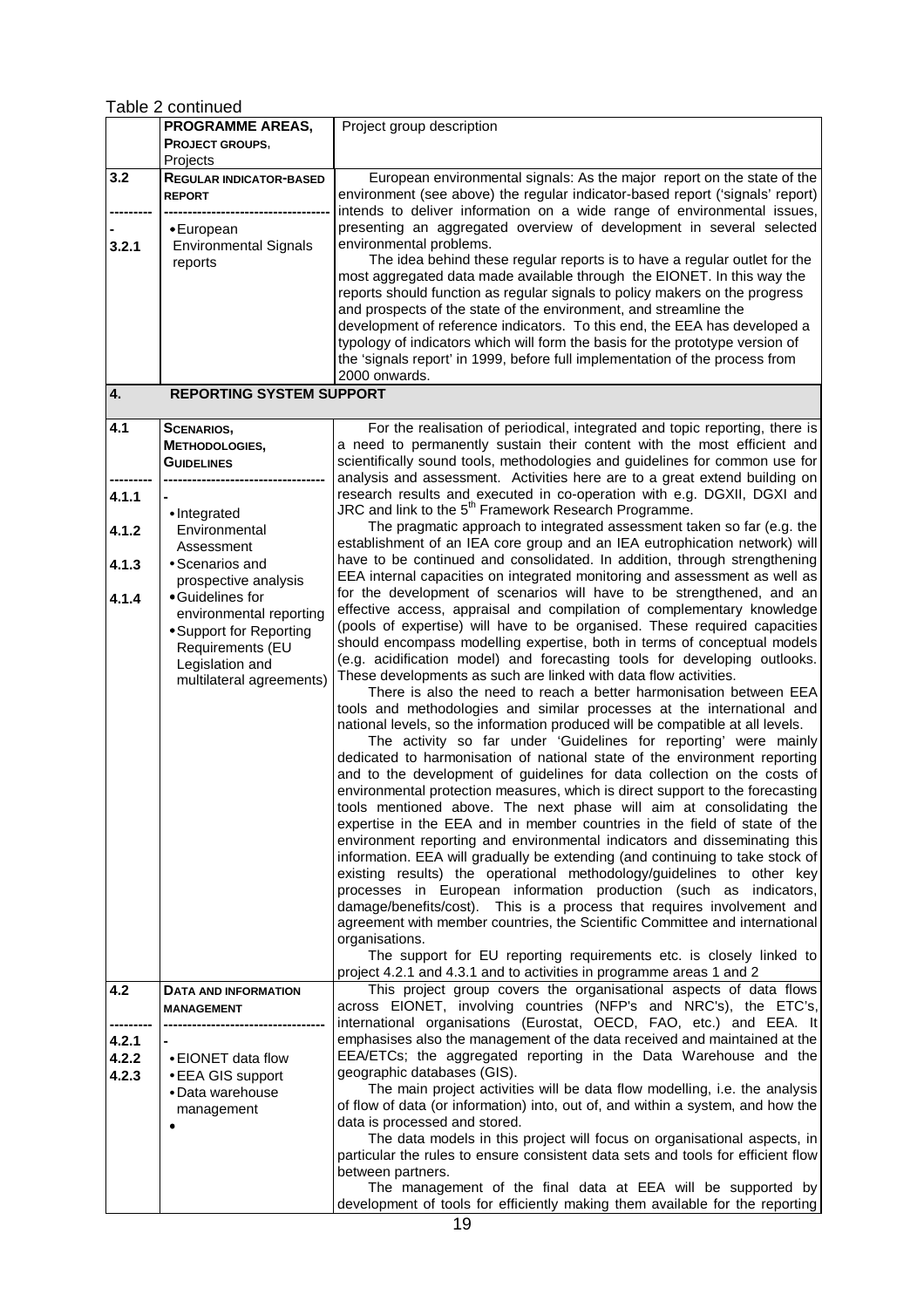|  |                                             |  |  |  |  | process, as well as to make relevant data available through the Reference |
|--|---------------------------------------------|--|--|--|--|---------------------------------------------------------------------------|
|  | Centre to EEA's key clients and the public. |  |  |  |  |                                                                           |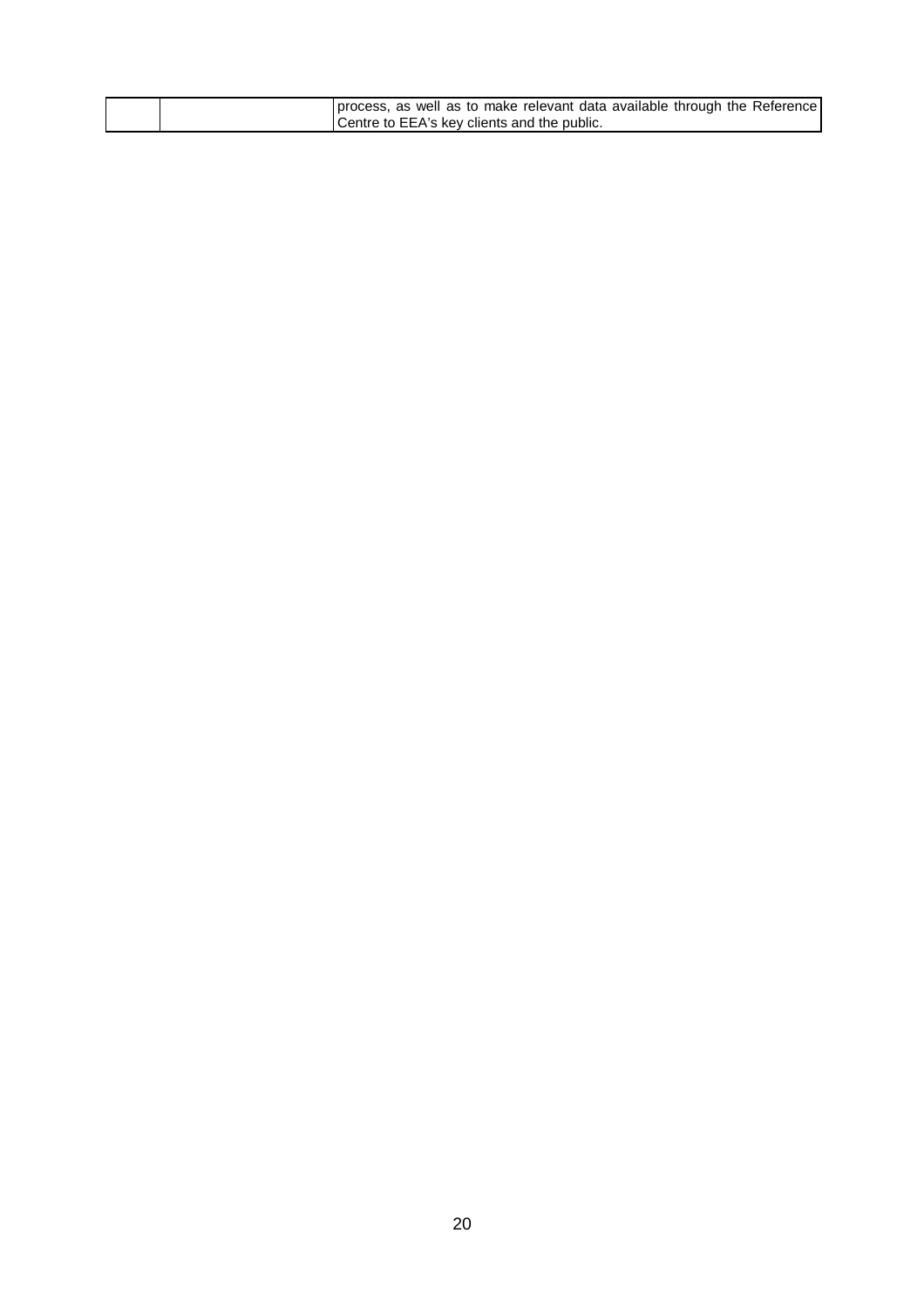Table 2 continued

|       | <b>PROGRAMME AREAS,</b>                         | Project group description                                                                                                                        |
|-------|-------------------------------------------------|--------------------------------------------------------------------------------------------------------------------------------------------------|
|       | PROJECT GROUPS,                                 |                                                                                                                                                  |
|       | Projects                                        |                                                                                                                                                  |
| 4.3   | <b>PUBLIC ACCESS TO</b>                         | This project group covers most of the projects needed to further develop                                                                         |
|       | <b>ENVIRONMENTAL</b><br><b>INFORMATION</b>      | the Reference Centre. The EEA Web site, launched in November 1995, will<br>be further developed to support access to all EEA/EIONET information  |
|       |                                                 | resources.                                                                                                                                       |
| 4.3.1 |                                                 | The Catalogue of Data Sources, developed by ETC/CDS, will become a                                                                               |
|       | • Directory of                                  | complete directory of information resources relevant to the EEA Work                                                                             |
|       | <b>EEA/EIONET</b>                               | Programme, key clients and the public. Specific tools will be developed to                                                                       |
| 4.3.2 | information resources                           | ease access to topic databases, based on work initiated by all topic centres<br>and under the DGXIII Telematics Application Programme/DGIII IDA. |
| 4.3.3 | • The EEA Web Site -<br>The Gateway to the      | Relevant information from external sources will be made available                                                                                |
|       | <b>Reference Centre</b>                         | through EnviroWindows, representing a continuation of the Global                                                                                 |
| 4.3.4 | • Access to Data                                | Environmental Information Locator Service and EEA achievements under the                                                                         |
|       | warehouse and Topic                             | MAWP-1 on pooling of existing information and know-how. The relevant                                                                             |
|       | databases                                       | content of the EEA Data Warehouse and basic Geographic Information data,<br>the in-house repositories for the EEA Reporting system, will be made |
|       | • Gateway to other<br>information providers -   | publicly accessible.                                                                                                                             |
|       | GELOS, Envirowindows                            |                                                                                                                                                  |
| 4.4   | <b>INSTITUTIONAL NETWORKING</b>                 | Extensive networking with the national partners within the EIONET is                                                                             |
|       | ETC.                                            | essential to further develop the network and the EEA Information system.                                                                         |
|       |                                                 | Furthermore networking with partners in third countries is increasingly<br>important as part of the support to the enlargement process.          |
| 4.4.1 | • EIONET and co-                                | International networking with partners, as mentioned in the Regulation                                                                           |
|       | operation with third                            | art 15 is ongoing and developing further, and necessary to avoid duplication                                                                     |
|       | countries (ETCs, NFPs,                          | and use best possible the joint resources for developing the needed                                                                              |
| 4.4.2 | NRCs)                                           | environmental information.                                                                                                                       |
|       | • European Commission<br>(DGXI, other DGs, JRC, | For the targeting and programming of EEA projects, intensive contact<br>with the main users in the European Commission, Member States, the       |
| 4.4.3 | Eurostat)                                       | European Parliament, EcoSoc and the Regions Committee is a must.                                                                                 |
|       | • Council, Parliament,                          |                                                                                                                                                  |
|       | EcoSoc, Regions                                 |                                                                                                                                                  |
| 4.4.4 | Committee                                       |                                                                                                                                                  |
| 4.4.5 | · International bodies<br>• NGOs (Business and  |                                                                                                                                                  |
|       | ECO)                                            |                                                                                                                                                  |
| 5.    | SERVICE AND NETWORK INFRASTRUCTURE              |                                                                                                                                                  |
| 5.1   | <b>INFORMATION AND</b>                          | Under the first MAWP, the basic EEA IT infrastructure was put in place                                                                           |
|       | <b>NETWORKING TECHNOLOGY</b>                    | to support both internal activities and external communication. The EEA has                                                                      |
| 5.1.1 |                                                 | now the basic capacities for network administration, system management<br>and development of software tools to support the internal work.        |
| 5.1.2 | • IT capacities                                 | Maintaining an IT infrastructure and capacity is a continuous service,                                                                           |
| 5.1.3 | • Telematics capacities                         | which will be built further to strengthen internal data management.                                                                              |
|       | • IT application                                | The telematics project builds further on the implementation of the                                                                               |
|       | developments                                    | EIONET technical Network, to provide a fully functional telematics network,                                                                      |
|       |                                                 | linking NFPs and ETCs, as well as other EIONET partners.<br>The main emphasis under the second MAWP will be to deploy the                        |
|       |                                                 | established telematics infrastructure for data flow between partners,                                                                            |
|       |                                                 | document management and communication capacities, and to support the                                                                             |
|       |                                                 | reporting process.                                                                                                                               |
|       |                                                 | A main challenge will be to support efficient data flows along the entire<br>chain from member countries to the EEA Data Warehouse, linked to    |
|       |                                                 | reporting of compliance data to the Commission Directorates and data                                                                             |
|       |                                                 | required by International Conventions. Important nodes in the network will be                                                                    |
|       |                                                 | Topic Centres, as well as Community and international organisations.                                                                             |
|       |                                                 | Streamlining and integrating the data flows of the EIONET and relevant<br>DGXI and Eurostat data will be a key priority.                         |
|       |                                                 |                                                                                                                                                  |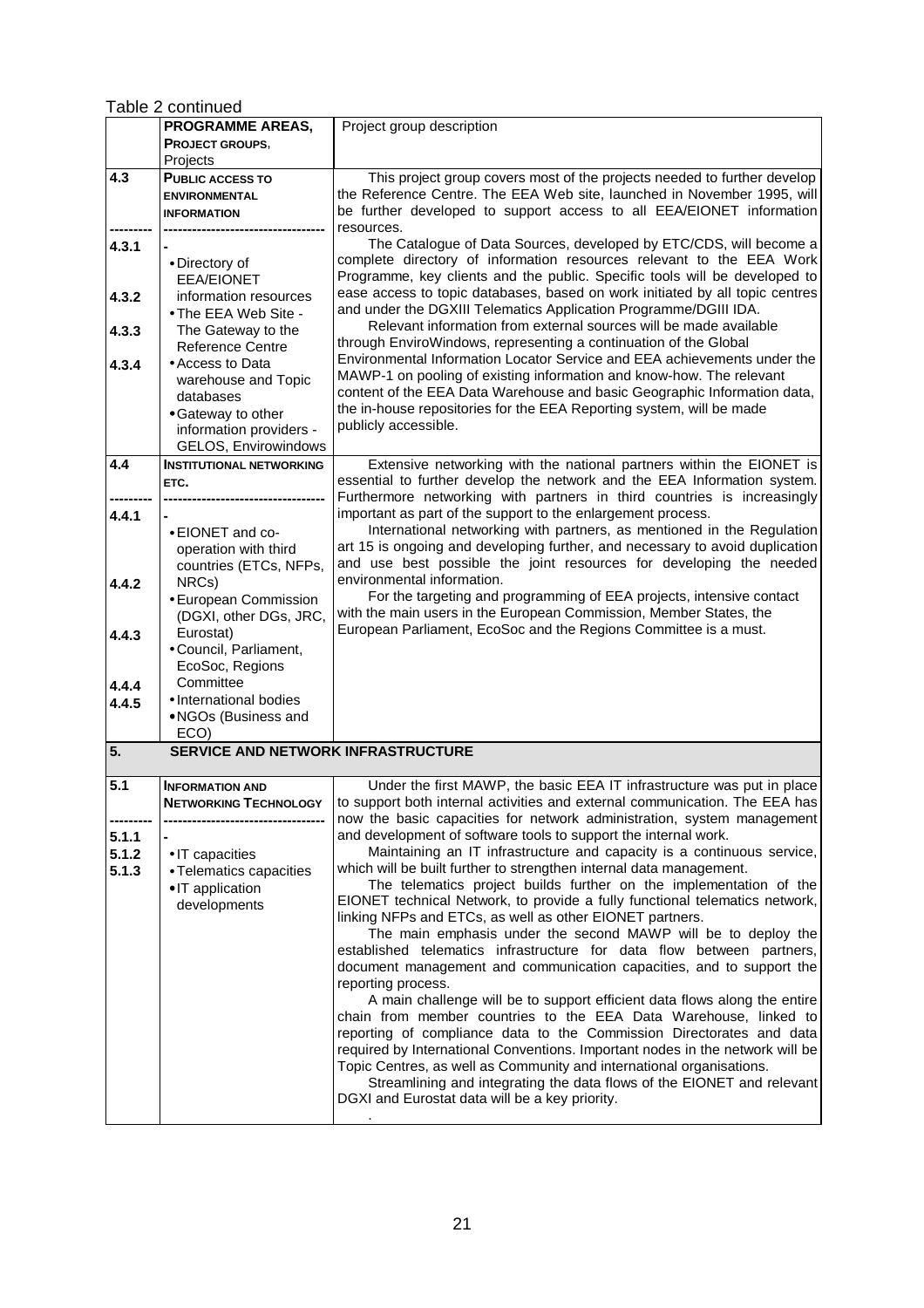Table 2 continued

|       | <b>PROGRAMME AREAS,</b>       | Project group description                                                        |
|-------|-------------------------------|----------------------------------------------------------------------------------|
|       | <b>PROJECT GROUPS,</b>        |                                                                                  |
|       | Projects                      |                                                                                  |
| 5.2   | <b>INFORMATION CAPACITIES</b> | The project group includes the activities deployed by EEA to assure an           |
|       | <b>AND SERVICES</b>           | active dissemination and exchange of environmental information; publishing       |
|       |                               | of EEA reports, providing multilingual versions and linking to the appropriate   |
| 5.2.1 |                               | and necessary dissemination and communication aspects.                           |
| 5.2.2 | $\bullet$ Publishing          | Increased focus on providing language versions of key reports is                 |
|       | • Distribution and            | foreseen.                                                                        |
| 5.2.3 | marketing                     | Further streamlining with OPOCE (Office for Official Publications and            |
|       | • Communicating               | European Translation Centre) and specifically the extension of networking        |
| 5.2.4 | environmental                 | with National Capacities and other relevant partners will be pursued.            |
|       | information                   | Emphasis will focus on making publicly known the existence of EEA reports        |
|       | • Library and information     | and information sources, making them available to EU information points and      |
|       | services                      | other 'relay' capacities as well as to assure the infrastructure for acquisition |
|       |                               | of EEA reports and information by the targeted audiences.                        |
|       |                               | The communication capacities will focus on creating the awareness                |
|       |                               | about the information sources held, the EIONET networking capacities, and        |
|       |                               | especially the key conclusions on the state and trends of the environment.       |
|       |                               | EEA environmental information will thus also be available for scientific         |
|       |                               | and educational purposes, allowing other bodies to develop special               |
|       |                               | educational material, provided recognition of EEA/EIONET as source.              |

Note: For programme areas 4 and 5 European partnerships are of key importance.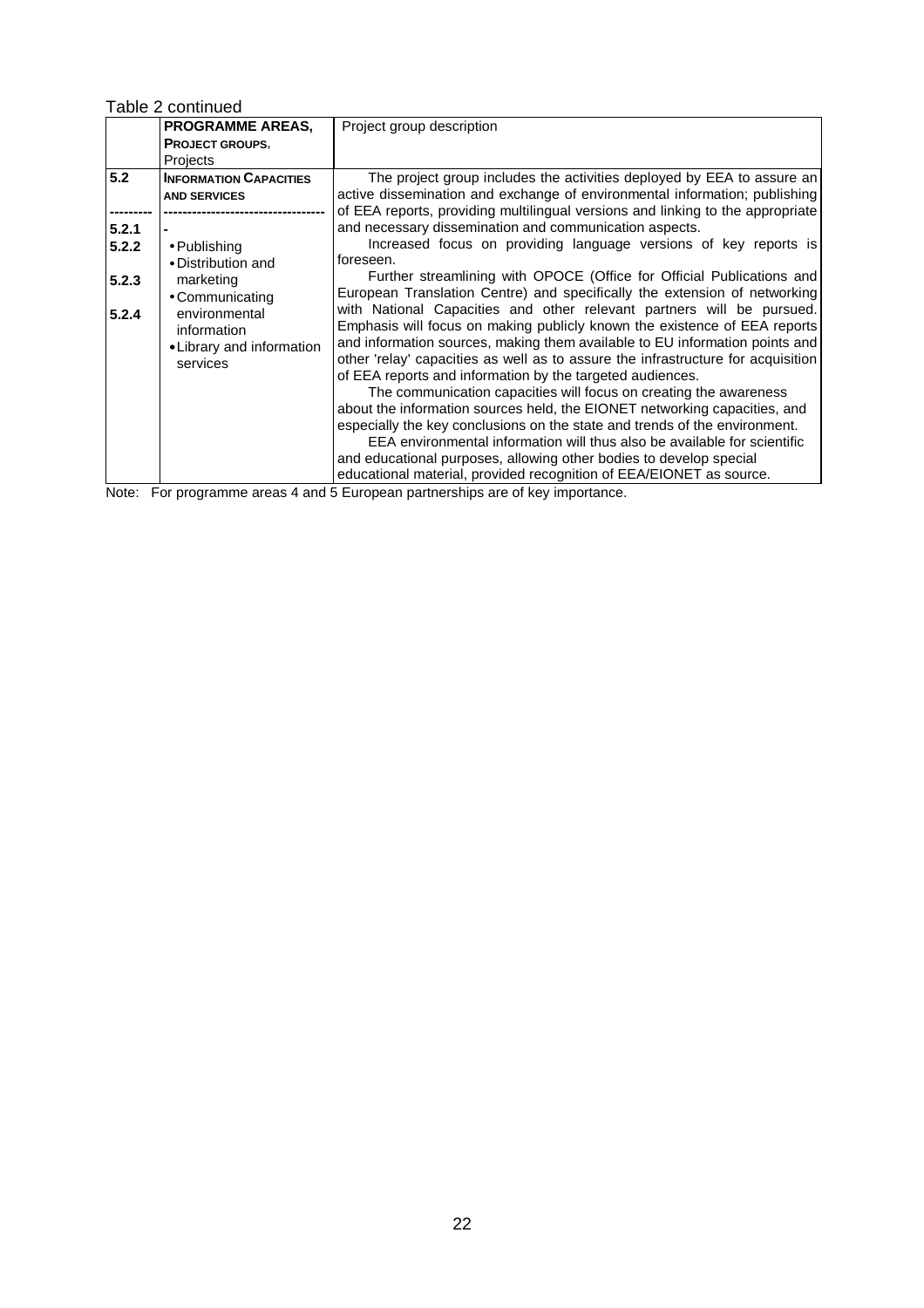# **6 A FIVE YEAR BUDGET**

#### **The need for a multiannual budget**

A major part of the EEA products and services is developed over a period of several years - and the projects as shown above are intertwined, developing and using multipurpose data for assessments and reporting in a variety of topics. Multiannual and Annual Work Programmes are important for managing multiannual projects involving the great number of actors in the Community Institutions and EEA member countries, and are obligations in the EEA Regulation. Likewise estimates of a multiannual budget linked to the Multiannual Work Programme are needed to provide a framework for developing annual budgets and thereby consistency in the long term development. The activities of the EEA and EIONET are indeed long term investments, resulting in the EEA Information System (based on the ENVISION, within the DPSIR framework, respecting the "Five Is" of the Commission and building on national environmental monitoring).

It is therefore of major importance, that the EEA as co-ordinator and central node of the network is able to provide the in-house expertise to guide and manage projects within the five programme areas and to meet the seven challenges. The EEA's aim is to deliver the regular, comprehensive, reliable reporting required by the Regulation, as well as the direct support to European policy towards sustainability. In this second Multiannual Work Programme the aim will be achieved through co-operation with the national networks using to a large extent existing national expertise appointed as ETCs or contracted directly to support this development.

#### **Resources in the first Multiannual Work Programme**

The EEA began with a modest budget and establishment plan. It was anticipated that the Agency would only start a part of the activities laid down in its mandate, and then develop

and grow progressively over a number of years to match the mandate and the needs of the key clients as they were progressively defined. It was rightly expected that in the first years the budget would not be the limiting factor, but that it could become the case in the later years of the first Multiannual Work Programme.

This budget limitation was first noticed in 1998, when budget constraints resulted in a halt or levelling off in the middle of the progressive development foreseen and underway. The 1998 annual budget of 16.8 MEURO represented an actual decrease in funds available for external activities compared with the 1997 budget. Analysing experiences of the first years' work of the Agency has now allowed estimates to be made by the Agency of the resources needed to fully implement the Agency's Regulation.

#### **Resources in the second Multiannual Work Programme**

The Work Programme presented here represents a modest development towards implementing the Regulation in the coming five years but deciding on priorities within the mandate in the annual programmes.

Full capacity in 'in-house' expertise and external budget is not reached by the end of this coming five year period, but foreseen to be achieved only in the third Multiannual Work Programme.

An annual budget of 18 - 20 MEURO for the next 2-3 years with an increase in the later years to 23 MEURO is presented as the most probable scenario. This will provide for continuation of a selected number of projects defined as major priorities in the first Annual Work Programmes, but will allow for a modest development of several important issues such as Chemicals, Water Emissions, Releases to land and soil, Industry, Tourism, Energy, Urban Environment, Emerging Issues in general etc. However the annual budgets will determine the actual extent to which these activities are carried out. The Annual Work Programmes for the first years will clearly illustrate the areas of intense and low activity in the coverage for comprehensive reporting.

There is however in this Multiannual Work Programme flexibility to increase priorities for projects should additional

<sup>4</sup> <An obligation to deliver estimated multiannual budgets is in the proposed amendments to the EEA Regulation. The presentation of an indicative multiannual budget is given here to comply with the expected legal obligation and without prejudice of the competence of the Community legislator . It is a reference for the coming annual budget proposals when presenting input from EEA to the Community Budget proposal>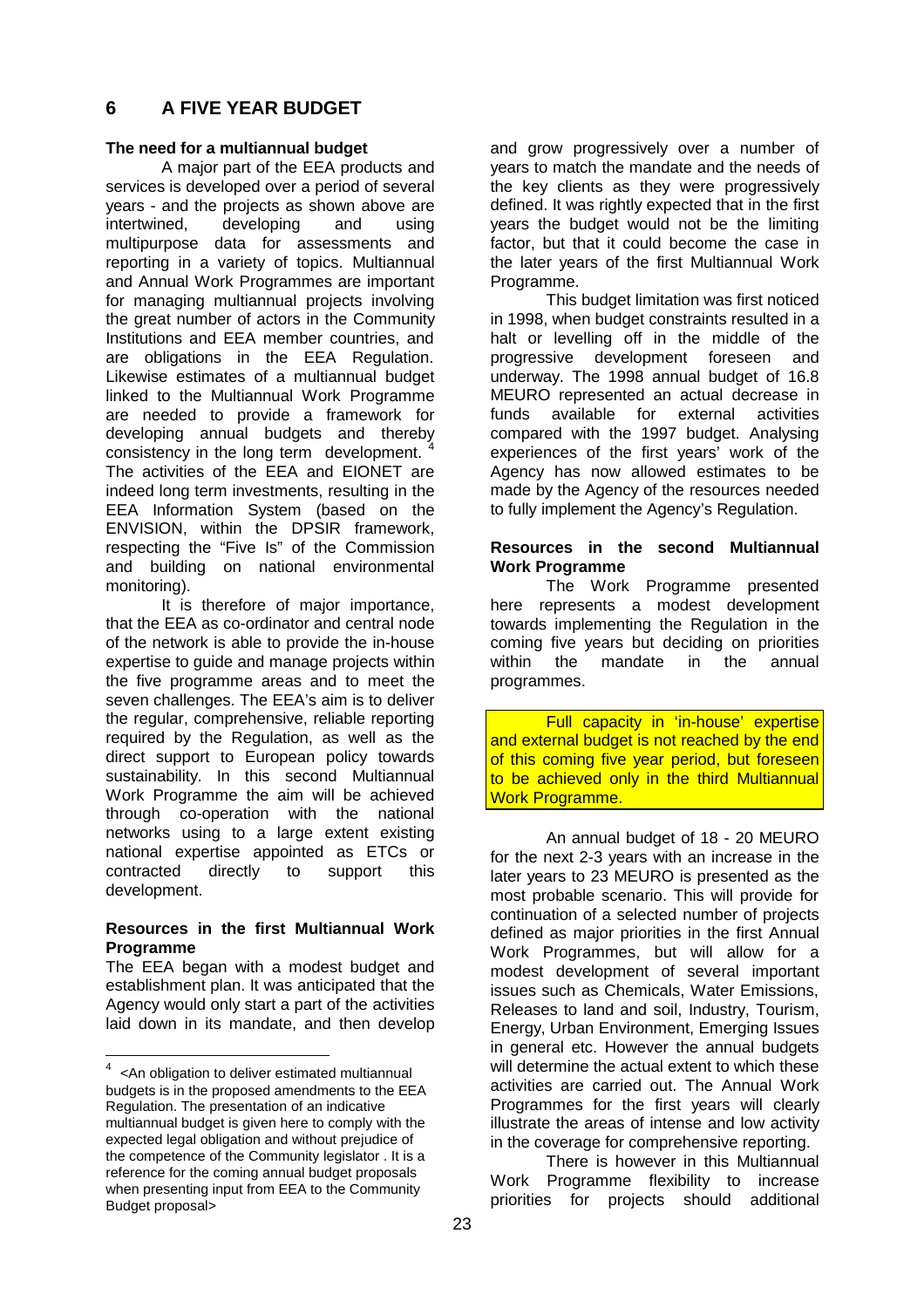resources be made available. This flexibility will be exercised by directly negotiating with key clients on how additional activities can be financed and undertaken by the EEA. Additional budget contributions and the matching activities will be reflected in the Annual Work Programmes and budgets of the Agency.

It is recognised that the proposed multiannual budget is focused on covering monitoring to reporting in the member countries, and that additional resources will be needed to provide support to Enlargement, pan-European Reporting and integration of environment into economic sectors.

Additional funding for both in-house expertise and external contracts beyond the baseline budget presented here will thus be necessary if significantly more than the present level in specific activities are needed.

Significantly increased activity in the first three programme areas is also likely to generate a need for increased funding in some of the projects in the supporting programme areas.

#### **The budget for the coming five years**

The indicative multiannual budget presented in tables 3 and 4 is the baseline to which additional funding can be added.

The distribution of the budget for external capacities (Title 3) of the five programme areas reflects the five year cycle in the major comprehensive State and Outlooks Report. Development of building blocks for the regular reporting are covered by activities in programme areas 1, 2, 4 and 5, whereas the co-ordination and the editing of the regular reports is embedded in programme area 3.

The activities in programme area 5 supports activities in programme areas 1-4 and relates in particular to general networking, data flows and access to the databases and information. The planned increase in programme area 2 (Integrated Reporting) reflects an expected increase in the need for activities supporting high priority policy development, including regional policies and integration of environmental protection into economic policies.

be used for Senior Management and Administration

#### **Extra budgetary resources**

Co-operation with the main Community partners including in particular Eurostat and JRC but also the Directorates General of the Commission as well as co-operation with other partners, can directly and indirectly bring extra resources to the Agency's activities. Framework agreements with DGs other than DGXI are being developed to ensure funding for activities in particular in sectoral fields, for the Accession Countries and for wider European coverage than the membership of the Agency allows.

#### **Personnel resources - the establishment plan in the coming five years**

The indicative multiannual budget will allow an increase of staff over the five years to a total of 70 staff plus 10-15 National Experts etc. (The baseline is the 1998 establishment plan and budget with a total of 63 staff and 8-12 National Experts etc.) The multiannual budget presented mainly allows an increase in title 3 to achieve a 50:50 balance between titles 1/ 2 and title 3.

It should be noted that of the planned additional 7 staff members (experts), 6 are expected to be directly involved in the execution of the work programme. A small increase in staff in management and administration is needed to manage several sources of income and a more complicated budget and work programme

The distribution of budget in 1998 provides from Titles 1 and 2 10% for senior management and 20% for administration of finances and personnel. Thus app. 70% of Titles 1 and 2 and all of Title 3 is dedicated to implementing the work programme through in-house staff and external contracts. Overall, 80-85% of the total budget is dedicated to implementation of the Annual Work Programme.

In time, this percentage will increase as it is foreseen that increases in staff will be allocated mainly to implementation of the work programme and that the balance between titles 1+2 vs. title 3 will move from 55/45 to 50/50 as the total budget increases.

The distribution at the end of the 5 year budget will thus be that 85-90% of the total budget will be dedicated to directly implement the projects in the Work Programme, while the remaining budget will

The indicative multiannual budget is presented below by the Agency as the basis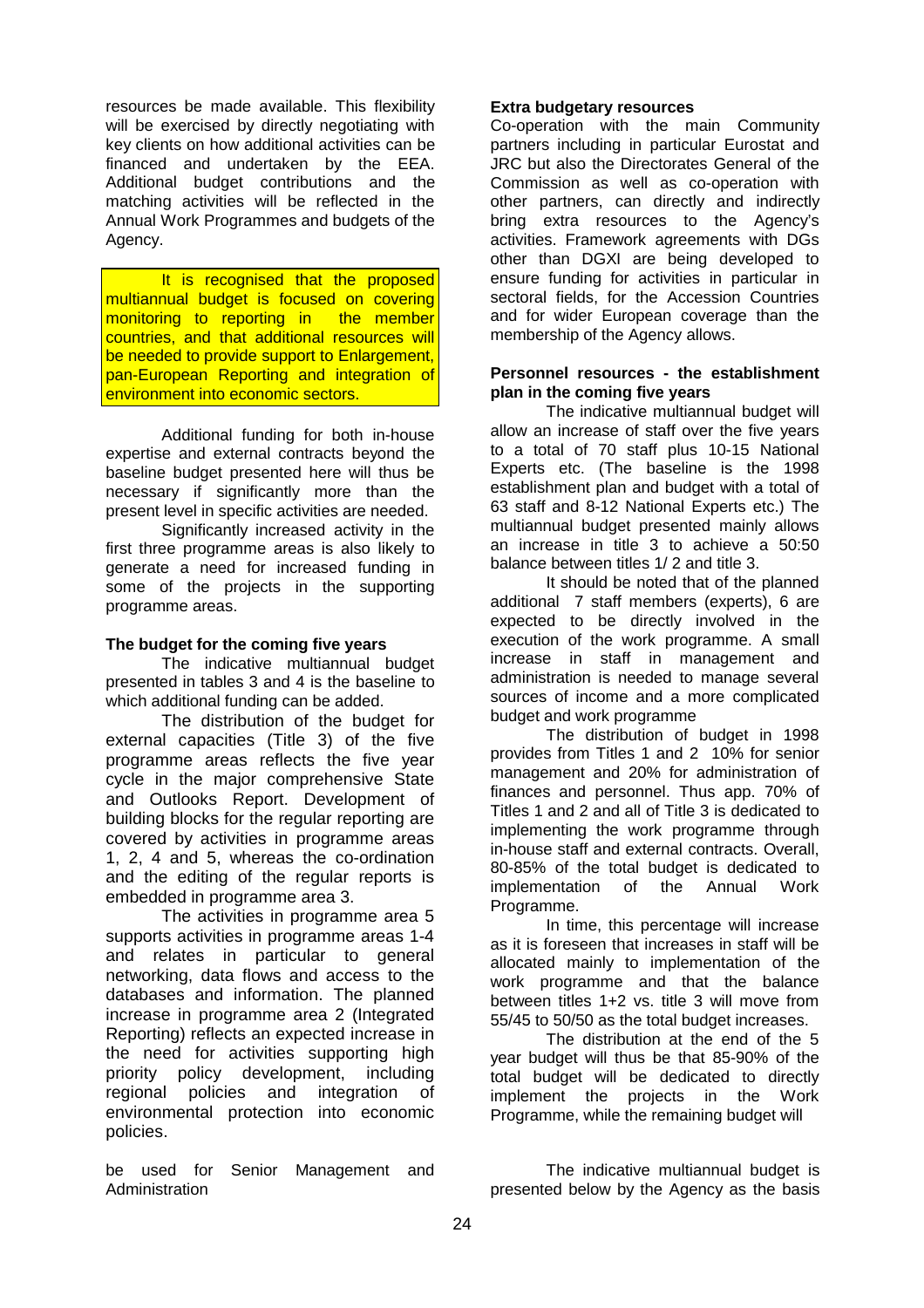for future Annual Budgets and Work Programmes. Annual priorities will be decided by the Management Board in its decisions on budgets and Work Programmes.



| Programme Area                             | kecu | 1998  | 1999  | 2000  | 2001  | 2002  | 2003  |
|--------------------------------------------|------|-------|-------|-------|-------|-------|-------|
| 1. Topic Databases and Reporting           |      | 2210  | 2650  | 3050  | 3050  | 3050  | 3050  |
| 2. Integrated Assessment                   |      | 1070  | 1350  | 1400  | 1500  | 1650  | 2400  |
| 3. Periodical Reporting                    |      | 1260  | 600   | 950   | 1500  | 2050  | 1800  |
| 4. Reporting system support                |      | 1100l | 1200  | 1200  | 1350  | 1500  | 1600  |
| 5. Service and network infrastructure      |      | 1860l | 1900  | 2000  | 2200  | 2350  | 2650  |
| <b>TOTAL</b><br>AWP projects               |      | 7500  | 7700  | 8600  | 9600  | 10600 | 11500 |
| <b>TOTAL Translations, expert meetings</b> |      | 880   | 1000  | 1000  | 1000  | 1000  | 1000  |
| <b>TOTAL Title 3</b>                       |      | 8420  | 8700  | 9600  | 10600 | 11600 | 12500 |
| <b>ITOTAL</b>                              |      | 16800 | 17800 | 19300 | 20800 | 22000 | 23000 |
| <b>TOTAL</b><br>Titles 1 & 2               |      | 9300  | 9100  | 9700  | 10200 | 10400 | 10500 |
| TOTAL (Title 3), % of TOTAL                |      | 50    | 49    | 50    | 51    | 53    | 54    |





#### **Table 4 Indicative annual budget for programme areas in percent of AWP budget**

|                                                | 1998            | 1999 | 2000 | 2001 | 2002 | 2003 |
|------------------------------------------------|-----------------|------|------|------|------|------|
| Programme Area<br>percent                      |                 |      |      |      |      |      |
| 1. Topic Databases and Reporting               | 30 <sub>l</sub> | 34   | 35   | 32   | 29   | 27I  |
| 2. Integrated Assessment                       | 15 <sup>1</sup> | 18   | 16   | 16   | 16   | 211  |
| 3. Periodical Reporting                        | 16              |      | 11   | 16   | 19   | 16l  |
| 4. Reporting system support                    | 14              | 15   | 14   | 14   | 14   | 14   |
| 15. Service and network infrastructure         | 25              | 25   | 23   | 23   | 22   | 23I  |
| <b>TOTAL (Work Programme Projects Title 3)</b> | 100             | 100  | 100  | 100  | 100  | 100l |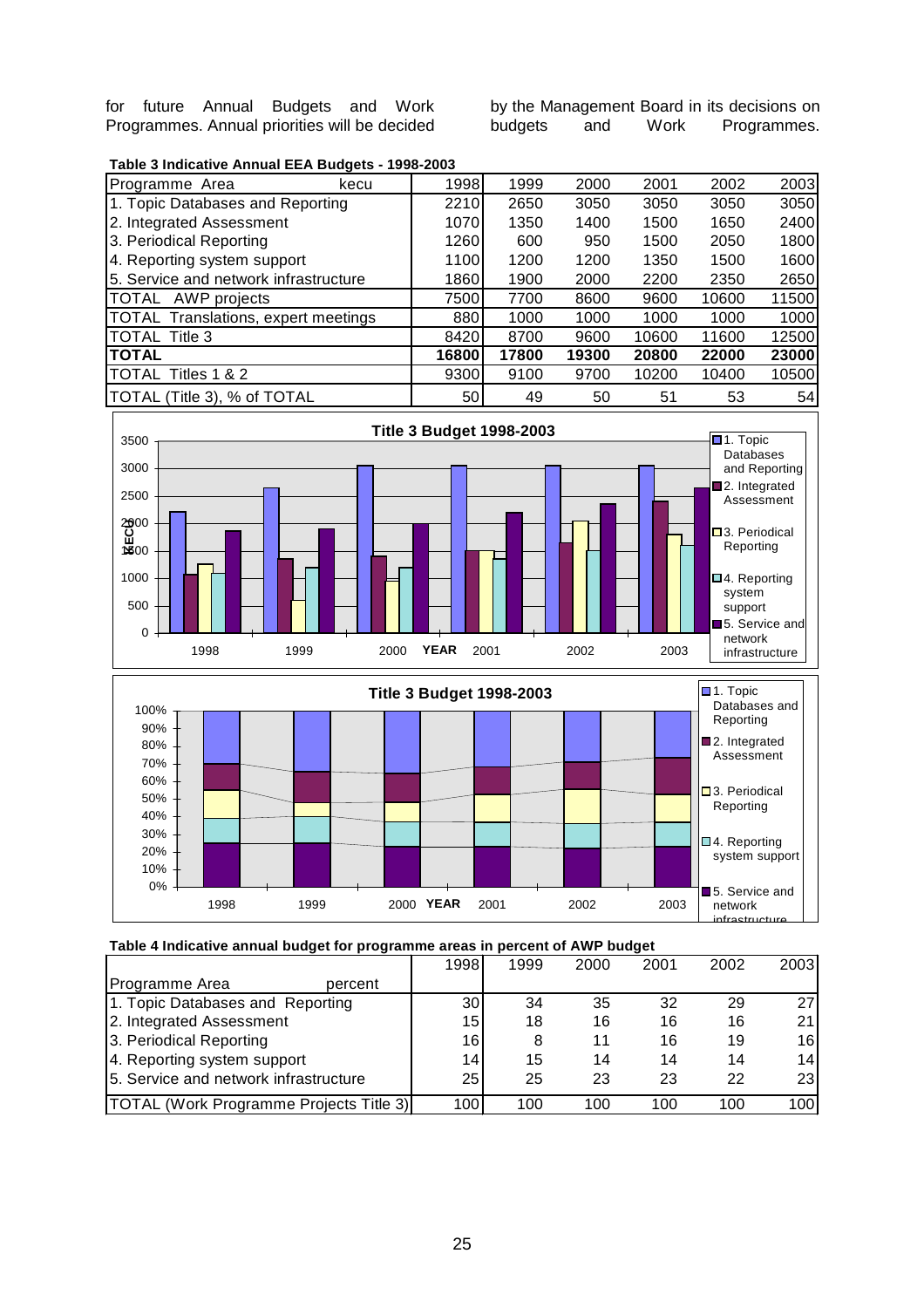#### **2003 and beyond - a fully developed EEA**

As mentioned above the estimated multiannual budget presented here for the second Multiannual Work Programme should be considered as a further step towards the full implementation of the mandate of the Agency. The Agency estimated that for supporting the whole range of tasks in the mandate, a full implementation, an annual budget of 30-35 MEURO is required. This estimate is based on the present member countries, not taking into account additional geographical coverage following enlargement of the Union and Accession Countries joining the Agency.

To deliver the environmental information to fully support European development towards sustainability - in other words to provide a comprehensive reporting system and build up EIONET capacities in the broad range of areas of work where the main clients have recognised needs for information - it is now estimated that an annual budget of 30-35 MEURO is required. This would provide for 125-150 people 'in-house' of and an operational budget for using external capacities of 15-20 MEURO. This would support not only the environmental policies but also the integration of environmental concern into other policies (towards sustainability) and allow for regular comprehensive environmental reporting and implementation of the EEA Regulation.

### **7. TOWARDS THE ANNUAL WORK PROGRAMMES**

Annual Work Programmes will within the framework of this Multiannual Work Programme give in more detail priorities between and within projects, listing the key products of the year, as well as the budget distribution, new activities within programmes and projects and major achievements to be made during the year.

The Multiannual Work Programme is presented supporting sustainable development with a comprehensive coverage of environmental pressures, state

and trends, while the multiannual budget as presented for the same period does only allow a full development of a part of the comprehensive coverage. The Annual Work Programmes will therefore present the priorities of a certain year within the context of the Multiannual Work Programme. Annual priorities will be developed in close dialogue with the main clients in the Community and member countries.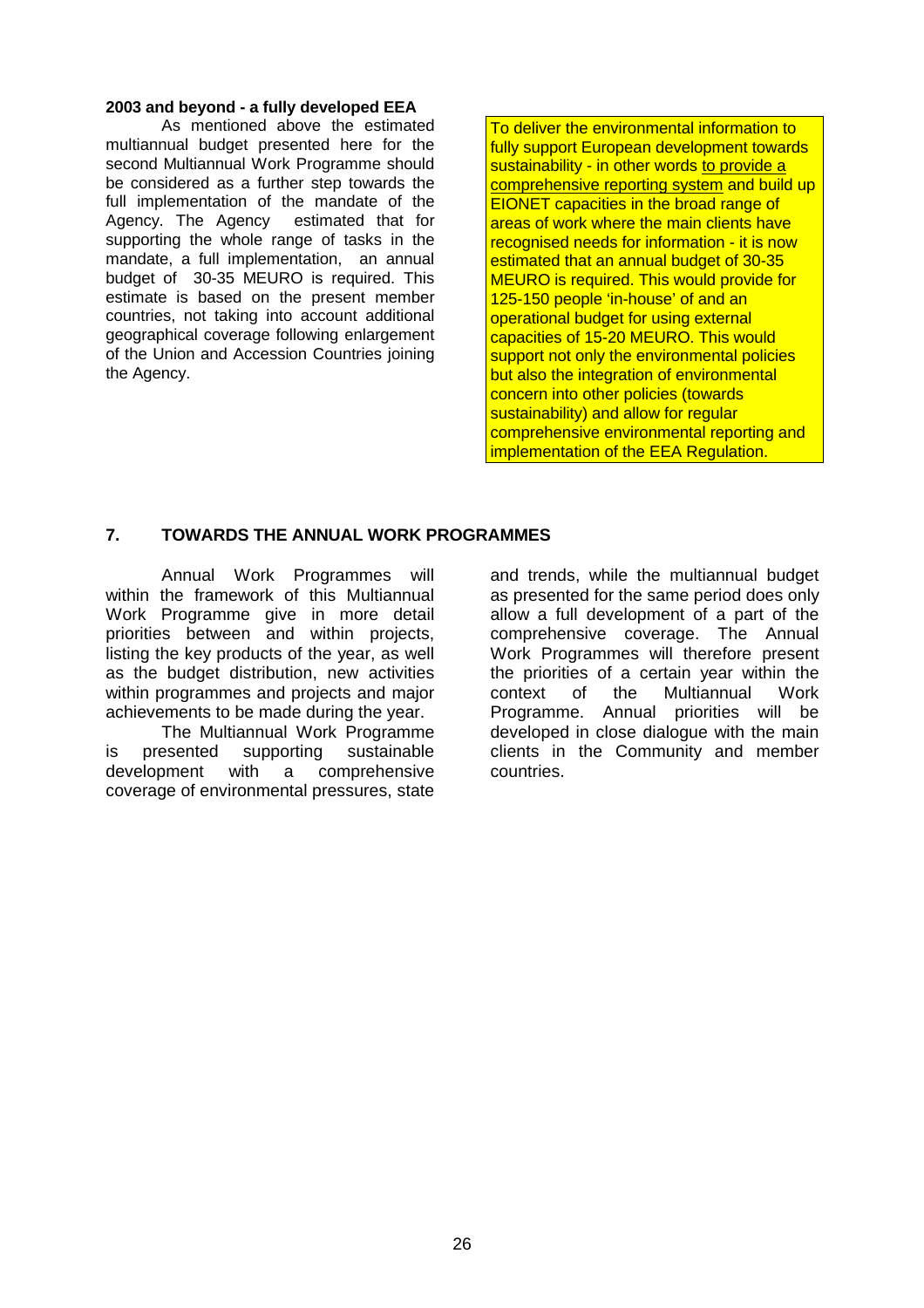# **Annex I**

#### **Commission Opinion of 08/07/98 on the draft Multi-annual Work Programme for 1999-2003 of the European Environment Agency**

#### THE EUROPEAN COMMISSION

Having regard to the Treaty establishing the European Community;

Having regard to Council Regulation (EEC) 1210/90 of 7 May 1990<sup>5</sup> on the establishment of the European Environment Agency and the European environment information and observation network, and in particular Article 8 (4) thereof;

Whereas the Commission should give its opinion on the draft multi-annual work programme submitted by the Executive Director of the European Environment Agency;

Whereas the Commission reaffirms the need for comparable, reliable and up-to-date information on the state of the environment, and that this is required on a pan-European scale;

has adopted the following opinion:

1. The Commission welcomes the progress made by the Agency in assembling data and information on the state of the environment, particularly in the domains of air, water and nature. The Commission notes the need for the Agency to reinforce the work on monitoring of the environment.

2. The Commission takes notice of the proposed budget planning of the Agency. However, the Commission will take a decision on the subvention proposed on a yearly basis when establishing the Community budget proposal (PDB).

Multi-annual budget forecasts can only be made without prejudice to the competence of the Community legislator in this matter. The reference in section 6 to an obligation to deliver multi-annual budget estimates should be clarified accordingly.

Priority and resource allocation should be concentrated in the following areas:

- databases and topic reporting to provide high quality data and information;
- the preparation of a comprehensive pan European state of the environment report in 2003, which will replace the two reports produced in 1998-99;
- support to wider Community policies through the provision of reports, maps and information, including in the areas of regional policy, agriculture, transport and enlargement.

The Commission believes that the core programmes 1.2 and 1.3 should not be limited pending available funding. This proviso should only apply to the lower priority support areas such as programmes 4 and 5. This should be reflected in the proposed division of budget between the five programme areas and in the text accompanying Programme 1.2 and 1.3.

3. The Agency should avoid duplication of the activities of other bodies. Project 2.3.7 on economic and environmental instruments should therefore be reworded 'Inventory of instruments'. Any work on indicators should concerning radioactive contamination in particular required close co-ordination with the Commission services.

4. The Agency should work with European partners in its work on information dissemination and use of information technologies. Projects 4.3.4, 5.1.1, 5.1.2 and 5.1.3 should reflect this.

5. The Commission requests the Agency to take the enlargement process and needs into account in the Multi-annual Work Programme and in particular to monitor the progress made in the applicant countries.

6. The Commission believes that the publication list should distinguish between publications for general and wide dissemination and documents that are for technical or internal use. The publications should be focused on concrete results and available data, and should take into account the language regime.

7. The Commission requests that the following additional comments be taken into account:

 <sup>5</sup> OJ No L 120, 11.5.1990, p.1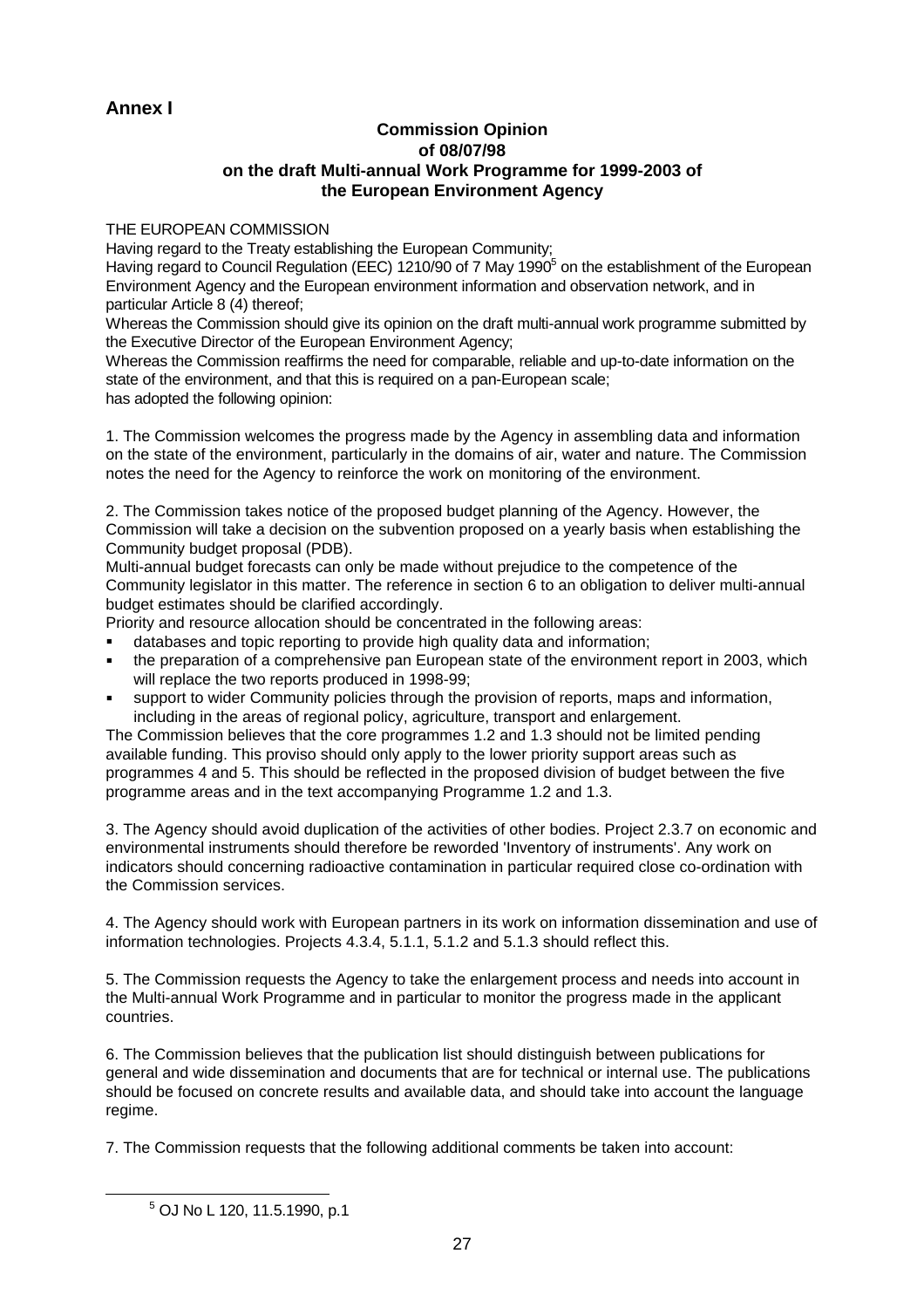- **EXEDE In Table 1 under 'Monitoring to Reporting, add the clarification that the Regulation 1210/90 does** not make provision for the Agency to monitor the implementation of Community environmental law.
- The 'Signals Report' should be a regular indicator report with an annual update of data from the Agency's monitoring activities;
- Programme three should make provision for 'indicators to support policy making';
- É Programme one should give support to the development of a pollution emissions register;
- É Programme two should make provision for support to the Commission in the diffusion of research results;
- The assessment and reporting on transport should also address sustainable mobility;
- The assessment and reporting on industry and emissions should also address SMEs;
- The Agency should contribute to emission inventories compatible with the Commission's work on air quality and acidification;
- Work on water quality should include support to the Commission's work on bathing water;
- The work on nature conservation should include support to the ORNIS database;
- Support to the exchange of information and best practices on environmental assessments should be included;
- The Agency's role, together with Eurostat, in supporting the Climate change greenhouse gases monitoring mechanism and in the Bio-diversity clearing house should be explicitly included;
- Support to the reporting requirements of environmental legislation should be a task, together with Eurostat, in the areas of air, water, waste and nature;
- É Ensure continuity of projects, especially databases and including that on sustainability references value;
- Work related to data and information management should be linked to the Community research activities in this field;
- The Agency should promote the EIONET as a backbone for pilot demonstration projects in the context of Community research on information technologies.
- 8. The Commission proposes the following additional drafting corrections.

i: In section one:

clarify the context of the quotation from Jacques Delors;

É

- ii: In section two:
- delete the phrase 'low or no activity in a given topic thus implies that certain information may be incomplete in the regular reports';
- add 'the Baltic area' to the variable geography table;
- É

iii: In section three:

- delete the reference to prior consultation reports and replace with 'integrate the Agency's reports and findings into the policy process'
- É

iv: In Table 2:

- replace the word 'problems' with 'issues';
- delete the inappropriate references to 'the role of the ETCs is likely to diminish';
- delete the references to 'additional funding beyond the baseline budget will be necessary...';
- in section 1.2 add ' The project will make use of the statistics collected by Eurostat or being developed by Eurostat, particularly on waste, chemicals and releases to land and soil, to describe the link between socio-economic activities and pressures.

É

v: In section six:

the box 'A fully developed EEA' contains budgetary estimates that are inconsistent with the rest of this chapter. It is necessary to clarify the context of this text.

This opinion is addressed to the Management Board of the European Environment Agency,

Done at Brussels for the Commission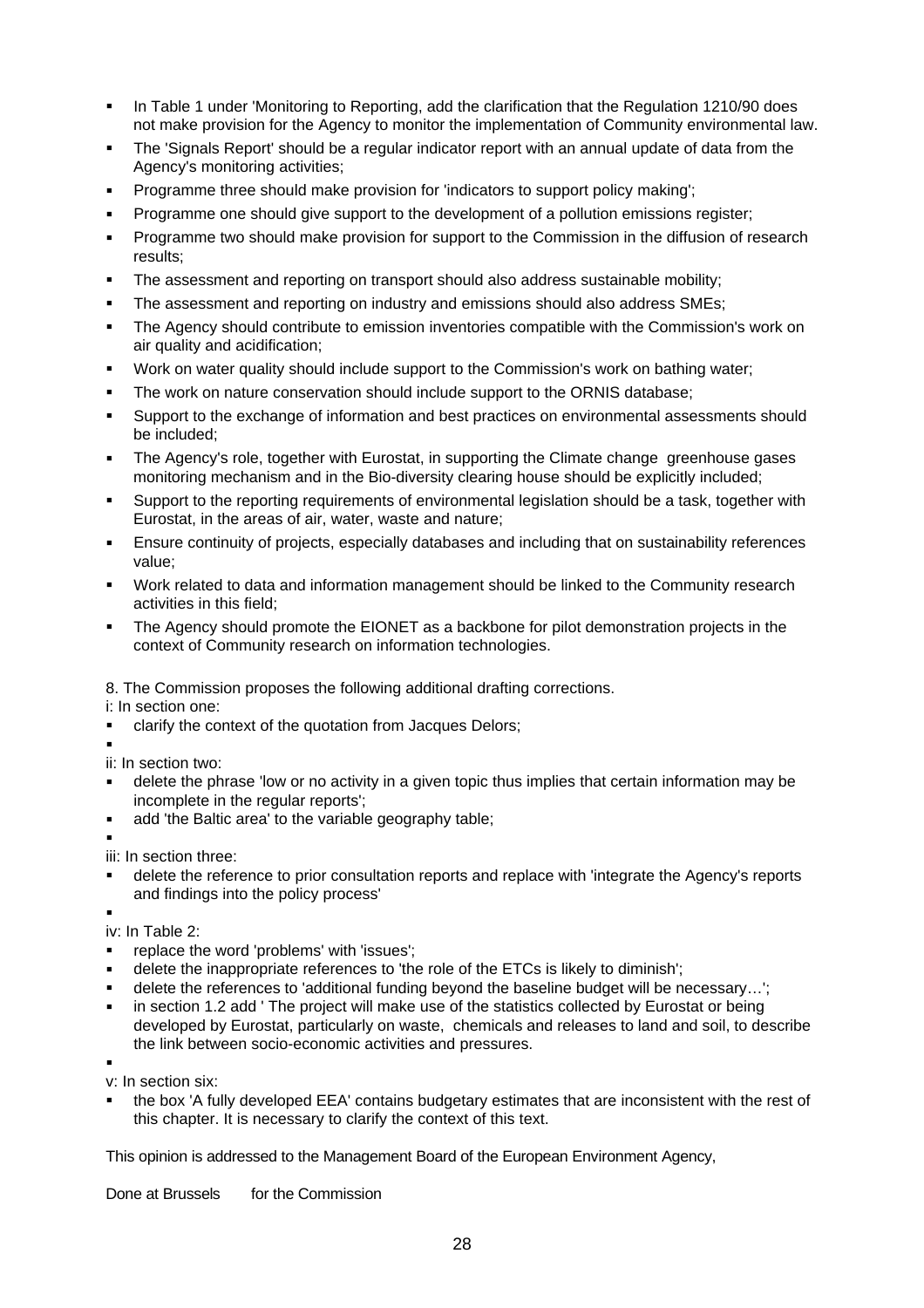# **Annex II**

#### **Scientific Committee Opinion on the draft Multi-Annual Work Programme for 1999-2003**

The Scientific Committee examined and discussed the draft  $2^{nd}$  Multi-Annual Work Programme 1999-2003 (Doc. EEA/052/97. Rev. 4) at its meeting of 14 May 1998. It submits to the Management Board the following opinion:

- 1. It acknowledges the progress achieved during the period of the 1<sup>st</sup> Multi-Annual Work Programme (1994-1998), in particular on the building of EIONET and reporting databases, the support to DGXI on policy development and implementation, the publication of the 2 assessments on Europe's Environment, the publication of the 1995 Environment in the European Union report, the publication of several topic reports, issue reports and messages and the extension of the EEA's work programme to the PHARE countries.
- 2. It acknowledges that the Agency's Multi-Annual Work Programme needs to be as comprehensive as possible to meet the objectives set out in the Regulation and to support integrated assessments but it wants it to provide high quality products on carefully selected priority topics. It expresses concern at the level of ambition in the programme against the projected available budget. In this respect appropriate adjustments and prioritisation will be necessary in the Annual Work Programmes.
- 3. It welcomes the continuing rapport between the EEA and the Commission on priorities and calls on both parties to continue these contacts to ensure the EEA's work programme continues to be relevant to current policy developments and to emerging issues, for example, greenhouse gases policy, follow-up of the Kyoto agreements, chemicals and Genetically Modified Organisms. In this respect, the Committee proposes that more detailed guidance is needed from DGXI on their information needs and that more discussion between the Commission Directorates, other policymakers in Member States and the Agency would improve the relevance of information provided by the Agency.
- 4. It recommends that priority must continue to be given to improving data quality, data flows and topic reporting to support policy development and as building blocks to the EEA's broader integrated assessment reports. It welcomes the clearer link now established between ETCs and EEA reporting and assessments. It supports the increasing emphasis proposed for indicator development to support efficient and effective reporting and calls on the Agency to ensure that sufficient resources are allocated to this key area of work. It welcomes work of the Reference Centres, but notes the need to receive data from Member States in appropriate forms for accessibility and analysis.
- 5. It notes, however, the weak references to emerging issues in the work programme and would ask the EEA to develop this area further in consultation with the Scientific Committee.
- 6. It also notes the need for stronger links between the EEA and the EU Environmental Research Programme. The EEA should appraise the relevant results from these programmes and help disseminate them in particular for policy-making; the necessary resources should be allocated for this task.
- 7. It calls for priority to be given to the contributions of socio-economic sectors to environmental problems and in particular to the development of indicators, scenarios and outlooks for these aspects to support integrated assessments and reporting. It also supports further work by the Agency on the use of economic instruments to address the environmental impacts of socioeconomic sectors, building on the work done already on environmental taxes.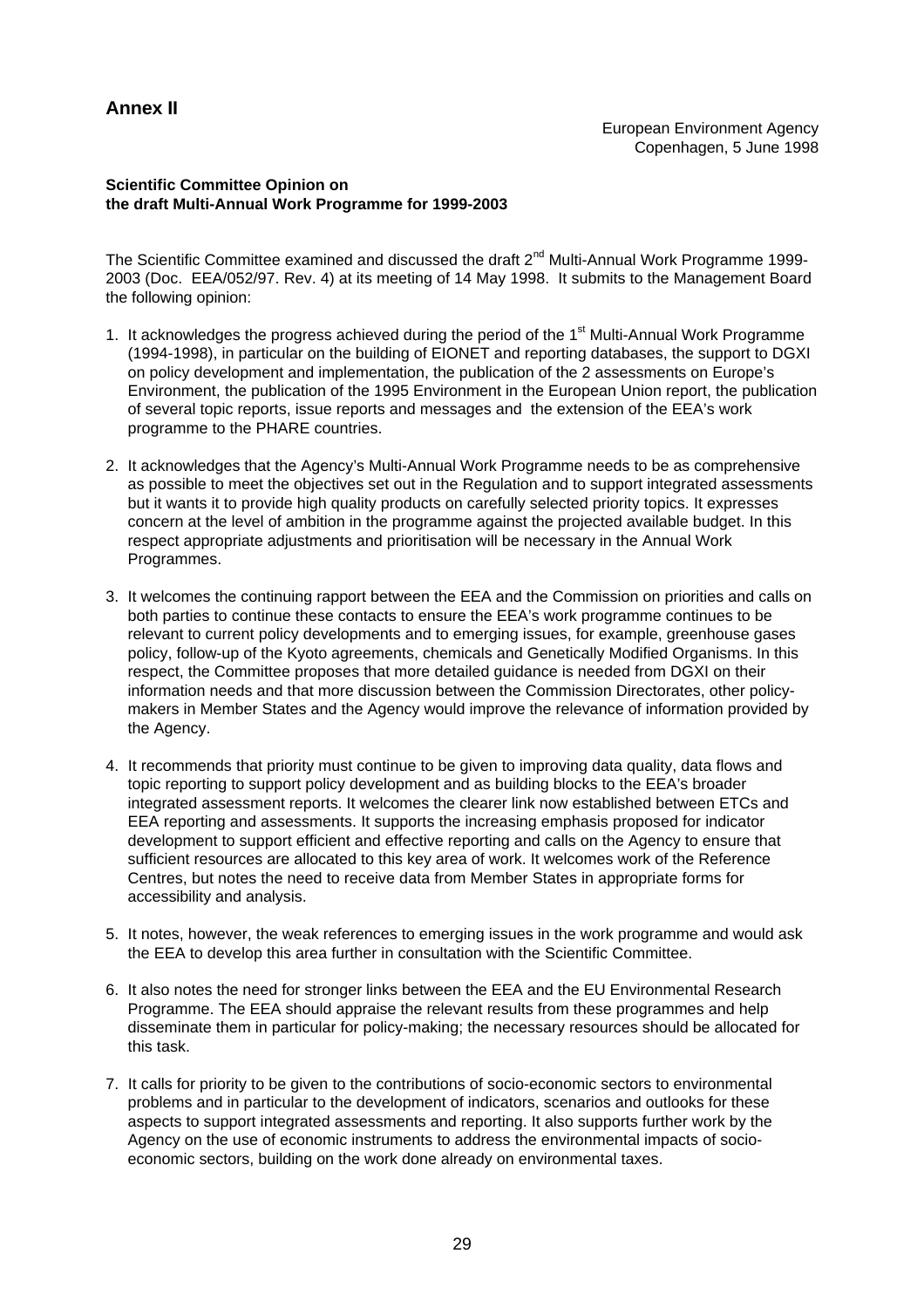8. It notes the absence of radioactivity from the programme and calls for this issue to be included as it is a fact of the environment and given the increasing interest in nuclear risk.

It considers that document EEA/052/98 rev. 4 presents the Multi-Annual Work Programme in a logical, balanced and concise manner and, subject to the inclusion of the above mentioned proposals. It recommends that it be approved by the Management Board.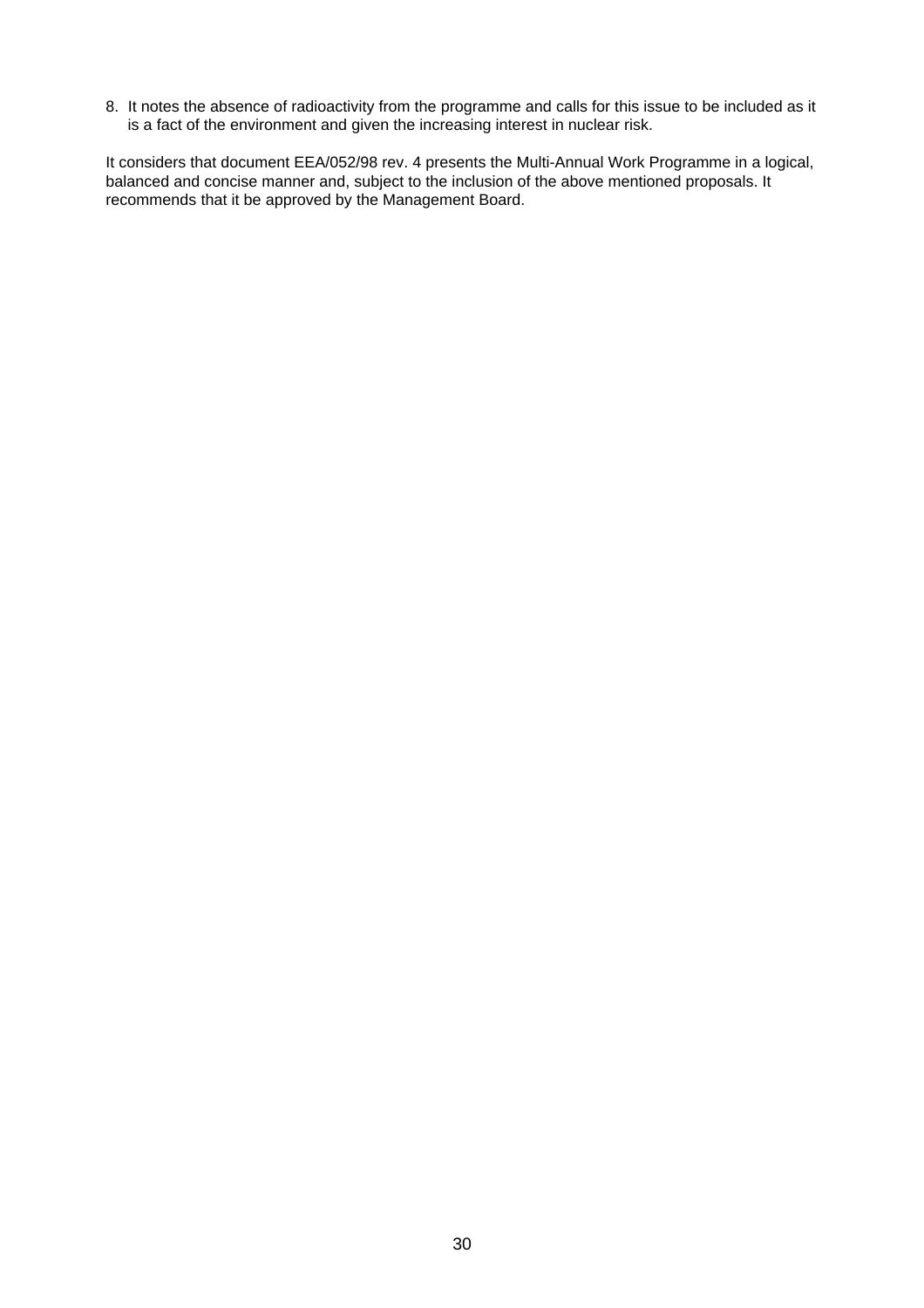# **ANNEX III Overview of Programme areas, Project groups and Projects**

| 1.     | <b>TOPIC DATABASES AND REPORTING</b>              |
|--------|---------------------------------------------------|
| 1.1    | <b>SOCIO-ECONOMIC DATA</b>                        |
| 1.1.1  | Eurostat data co-operation                        |
| 1.1.2  | Co-operation with other bodies                    |
| 1.2    | <b>PRESSURES</b>                                  |
| 1.2.1  | Atmospheric emissions                             |
| 1.2.2  | Waste                                             |
| 1.2.3  | Chemicals                                         |
| 1.2.4  | Water discharges                                  |
| 1.2.5  | Releases to land and soil                         |
| 1.3    | <b>STATE AND QUALITY</b>                          |
| 1.3.1  | <b>Air Quality</b>                                |
| 1.3.2  | <b>Water Quality and Resources</b>                |
| 1.3.3  | State of Flora, Fauna and Biotopes                |
| 1.3.4  | State of Soil                                     |
| 1.3.5  | <b>Land Cover</b>                                 |
| 1.3.6  | <b>Coastal and Marine Environment</b>             |
| 1.3.7  | Noise                                             |
| 2.     | <b>INTEGRATED ASSESSMENT</b>                      |
| 2.1    | <b>ENVIRONMENTAL ISSUES</b>                       |
| 2.1.1  | Air Quality and Ozone                             |
| 2.1.2  | <b>Climate Change</b>                             |
| 2.1.3  | <b>Water Stress</b>                               |
| 2.1.4  | Eutrophication                                    |
| 2.1.5  | Acidification                                     |
| 2.1.6  | <b>Biodiversity changes</b>                       |
| 2.1.7  | <b>Exposure to Chemicals</b>                      |
| 2.1.8  | Health                                            |
| 2.1.9  | Land and soil degradation                         |
| 2.1.10 | Waste Management                                  |
| 2.2    | <b>REGIONAL ASSESSMENTS</b>                       |
| 2.2.1  | Mediterranean area                                |
| 2.2.2  | Integrated Coastal Zone Management (ICZM)         |
| 2.2.3  | <b>Transport TEN SEA</b>                          |
| 2.2.4  | Landscape                                         |
| 2.2.5  | <b>Urban Environment</b>                          |
| 2.3    | <b>SECTORS AND INSTRUMENTS</b>                    |
| 2.3.1  | Transport                                         |
| 2.3.2  | Agriculture                                       |
| 2.3.3  | Energy                                            |
| 2.3.4  | Tourism                                           |
| 2.3.5  | Industry                                          |
| 2.3.6  | Households                                        |
| 2.3.7  | Instruments                                       |
| 2.4    | <b>RESEARCH DISSEMINATION AND EMERGING ISSUES</b> |
| 2.4.1  | Research and environmental information            |
| 2.4.2  | Emerging environmental issues                     |

| 3.    | <b>PERIODICAL REPORTING</b>                                                        |
|-------|------------------------------------------------------------------------------------|
| 3.1   | THE FIVE YEAR REPORT                                                               |
| 3.1.1 | EU98 SoER                                                                          |
| 3.1.2 | State and Outlook on Europe's Environment                                          |
| 3.2   | <b>REGULAR INDICATOR-BASED REPORT</b>                                              |
| 3.2.1 | European Environmental Signals reports                                             |
| 4.    | <b>REPORTING SYSTEM SUPPORT</b>                                                    |
| 4.1   | <b>SCENARIOS, METHODOLOGIES, GUIDELINES</b>                                        |
| 4.1.1 | <b>Integrated Environmental Assessment</b>                                         |
| 4.1.2 | Scenarios and prospective analysis                                                 |
| 4.1.3 | Guidelines for environmental reporting                                             |
| 4.1.4 | Support for reporting requirements (EU<br>legislation and multilateral agreements) |
| 4.2   | <b>DATA AND INFORMATION MANAGEMENT</b>                                             |
| 4.2.1 | EIONET data flow                                                                   |
| 4.2.2 | <b>EEA GIS support</b>                                                             |
| 4.2.3 | Data warehouse management                                                          |
| 4.3   | PUBLIC ACCESS TO ENVIRONMENTAL INFORMATION<br>- REFERENCE CENTRE                   |
| 4.3.1 | Directory of EEA/EIONET information<br>resources                                   |
| 4.3.2 | The EEA Web site: The Gateway to the<br><b>Reference Centre</b>                    |
| 4.3.3 | Access to Data warehouse and Topic<br>databases                                    |
| 4.3.4 | Gateway to other information providers -<br>GELOS, Envirowindows                   |
| 4.4   | <b>INSTITUTIONAL NETWORKING ETC</b>                                                |
| 4.4.1 | EIONET and co-operation with third countries<br>(ETCs, NFPs, NRCs)                 |
| 4.4.2 | European Commission (DGXI, other DGs,<br>JRC, Eurostat)                            |
| 4.4.3 | Council, Parliament, EcoSoc, Regions<br>Committee                                  |
| 4.4.4 | <b>International bodies</b>                                                        |
| 4.4.5 | NGOs (Business and ECO)                                                            |
| 5.    | <b>SERVICE AND NETWORK</b><br><b>INFRASTRUCTURE</b>                                |
| 5.1   | <b>INFORMATION AND NETWORKING TECHNOLOGY</b>                                       |
| 5.1.1 | IT capacities                                                                      |
| 5.1.2 | <b>Telematics capacities</b>                                                       |
| 5.1.3 | IT application developments                                                        |
| 5.2   | <b>INFORMATION CAPACITIES AND SERVICES</b>                                         |
| 5.2.1 | Publishing                                                                         |
| 5.2.2 | Distribution and marketing                                                         |
| 5.2.3 | Communicating environmental information                                            |
| 5.2.4 | Library and information services                                                   |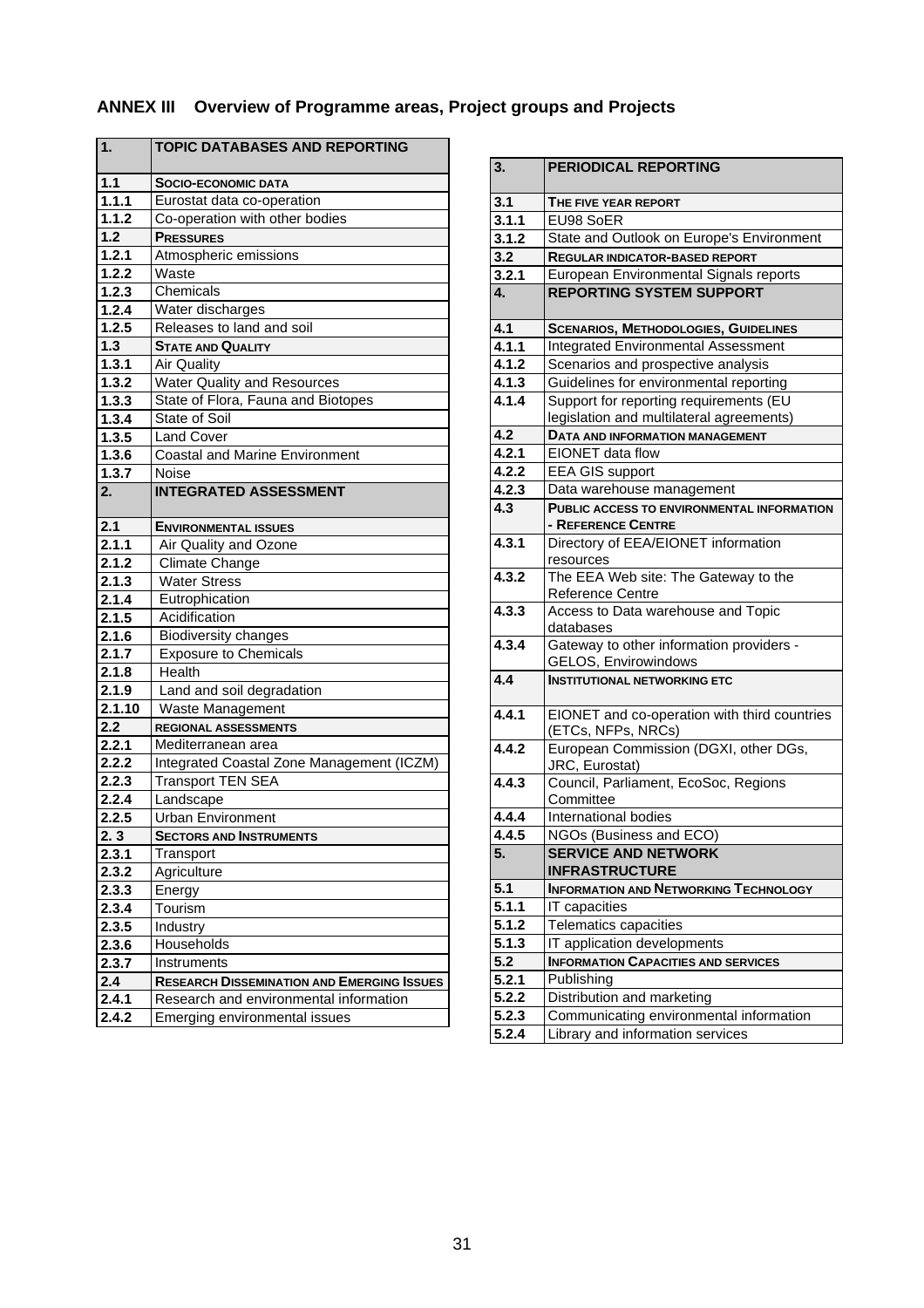# **ANNEX IV GLOSSARY**

| 5 <sup>th</sup> EAP            | "Towards Sustainability" - the 5 <sup>th</sup> Environmental Action Programme of the European<br>Community, 1992                                                                                 |
|--------------------------------|--------------------------------------------------------------------------------------------------------------------------------------------------------------------------------------------------|
| AIRBASE                        | <b>EEA Air Quality database</b>                                                                                                                                                                  |
| <b>ARC/INFO</b>                | IT software                                                                                                                                                                                      |
| <b>AWP</b>                     | Annual Work Programme of the EEA                                                                                                                                                                 |
| CDS                            | Catalogue of Data Sources                                                                                                                                                                        |
| <b>CORINE</b>                  | CO-oRdination of the INformation on the Environment (work started under Decision<br>85/338/EEC; environment information pilot project continued in EEA)                                          |
| Council                        | <b>European Council of Ministers</b>                                                                                                                                                             |
| DG                             | Directorate General in the European Commission (24 in all)                                                                                                                                       |
| DG I                           | <b>External Economic Relations</b>                                                                                                                                                               |
| DG III<br>.                    | Industry                                                                                                                                                                                         |
| DG VI                          | Agriculture                                                                                                                                                                                      |
| <b>DG VII</b>                  | Transport                                                                                                                                                                                        |
| DG XI                          | Environment, Nuclear Safety and Civil Protection                                                                                                                                                 |
| DG XII                         | Science, Research and Development                                                                                                                                                                |
| <b>DG XIII</b>                 | Telecommunications, Information Market and Exploitation of Research                                                                                                                              |
| <br>DG XVI                     | <b>Regional Policies</b>                                                                                                                                                                         |
| DG XVII                        | Energy                                                                                                                                                                                           |
| Dobris+3 report                | Working title for Europe's Environment, The Second Assessment, 1998. One of the two major<br>EEA reports in 1998 /99- follow-up of "Europe's Environment - the Dobris Assessment" issued<br>1995 |
| <b>DPSIR</b>                   | Concept of the chain of causal links for environment adopted by the EEA: Driving forces,<br>Pressures, States, Impacts, Responses (first developed by OECD)                                      |
| ЕC                             | <b>European Commission</b>                                                                                                                                                                       |
| ECO                            | referring to Ecological NGOs                                                                                                                                                                     |
| <b>ECSN</b>                    | European Climate Support Network                                                                                                                                                                 |
| <b>EEA</b>                     | <b>European Environment Agency</b>                                                                                                                                                               |
| EEA area                       | The 15 EU countries plus Norway, Iceland and Liechtenstein                                                                                                                                       |
| <b>EEA ENVISION</b>            | a framework for goals, priorities and ways of working supporting development and execution<br>of the Work Programmes                                                                             |
| EEA homepage                   | http://www.eea.eu.int                                                                                                                                                                            |
| <b>EEA Monograph</b>           | High profile and wide audience EEA reports on selected topics, pressures, problems or<br>regions - category in the former publications plan.s                                                    |
| <b>EEA/EIONET Regulation</b>   | Council Regulation (EEC) No 1210/90                                                                                                                                                              |
| <b>EFIEA</b>                   | European Forum on Integrated Environmental Assessment                                                                                                                                            |
| EIONET                         | European Environment Information and Observation Network                                                                                                                                         |
| <b>Environment Action Plan</b> | The EU environment policy document being developed in 1996-97 following the review of the<br>fifth Environmental Action Programme                                                                |
| <b>ENVISION</b>                | EEA ENVISION - a framework for goals, priorities and ways of working supporting<br>development and execution of the Work Programmes                                                              |
| FP                             | European Parliament                                                                                                                                                                              |
| EPE                            | the Environment Programme for Europe                                                                                                                                                             |
| Establishment plan             | Plan for total staff in the EEA - indicating year of introduction and number of persons in the<br>different staff categories                                                                     |
| ETC                            | European Topic Centre, contracted by the EEA to lead the development in European<br>environmental information in a given topic                                                                   |
| ETC/AEM                        | <b>ETC/Air Emissions</b>                                                                                                                                                                         |
| ETC/AQ                         | <b>ETC/Air Quality</b>                                                                                                                                                                           |
| ETC/CDS                        | ETC/Catalogue of Data Sources                                                                                                                                                                    |
| ETC/IW                         | ETC/Inland Waters                                                                                                                                                                                |
| ETC/LC                         | <b>ETC/Land Cover</b>                                                                                                                                                                            |
| ETC/MC                         | ETC/Marine & Coastal Environment                                                                                                                                                                 |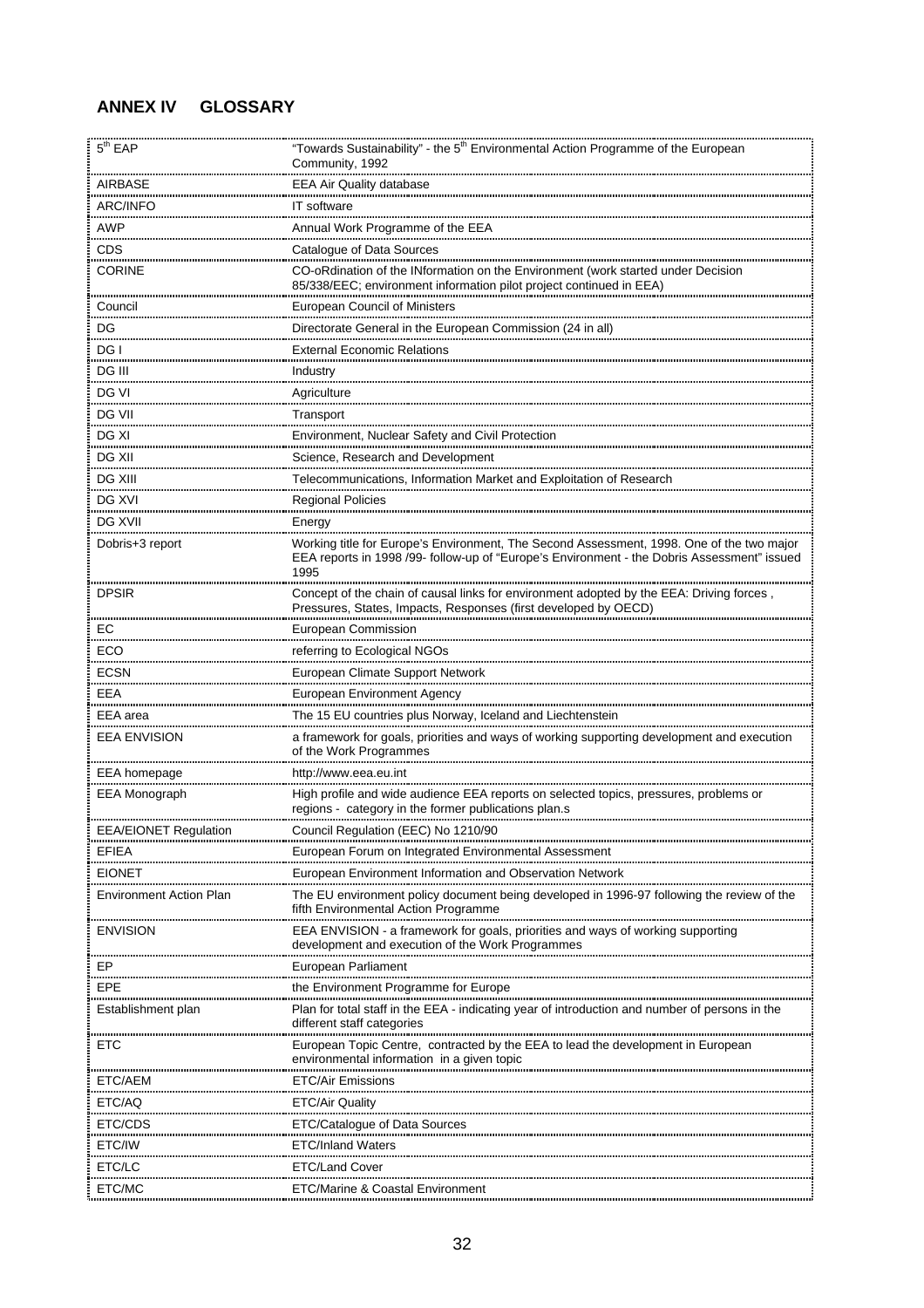| ETC/NC                              | <b>ETC/Nature Conservation</b>                                                                                                                                                                                                    |
|-------------------------------------|-----------------------------------------------------------------------------------------------------------------------------------------------------------------------------------------------------------------------------------|
| ETC/Soil                            | ETC/Soil                                                                                                                                                                                                                          |
| ETC/W                               | ETC/Waste                                                                                                                                                                                                                         |
| EU                                  | European Union                                                                                                                                                                                                                    |
| <b>EU Action Plan</b>               | Environment Action Plan - the EU environment policy document being developed in 1996-97<br>following the review of the fifth Environmental Action Programme, 1992                                                                 |
| EU SOE Report                       | EEA State and Outlook report - one of the two major EEA reports in 1998/99 - follow-up of<br>"Environment in the European Union 1995"                                                                                             |
| <b>EUMETNET</b>                     | Cooperation of European Meteorological Institutions                                                                                                                                                                               |
| <b>EUNIS</b>                        | EEA European Nature Information System                                                                                                                                                                                            |
| <b>EUROMED</b>                      | Euro Mediterranean Partnership (origin in the Barcelona declaration 1995, initiated by the EU)                                                                                                                                    |
| <b>EUROSTAT</b>                     | <b>EC</b> Statistical Office                                                                                                                                                                                                      |
| <b>EUSIS</b>                        | <b>EEA Soil Information System</b>                                                                                                                                                                                                |
| <b>GELOS</b>                        | Global Environmental Information Locator Service                                                                                                                                                                                  |
| GIS                                 | Geographical Information System                                                                                                                                                                                                   |
| <b>GISCO</b>                        | Geographical Information System of the Commission of the European Communities                                                                                                                                                     |
| <br>GMO                             | Genetically Modified Organisms                                                                                                                                                                                                    |
| Green Spider network                | Network of communication officers of EU environmental Ministries                                                                                                                                                                  |
| <b>Grid Warsaw</b>                  | A consulting company contracted by the Phare Programme to assist the EEA and the Phare<br>countries in the Dobris +3 process- support in collecting and processing the data for the<br>writers and elaboration of maps and graphs |
| <b>ICZM</b>                         | Integrated Coastal Zone Management                                                                                                                                                                                                |
| IDA                                 | Interchange of Data between Administrations programme, operated by DG III of the European<br>Commission                                                                                                                           |
| IEA                                 | <b>Integrated Environmental Assessment</b>                                                                                                                                                                                        |
| <b>Information Locator Services</b> | A service, usually provided through the World Wide Web, to locate information resources.                                                                                                                                          |
| Internet                            | Global electronic information and communication network                                                                                                                                                                           |
| <b>IPPC Directive</b>               | Integrated Pollution Prevention and Control (Council Directive 96/61/EC of 24 September<br>1996)                                                                                                                                  |
| <b>IPTS</b>                         | Institute for prospective technological studies (affiliated to JRC, in Seville)                                                                                                                                                   |
| ΙT                                  | Information Technology                                                                                                                                                                                                            |
| <b>ITTAG</b>                        | <b>EEA Information Technology and Telematics Advisory Group</b>                                                                                                                                                                   |
| <b>JRC</b>                          | 7 Institutes are composing the Joint Research Centre of the European Communities. They are<br>located in Belgium, Germany, Italy, Spain and The Netherlands.                                                                      |
| <b>LCA</b>                          | Life Cycle Analysis                                                                                                                                                                                                               |
| Main Component Elements             | MCE - national bodies appointed by EEA member countries as units in the EIONET                                                                                                                                                    |
| Management Board                    | The EEA Management Board                                                                                                                                                                                                          |
| <b>MAP</b>                          | Mediterranean Action Programme (UNEP                                                                                                                                                                                              |
| <b>MAWP</b>                         | Multiannual Work Programme of the EEA                                                                                                                                                                                             |
| <b>MCE</b>                          | Main Component Elements - national bodies appointed by member countries as units in the<br><b>EIONET</b>                                                                                                                          |
| <b>MCSD</b>                         | Mediterranean Commission for Sustainable Development (part of MAP)                                                                                                                                                                |
| MEA                                 | Multi-lateral Environmental Agreement                                                                                                                                                                                             |
| MEDA                                | The EC financial instrument for technical and development co-operation                                                                                                                                                            |
| MIO-ECSDE                           | Mediterranean Information Office for Environment, Culture and Sustainable Development                                                                                                                                             |
| <b>MOU</b>                          | Memorandum of Understanding (EEA has MOUs with several bodies to secure efficient<br>cooperation)                                                                                                                                 |
| NATLAN                              | NATure and LANd cover - EEA CD-ROM                                                                                                                                                                                                |
| NATURA 2000 Network                 | Coherent European ecological network of special areas of conservation                                                                                                                                                             |
| <b>NFP</b>                          | National Focal Point                                                                                                                                                                                                              |
| <b>NRC</b>                          | National Reference Centre - a national body appointed by a member county as its expert body<br>on a certain topic, often the national counterpart to a European Topic Centre                                                      |
| OECD                                | Organisation for Economic Co-operation and Development                                                                                                                                                                            |
| <b>Operational Budget</b>           | The part of the EEA budget contracted out for work done by Topic Centres or Consultants to<br>support execution of the Annual Work programme - Title 3 in EU Budget Procedures                                                    |
| ORACLE                              | IT software                                                                                                                                                                                                                       |